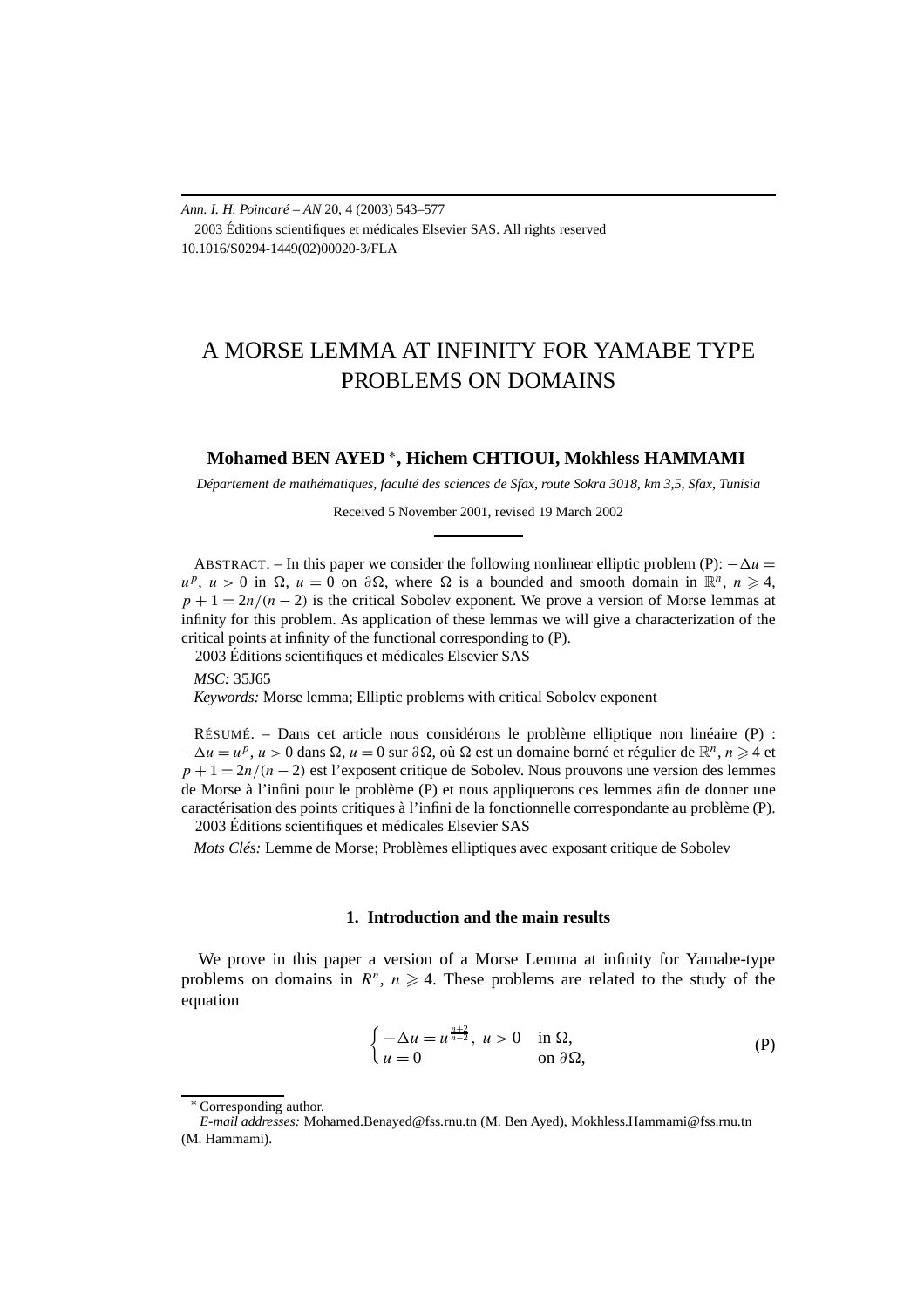where  $\Omega \subset \mathbb{R}^n$ ,  $n \geq 4$ ,  $\Omega$  is a bounded and regular set. This problem has a variational structure. The related functional is

$$
J(u) = \left(\int_{\Omega} |u|^{\frac{2n}{n-2}}\right)^{-\frac{n-2}{n}}
$$

defined on

$$
\Sigma = \left\{ u \in H_0^1(\Omega) \mid \int\limits_{\Omega} |\nabla u|^2 = 1 \right\}.
$$

The problem (P) is delicate from a variational viewpoint because the functional *J* does not satisfy the Palais–Smale condition (P.S. for short). This means that there exist sequences along which *J* is bounded, its gradient goes to zero and which do not converge. The P.S. condition fails for *J* on

$$
\Sigma^+ = \{ u \in \Sigma \text{ s.t. } u \geq 0 \}.
$$

Its failure has been analyzed throughout the works of [13,14,16]. The analysis carried out in [11] and [15] comes out here virtually without any change. These various studies have led to the characterization of the sequences failing the Palais–Smale condition. In order to describe this characterization, we need to introduce some notations. Let, for  $a \in \Omega$  and  $\lambda > 0$  given

$$
\delta_{(a,\lambda)}(x) = c_0 \left( \frac{\lambda}{1 + \lambda^2 |x - a|^2} \right)^{\frac{(n-2)}{2}} \tag{1.1}
$$

*c*<sub>0</sub> is chosen so that  $\delta_{(a,\lambda)}$  is the family of solutions of the Yamabe problem on  $R^n$ . Let *P* be the projection from  $H^1(\Omega)$  onto  $H_0^1(\Omega)$  i.e.  $u = Pf$  is the solution of

$$
\Delta u = \Delta f \quad \text{in } \Omega, \quad u = 0 \quad \text{on } \partial \Omega.
$$

Let, for  $\varepsilon > 0$ ,  $p \in N^*$  and w either a solution of (P) or zero

$$
V(p, \varepsilon, w) = \left\{ u \in \Sigma \text{ s.t. } \exists (a_1, \dots, a_p) \in \Omega^p, \exists (\lambda_1, \dots, \lambda_p) \in (]\varepsilon^{-1}, +\infty[)^p, \exists (\alpha_0, \alpha_1, \dots, \alpha_p) \in ([0, +\infty[)^{p+1} \text{ s.t. } \lambda_i d(a_i, \partial \Omega) > \varepsilon^{-1}, \right\}
$$

$$
\left| u - \alpha_0 w - \sum_{i=1}^p \alpha_i P \delta_{(a_i, \lambda_i)} \right|_{H_0^1} < \varepsilon, \left| \frac{\alpha_i}{\alpha_j} - 1 \right| < \varepsilon, \varepsilon_{ij} < \varepsilon \right\} \tag{1.2}
$$

where, for  $i \neq j$ ,

$$
\varepsilon_{ij}^{-1} = \left(\frac{\lambda_i}{\lambda_j} + \frac{\lambda_j}{\lambda_i} + \lambda_i \lambda_j |a_i - a_j|^2\right)^{\frac{n-2}{2}}.
$$

The failure of Palais–Smale condition can be described as follows.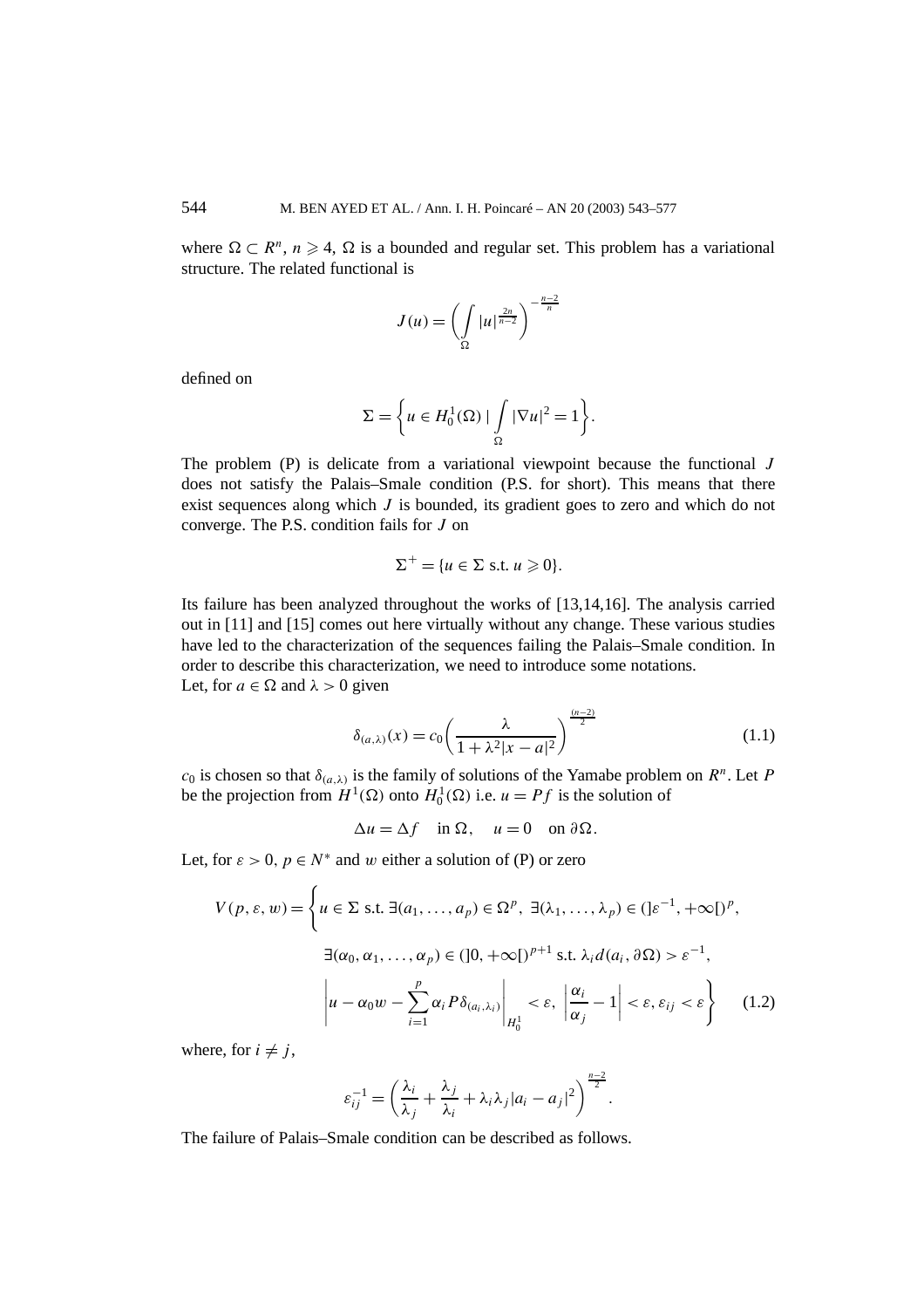PROPOSITION 1.1. – *Let*  $(u_k) \in \Sigma^+$  *be a sequence such that*  $(\partial J(u_k))$  *tends to zero* and  $(J(u_k))$  is bounded. Then, after possibly having extracted a subsequence, there *exists*  $p \in N^*$ *, a sequence*  $(\varepsilon_k)$ *,*  $\varepsilon_k$  *tends to zero, and w (either a solution of (P) or zero*) *such that*  $u_k \in V(p, \varepsilon_k, w)$ *.* 

Thinking of these sequences which do not satisfy the (P.S.) condition as "critical points", a natural idea is to try to find suitable parameters in order to complete a Morse Lemma at infinity. For manifolds without boundary, this program has been completed in [4] and [9]. We would here extend the proof of the existence of a Morse Lemma at infinity to the case of Dirichlet boundary conditions. We introduce the following parameterization of the set  $V(p, \varepsilon, w)$  (where *w* is a solution of (P)). We denote by  $W_u(w)$  the unstable manifold of *w* for a decreasing pseudogradient of *J*. If a function *u* belongs to  $V(p, \varepsilon, w)$  then, for  $\varepsilon > 0$  small enough, the minimization problem

$$
\min\left\{\left|u-\alpha_0(w+h)-\sum_{i=1}^p\alpha_i P\delta(a_i,\lambda_i)\right|_{H_0^1},\ \alpha_i>0,\ a_i\in\Omega,\ \lambda_i>0, \right\}
$$
\n
$$
h\in T_w(W_u(w))\right\}
$$
\n(1.3)

has an unique solution, up to permutation (see [4–6]).

Therefore, for  $\varepsilon > 0$  sufficiently small, any *u* in  $V(p, \varepsilon, w)$  can be uniquely written as

$$
u = \alpha_0(w+h) + \sum_{i=1}^p \alpha_i P\delta(a_i,\lambda_i) + v
$$

where  $\nu$  satisfies the following conditions

$$
(V_0) \quad \begin{cases} (v, P\delta(a_i, \lambda_i))_{H_0^1(\Omega)} = (v, \frac{\partial}{\partial \lambda_i} P\delta(a_i, \lambda_i))_{H_0^1(\Omega)} = 0, \\ (v, \frac{\partial}{\partial a_i} P\delta(a_i, \lambda_i)) = (v, w)_{H_0^1(\Omega)} = (v, h)_{H_0^1(\Omega)} = 0, \end{cases}
$$
(1.4)

and the  $\alpha_i$ 's satisfy

$$
\frac{\alpha_i}{\alpha_j} \in [1 - \varepsilon, 1 + \varepsilon] \quad \forall i, \ \forall j.
$$

We denote by *G* the Green's function of the Laplacian with Dirichlet boundary condition on  $\Omega$  and by *H* its regular part i.e.

$$
G(x, y) = |x - y|^{2-n} - H(x, y) \quad \text{for } (x, y) \in \Omega^2,
$$
  

$$
\Delta_x H = 0 \quad \text{in } \Omega^2, \qquad G = 0 \quad \text{on } \partial(\Omega^2).
$$

For  $q \in N^*$ , and  $x = (x_1, \ldots, x_q) \in \Omega^q$ , such that  $x_i \neq x_j$   $\forall i \neq j$ , we denote by  $M(x) = (m_{ij})_{1 \le i, j \le q}$  the matrix defined by

$$
m_{ii} = H(x_i, x_i), \qquad m_{ij} = -G(x_i, x_j) \quad \text{for } i \neq j,
$$
 (1.5)

by  $\rho(x)$  its least eigenvalue and by  $e(x)$  the eigenvector corresponding to  $\rho(x)$  whose norm is 1 and whose components are strictly positive (see [8] and [9]).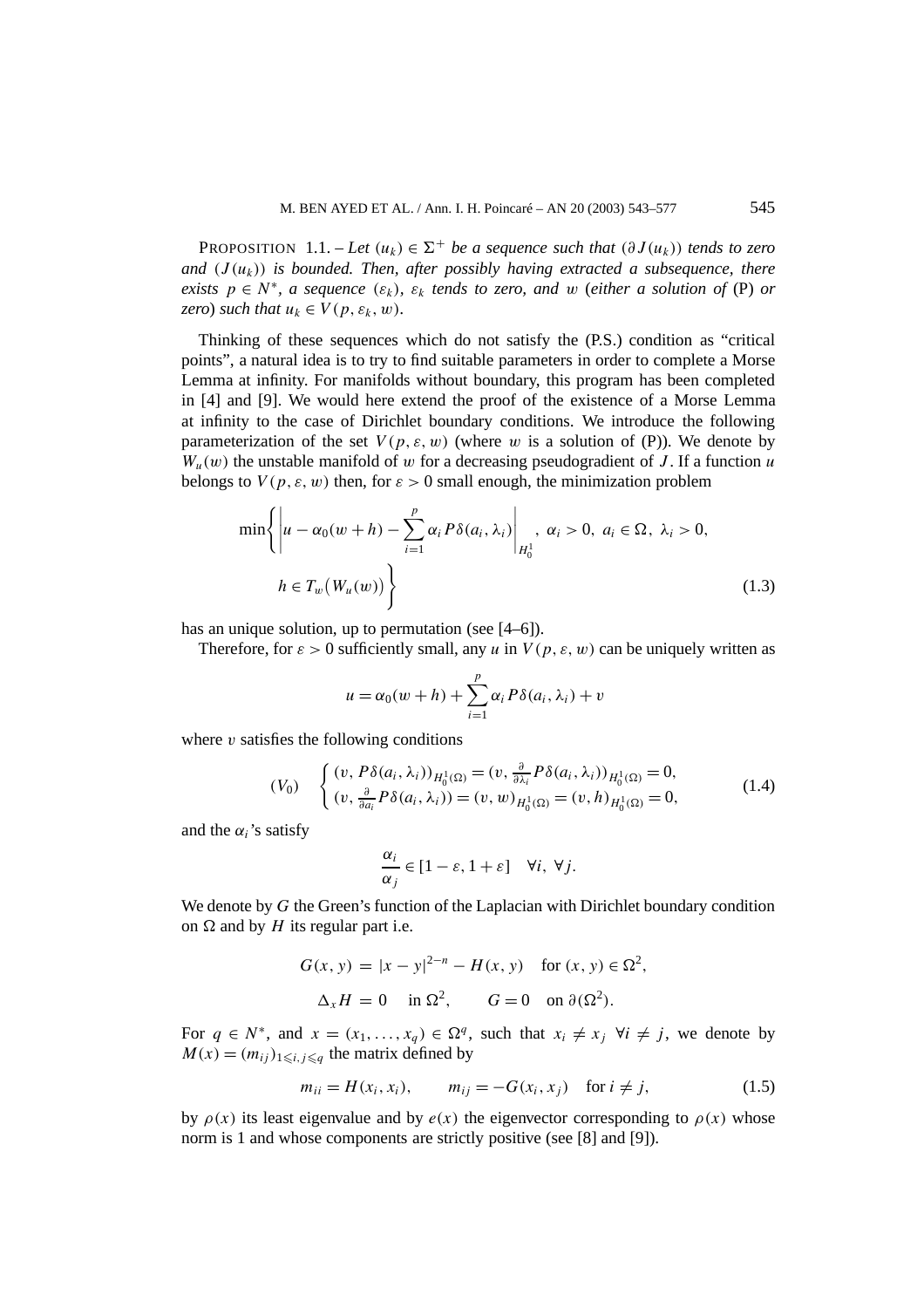In this paper we assume that zero is a regular value of  $\rho$  for each  $q \leq p$  (such assumption is true if, for example,  $\Omega$  is a thin or a large annuli (see [1,2])). Our main results are the following Morse lemmas at infinity.

THEOREM 1.2. – *For*  $\varepsilon > 0$  *sufficiently small given, there exists a change of variables, such that for any*  $u = \sum_{i=1}^{p} \alpha_i P \delta_{(a_i,\lambda_i)} + v$  *belongs to*  $V(p,\varepsilon)$ *,*  $(a_i, \lambda_i, v) \rightarrow$  $(a'_i, \lambda'_i, V)$  where *V* belongs to a neighborhood of zero in a fixed Hilbert space so that

$$
J\left(\sum_{i=1}^p \alpha_i P\delta_{(a_i,\lambda_i)} + v\right) = J\left(\sum_{i=1}^p \alpha_i P\delta_{(a'_i,\lambda'_i)}\right) + |V|^2.
$$

*Furthermore, if each*  $a_i$  *belongs to a neighborhood of*  $x_i$  *such that*  $\rho(X) > 0$  *and*  $\rho'(X) = 0$ , where  $X = (x_1, \ldots, x_p)$ , then we can find another change of variables  $(a_i, \lambda_i) \rightarrow (a'_i, \lambda'_i)$  *such that, for*  $\eta$  *a fixed small constant* 

$$
J\left(\sum_{i=1}^{p} \alpha_{i} P \delta_{(a_{i},\lambda_{i})}\right) = \Psi(\alpha, a', \lambda')
$$
  

$$
:= \frac{(S_{n})^{2/n} \sum_{i=1}^{p} \alpha_{i}^{2}}{(\sum_{i=1}^{p} \alpha_{i}^{2n/(n-2)})^{(n-2)/n}} \left(1 + \left(\frac{c'_{1}}{pS_{n}} - \eta\right) \rho(a') \sum_{i=1}^{p} \frac{1}{\lambda_{i}'}^{n-2}\right)
$$

*where*  $\alpha = (\alpha_1, \ldots, \alpha_p)$ *,*  $a' = (a'_1, \ldots, a'_p)$ *,*  $\lambda' = (\lambda'_1, \ldots, \lambda'_p)$  and  $c'_1$  is a positive *constant and where*  $S_n = \int_{\mathbb{R}^n} \delta^{2n/(n-2)}$ *.* 

THEOREM 1.3. – *For*  $\varepsilon > 0$  sufficiently small given, there exists a change of vari*ables, such that for any*  $u = \sum_{i=1}^{p} \alpha_i P \delta_{(a_i,\lambda_i)} + \alpha_0(w+h) + v$  *belongs to*  $V(p,\varepsilon,w)$ *,*  $(a_i, \lambda_i, h, v) \rightarrow (a'_i, \lambda'_i, H, V)$  where each of *H* and *V* belongs to a neighborhood of *zero in a fixed Hilbert space so that*

$$
J\left(\sum_{i=1}^p \alpha_i P\delta_{(a_i,\lambda_i)} + \alpha_0(w+h) + v\right) = J\left(\sum_{i=1}^p \alpha_i P\delta_{(a'_i,\lambda'_i)} + \alpha_0 w\right) + |V|^2 - |H|^2.
$$

The proof of these theorems is of course quite difficult and extremely technical. In principle, it relies on the construction of a suitable pseudogradient *Z* at infinity, as in [4,5,9], which in turn relies on very delicate expansion of *J* and *∂J* near infinity.

This construction is even more difficult when there is a boundary, because the distance to the boundary appears (in the denominator) in the expansion (see Section 2). We need to complete much more delicate and careful expansion.

However, these Theorems are useful. They should be useful for the study of the existence of multiple solutions to (P). At this point, we will illustrate their usefulness through the following three results.

PROPOSITION 1.4. – *Assume that zero is a regular value of ρ. There are no critical points at infinity and no critical points in a neighborhood of*  $V(p, \varepsilon, w)$  *for*  $w \neq 0$  *i.e. we can define a pseudogradient which satisfies the* (P.S.) *condition on decreasing flow lines and has no asymptotes in this neighborhood.*

PROPOSITION 1.5. – *Assume that zero is a regular value of ρ. Then we have*: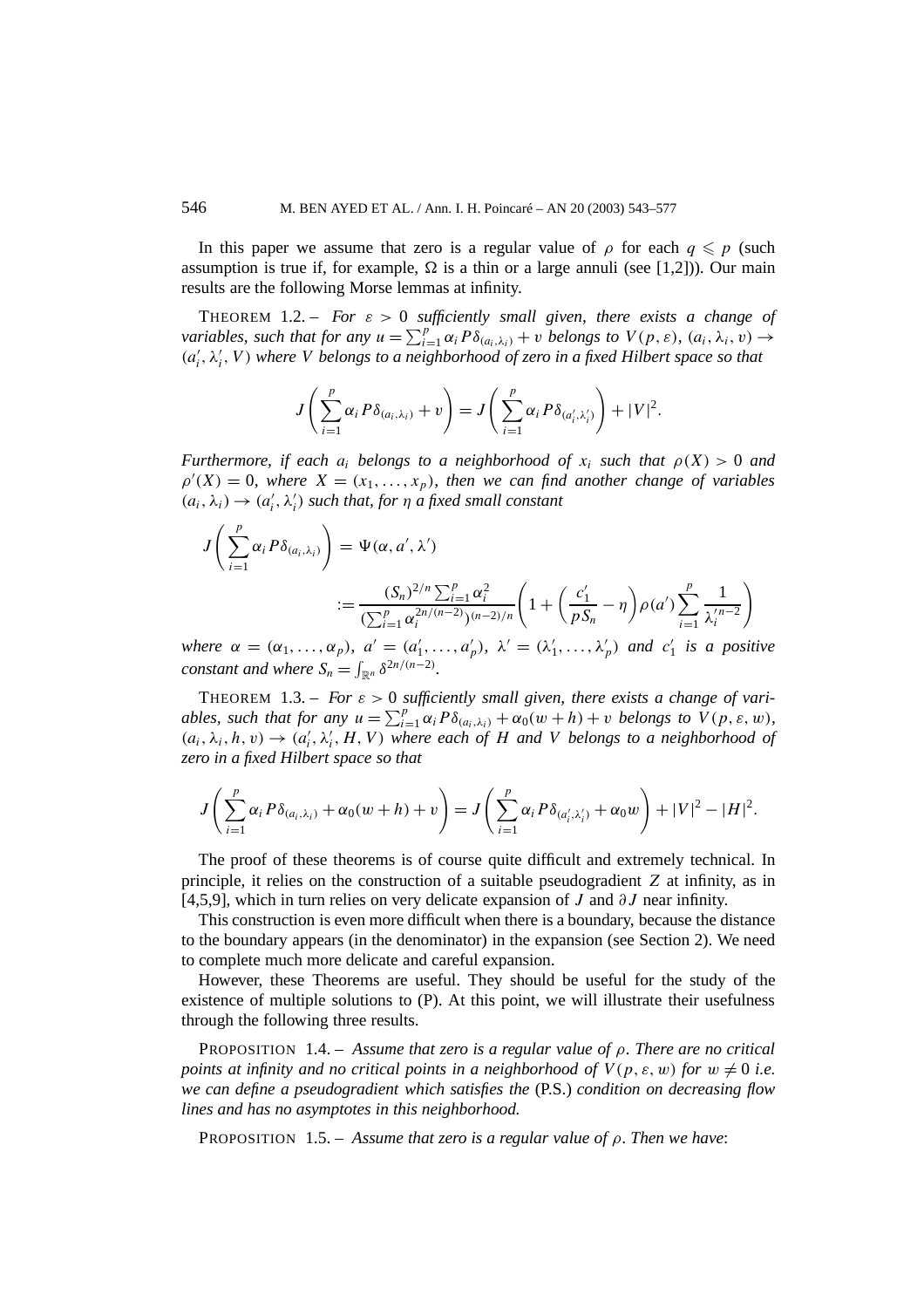- (i) *For*  $\varepsilon$  *small enough, J* does not have any critical point in  $V(p, \varepsilon)$ *.*
- (ii) *The only critical points at infinity of J correspond to*  $\sum_{i=1}^{p} \delta_{(x_i,\infty)}$  *where*  $p \in N^*$ *and the xi's satisfy*

$$
\rho(x_1,...,x_p) > 0
$$
 and  $\rho'(x_1,...,x_p) = 0$ .

(iii) *There is*  $p_0 \in N^*$  *such that, above*  $(p_0 S_n)^{2/n}$ *, J does not have any critical point at infinity.*

We also give a new proof, based on these theorems, of the formula for the difference of topology between the sets  $W_p$  and  $W_{p-1}$  where

$$
W_p = \{ u \in \Sigma^+ \text{ s.t. } J(u) < \left( (p+1)S_n \right)^{2/n} \}
$$

due to  $V(p, \varepsilon)$ . This formula was stated in [6] and a proof was provided in [8]. Namely, we prove

**PROPOSITION** 1.6. – *We assume that J has no critical point in*  $\Sigma^+$ 

$$
H_*(W_p, W_{p-1}) = H_* \big( \Omega^p \times_{\sigma_p} \Delta_{p-1}, \ \Omega^p \times \partial \Delta_{p-1} \cup_{\sigma_p} I_p \times \Delta_{p-1} \big)
$$

*where*  $I_p = \{x \in \Omega^p \text{ s.t. } \rho(x) \leq 0\}$ ,  $\Delta_{p-1} = \{(\alpha_1, \ldots, \alpha_p) \text{ s.t. } \alpha_i \geq 0, \sum \alpha_i = 1\}$  and  $\sigma_p$ *is the permutation group.*

The remainder of the present paper is organized as follow. Section 2 will be devoted to the expansion of *J* and its gradient. In Section 3 we will study the *v*-part of *u*. In Section 4 we will construct a suitable pseudogradient and then we will prove Theorem 1.2, Proposition 1.5 and Proposition 1.6. The proof of Theorem 1.3 and Proposition 1.4 are given in Section 5. Lastly, the proofs require some technical estimates which may be found in appendices.

## **2. The expansion of the functional and its gradient**

In this section, we will give the expansion of  $J(\sum_{i=1}^p \alpha_i P \delta_i + v)$ ,  $(\partial J(\sum_{i=1}^p \alpha_i P \delta_i)$ ,<br>  $\frac{1}{2} \frac{\partial P \delta_i}{\partial I(\sum_{i=1}^p \alpha_i P \delta_i)}$ *λi*  $\frac{\partial P\delta_i}{\partial a_i}$ ),  $(\partial J(\sum_{i=1}^p\alpha_i P\delta_i), \lambda_i \frac{\partial P\delta_i}{\partial \lambda_i}).$ 

PROPOSITION 2.1. – *For*  $p \in N^*$ ,  $\varepsilon > 0$ , small and  $u = \sum_{i=1}^p \alpha_i P \delta_i + v \in V(p, \varepsilon)$ , *we have the following expansion*

$$
J(u) = \frac{\left(\sum_{i=1}^{p} \alpha_{i}^{2}\right) S_{n}^{2/n}}{\left(\sum_{i=1}^{p} \alpha_{i}^{2n/(n-2)}\right)^{(n-2)/n}} \left[1 + \frac{c_{1}'}{S_{n}} \sum_{i=1}^{p} \frac{H(a_{i}, a_{i})}{\lambda_{i}^{n-2}} \left(\frac{2\alpha_{i}^{2n/(n-2)}}{\sum \alpha_{j}^{2n/(n-2)}} - \frac{\alpha_{i}^{2}}{\sum \alpha_{j}^{2}}\right)\right.-\frac{c_{1}'}{S_{n}} \sum_{i \neq j} \left(\varepsilon_{ij} - \frac{H(a_{i}, a_{j})}{(\lambda_{i} \lambda_{j})^{(n-2)/2}}\right) \left(\frac{2\alpha_{i}^{(n+2)/(n-2)} \alpha_{j}}{\sum \alpha_{j}^{2n/(n-2)}} - \frac{\alpha_{i} \alpha_{j}}{\sum \alpha_{k}^{2}}\right) + \frac{1}{\sum \alpha_{j}^{2} S_{n}} Q(v, v) - (f, v) + O\left(\sum_{k=1}^{p} \frac{\log(\lambda_{k} d_{k})}{(\lambda_{k} d_{k})^{n}} + \sum_{i \neq j} \varepsilon_{ij}^{\frac{n}{n-2}} \log(\varepsilon_{ij}^{-1})\right) + O\left(|v|^{\inf(\frac{2n}{n-2}, 3)}\right)
$$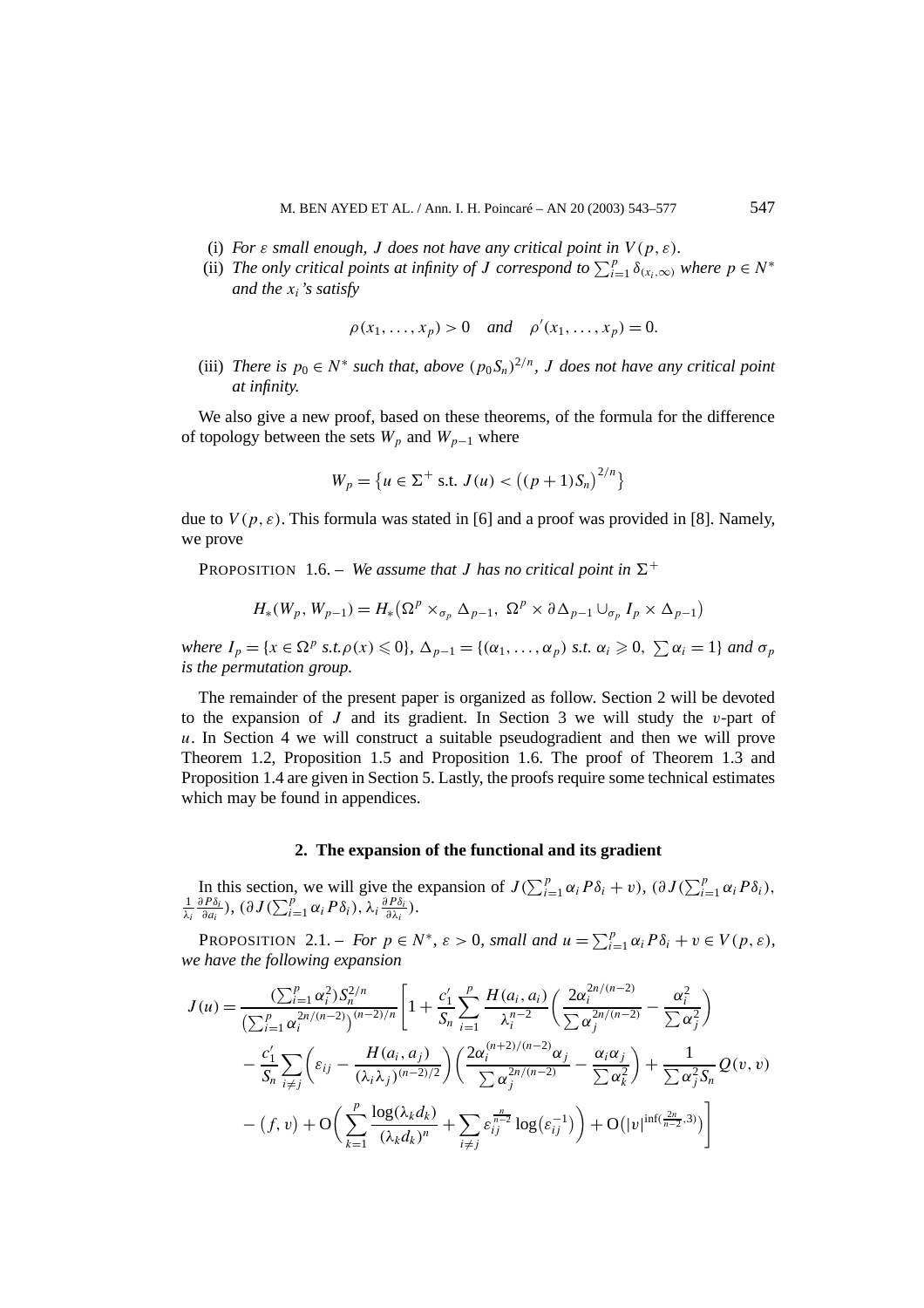*where c* <sup>1</sup> *is a positive constant,*

$$
Q(v, v) = |v|_{H_0^1}^2 - \frac{n+2}{n-2} \frac{\sum \alpha_k^2}{\sum \alpha_k^{2n/(n-2)}} \int \left(\sum \alpha_i P \delta_i\right)^{\frac{4}{n-2}} v^2
$$

*and*

$$
(f, v) = 2\left(\sum \alpha_j^{\frac{2n}{n-2}} S_n\right)^{-1} \int \left(\sum \alpha_i P \delta_i\right)^{\frac{n+2}{n-2}} v.
$$

*Proof. –*

$$
J(u) = \frac{|\sum \alpha_i P\delta_i + v|^2}{\left(\int (\sum \alpha_i P\delta_i + v)^{2n/(n-2)}\right)^{(n-2)/n}} = \frac{N}{D^{(n-2)/n}},
$$
  

$$
N = \left|\sum \alpha_i P\delta_i + v\right|^2 = \sum \alpha_i^2 |P\delta_i|^2 + |v|^2 + \sum_{i \neq j} \alpha_i \alpha_j (P\delta_i, P\delta_j).
$$

From Lemmas A.1 and A.3 (in Appendix A), we obtain

$$
N = \sum \alpha_i^2 \left( S_n - c_1' \frac{H(a_i, a_i)}{\lambda_i^{n-2}} \right) + \sum_{i \neq j} \alpha_i \alpha_j c_1' \left( \varepsilon_{ij} - \frac{H(a_i, a_j)}{(\lambda_i \lambda_j)^{(n-2)/2}} \right) + |v|^2 + R_2,
$$
\n(2.1)

where  $R_2$  satisfies

$$
R_2 = \mathcal{O}\bigg(\sum_k \frac{\log(\lambda_k d_k)}{(\lambda_k d_k)^n} + \sum_{i \neq j} \varepsilon_{ij}^{\frac{n}{n-2}} \log(\varepsilon_{ij}^{-1})\bigg). \tag{2.2}
$$

We are left for *D*. Observe that, for  $q = \frac{2n}{n-2}$ , we have

$$
D = \int \left(\sum \alpha_i P \delta_i\right)^q + q \int \left(\sum \alpha_i P \delta_i\right)^{q-1} v
$$
  
+ 
$$
\frac{q(q-1)}{2} \int \left(\sum \alpha_i P \delta_i\right)^{q-2} v^2 + O(|v|^{\inf(3,q)}).
$$

We have also

$$
\int \left(\sum_{i=1}^p \alpha_i P \delta_i\right)^q = \sum_{i=1}^p \alpha_i^q \int P \delta_i^q + q \sum_{i \neq j} \alpha_i^{q-1} \alpha_j \int P \delta_i^{q-1} P \delta_j
$$
  
+ 
$$
O\left(\sum_{i \neq j} \int \sup (\alpha_i P \delta_i, \alpha_j P \delta_j)^{\frac{4}{n-2}} \inf (\alpha_i P \delta_i, \alpha_j P \delta_j)^2\right).
$$

Using Lemmas A.2, A.3 and A.4, and the fact that  $4/(n-2) \le 2$ , we get

$$
D = \sum \alpha_i^q \left( S_n - c'_1 q \frac{H(a_i, a_i)}{\lambda_i^{n-2}} \right) + q c'_1 \sum_{i \neq j} \alpha_i^{q-1} \alpha_j \left( \varepsilon_{ij} - \frac{H(a_i, a_j)}{(\lambda_i \lambda_j)^{(n-2)/2}} \right) + q \int \left( \sum \alpha_i P \delta_i \right)^{q-1} v + \frac{q(q-1)}{2} \int \left( \sum \alpha_i P \delta_i \right)^{q-2} v^2 + R_2 + O(|v|^{\inf(3, q)}).
$$
 (2.3)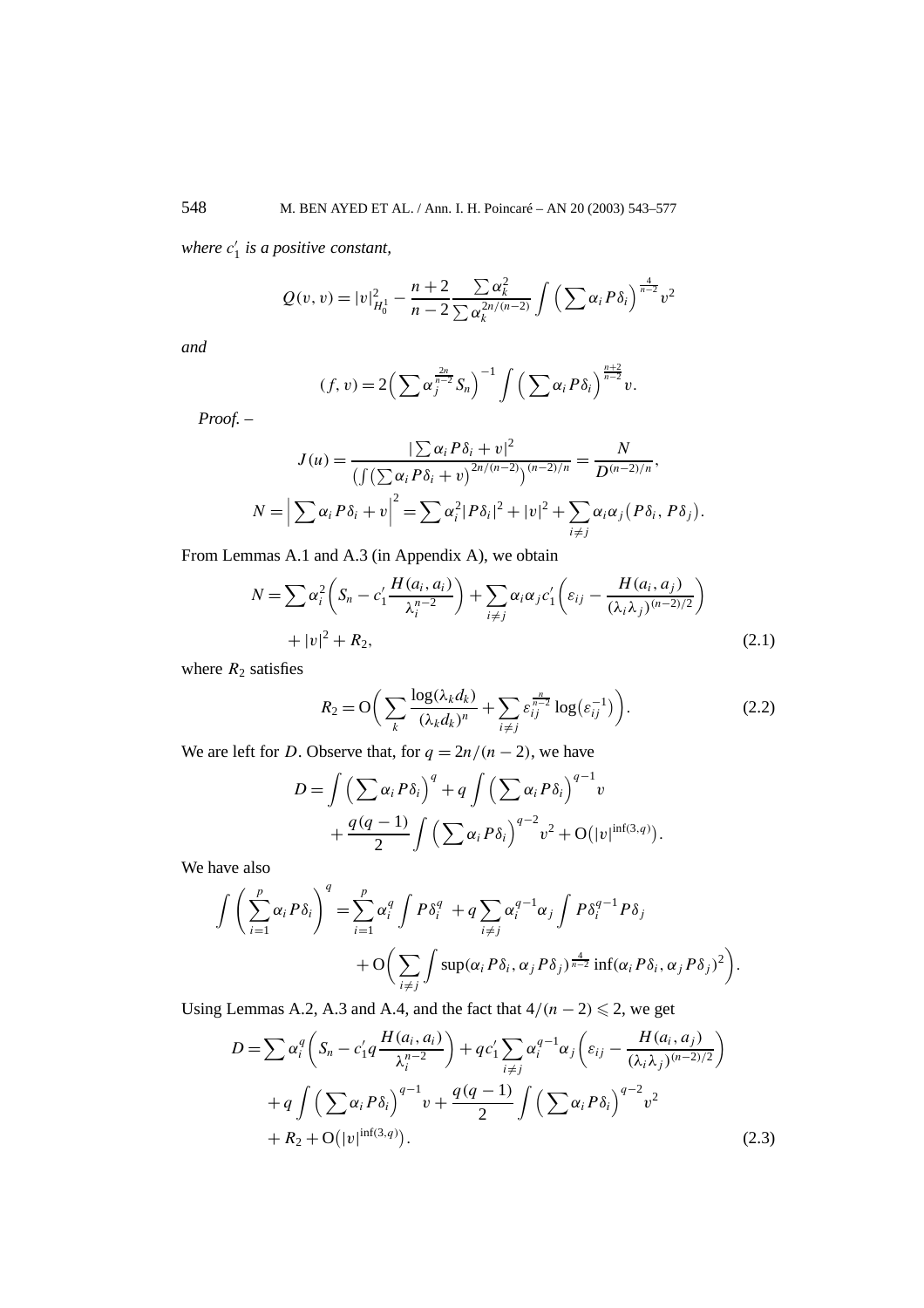Combining (2.1) and (2.3), the proof of Proposition 2.1 follows.  $\Box$ 

PROPOSITION 2.2. – Let  $n \geq 4$ . For  $u = \sum_{i=1}^{p} \alpha_i P \delta_i \in V(p, \varepsilon)$ , we have the *following expansion*

$$
\left(\partial J(u), \lambda_i \frac{\partial P \delta_i}{\partial \lambda_i}\right) = 2J(u)c'_1 \left[ -\frac{n-2}{2} \alpha_i \frac{H(a_i, a_i)}{\lambda_i^{n-2}} (1 + o(1)) - \sum_{j \neq i} \alpha_j \left(\lambda_i \frac{\partial \varepsilon_{ij}}{\partial \lambda_i} + \frac{n-2}{2} \frac{H(a_i, a_j)}{(\lambda_i \lambda_j)^{(n-2)/2}}\right) (1 + o(1)) + R_2 \right],
$$

*where*  $R_2$  *is defined in* (2.2).

*Proof. –* We have

$$
\partial J(u) = 2J(u)[u + J(u)^{\frac{n}{n-2}}\Delta^{-1}(u^{\frac{n+2}{n-2}})].
$$
\n(2.4)

Thus

$$
\left(\partial J(u), \lambda_i \frac{\partial P \delta_i}{\partial \lambda_i}\right) = 2J(u) \left[\sum \alpha_j \left(P \delta_j, \lambda_i \frac{\partial P \delta_i}{\partial \lambda_i}\right) - J(u)^{\frac{n}{n-2}} \int \left(\sum \alpha_j P \delta_j\right)^{\frac{n+2}{n-2}} \lambda_i \frac{\partial P \delta_i}{\partial \lambda_i}\right].
$$
\n(2.5)

Observe that, since  $n \geq 4$ 

$$
\left(\sum \alpha_j P\delta_j\right)^{\frac{n+2}{n-2}} = \sum (\alpha_j P\delta_j)^{\frac{n+2}{n-2}} + \frac{n+2}{n-2} \sum_{i \neq j} (\alpha_i P\delta_i)^{\frac{4}{n-2}} \alpha_j P\delta_j
$$

$$
+ O\left[\sum_{i \neq j} (\alpha_i P\delta_i)^{\frac{2}{n-2}} (\alpha_j P\delta_j)^{\frac{n}{n-2}}\right]
$$

$$
+ O\left[\sum_{k \neq j; k, j \neq i} (\alpha_j P\delta_j)^{\frac{4}{n-2}} (\alpha_k P\delta_k)\right].
$$
(2.6)

Combining (2.6), (2.5), Lemmas A.5–A.9 and the following facts:  $|\lambda_i \partial P \delta_i / \partial \lambda_i| \leq$  $c\delta_i$ ,  $P\delta_k \leq \delta_k$  and  $J(u)^{n/(n-2)}\alpha_j^{4/(n-2)} = 1 + o(1)$ ,  $\forall j = 1, ..., p$ , Proposition 2.5 follows.  $\square$ 

PROPOSITION 2.3. – Let  $n \geq 4$ . For  $u = \sum_{i=1}^{p} \alpha_i P \delta_i$  belonging to  $V(p, \varepsilon)$ , we have *the following expansion*

$$
\left(\partial J(u), \frac{1}{\lambda_i} \frac{\partial P \delta_i}{\partial a_i}\right) = J(u)c'_1 \left[\frac{\alpha_i}{\lambda_i^{n-1}} \frac{\partial H(a_i, a_i)}{\partial a_i} (1 + o(1))\right] \n+ 2 \sum_{j \neq i} \alpha_j \left(\frac{1}{\lambda_i} \frac{\partial \varepsilon_{ij}}{\partial a_i} - \frac{\frac{\partial H(a_i, a_j)}{\partial a_i}}{\lambda_i (\lambda_i \lambda_j)^{(n-2)/2}}\right) \n\times \left(1 - J(u)^{\frac{n}{n-2}} (\alpha_j^{\frac{4}{n-2}} + \alpha_i^{\frac{4}{n-2}})\right) + R_3,
$$

*where R*<sup>3</sup> *satisfies*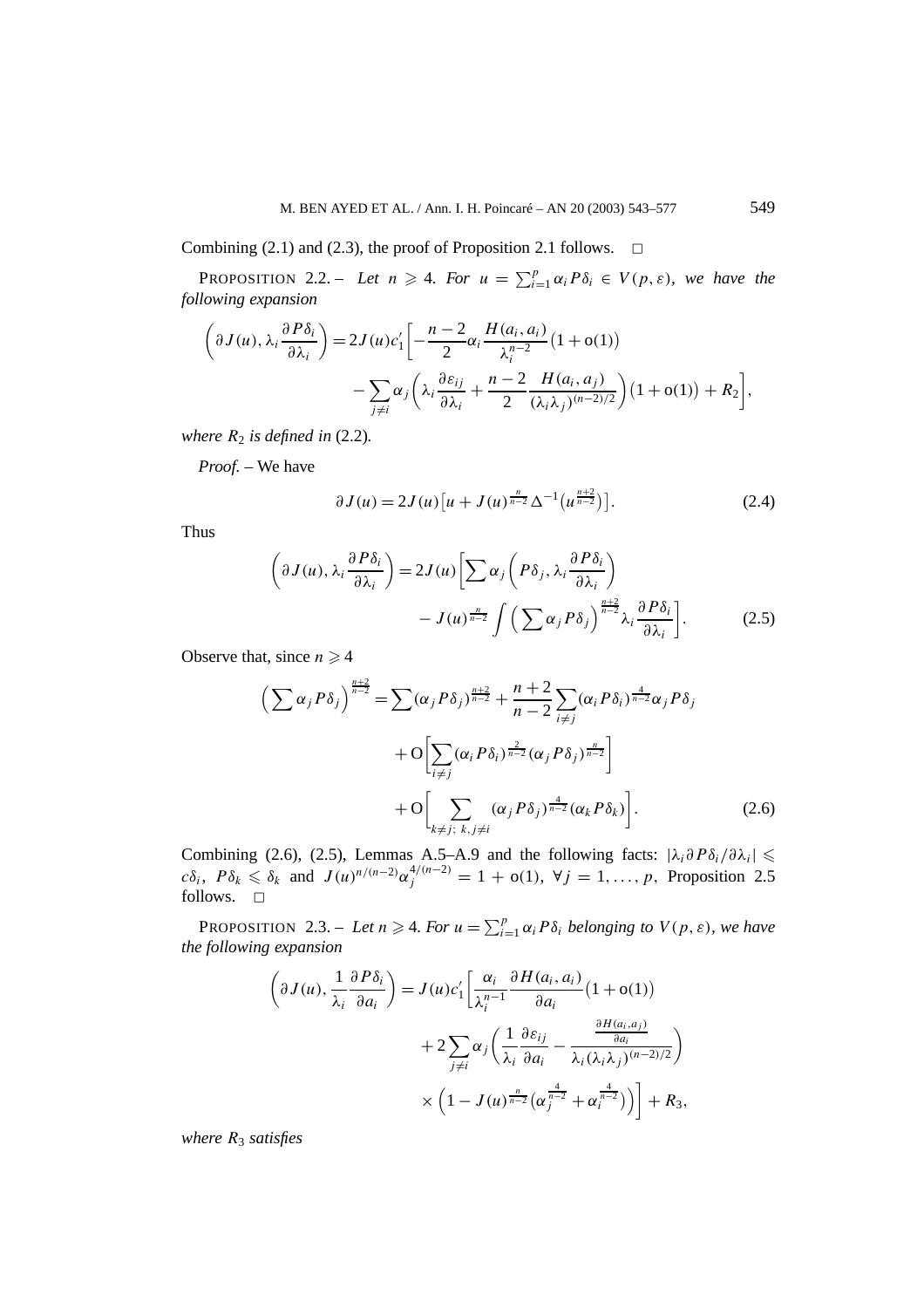550 M. BEN AYED ET AL. / Ann. I. H. Poincaré – AN 20 (2003) 543–577

$$
R_3 = \mathcal{O}\bigg(\sum_k \frac{\log(\lambda_k d_k)}{(\lambda_k d_k)^n} + \sum_{k \neq j} \varepsilon_{kj}^{\frac{n}{n-2}} \log(\varepsilon_{kj}^{-1}) + \sum_{j \neq i} \lambda_j |a_i - a_j| \varepsilon_{ij}^{\frac{n+1}{n-2}}\bigg). \tag{2.7}
$$

As in the proof of Proposition 2.2, we get (2.5) but with  $\lambda_i \frac{\partial P \delta_i}{\partial \lambda_i}$  changed by *λ*<sup>-1</sup>∂*Pδ*<sub>*i*</sub> /∂*a*<sub>*i*</sub>. Thus, using Lemmas A.10–A.14, the proposition follows.

PROPOSITION 2.4. – Let  $n \geq 4$ , for  $u = \sum_{i=1}^{p} \alpha_i P \delta_i + \alpha_0 (w + h)$  in  $V(p, \varepsilon, w)$ , we *have*

$$
(-\partial J(u), h) \geqslant c|h|^2 + \mathcal{O}\Big(\sum \lambda_i^{2-n}\Big).
$$

*Proof.* – Let  $u = \sum \alpha_i P \delta_i + \alpha_0 (w + h)$ , using (2.4) and the fact that

$$
\left(\sum \alpha_i P\delta_i + \alpha_0(w+h)\right)^{\frac{n+2}{n-2}} = \alpha_0^{\frac{n+2}{n-2}} \left(w^{\frac{n+2}{n-2}} + \frac{n+2}{n-2}w^{\frac{4}{n-2}}h\right) + O(|h|^{\frac{n+2}{n-2}}) \tag{2.8}
$$

$$
+ O\left(|h|^{\inf(\frac{n+2}{n-2},2)} + \sum (w^{\frac{4}{n-2}} + |h|^{\frac{4}{n-2}})P\delta_i + P\delta_i^{\frac{n+2}{n-2}}\right)
$$

we need to estimate

$$
\int \delta_i^{\frac{n+2}{n-2}} |h| \leqslant |h|_{L^\infty} \int \delta_i^{\frac{n+2}{n-2}} = O\left(\lambda_i^{-\frac{n-2}{2}} |h|_{L^\infty}\right) = o\left(|h|_{L^\infty}^2\right) + O\left(\frac{1}{\lambda_i^{n-2}}\right),\tag{2.9}
$$

$$
\int_{\Omega} \delta_i |h| \leqslant |h|_{L^{\infty}} \int_{B} \delta_i = O\left(|h|_{L^{\infty}} \lambda_i^{\frac{2-n}{2}}\right) = o\left(|h|_{L^{\infty}}^2\right) + O\left(\frac{1}{\lambda_i^{n-2}}\right),\tag{2.10}
$$

where  $\Omega \subset B = B(a_i, R)$ .

The function *h* belongs to  $T_w(W_u(w))$  which has a dimension equal to the index of *w*. Thus

$$
|h|_{L^{\infty}} = \mathcal{O}(|h|_{H_0^1}); \qquad \int w^{\frac{n+2}{n-2}} h = (w, h) = 0. \tag{2.11}
$$

Therefore

$$
(\partial J(u), h) = 2J(u) \left[ \alpha_0 |h|_{H_0^1}^2 - \frac{n+2}{n-2} J(u)^{\frac{n}{n-2}} \alpha_0^{\frac{n+2}{n-2}} \int w^{\frac{4}{n-2}} h^2 + o(|h|_{H_0^1}^2) + O\left(\sum \frac{1}{\lambda_i^{n-2}}\right) \right].
$$

Since  $u = \sum \alpha_i P \delta_i + \alpha_0 (w + h) \in V(p, \varepsilon, w)$ , we have

$$
J(u)^{\frac{n}{n-2}}\alpha_0^{\frac{4}{n-2}} = 1 + o(1), \qquad |h|^2 - \frac{n+2}{n-2}\int w^{\frac{4}{n-2}}h^2 \leq -\beta_0|h|^2.
$$

Thus the result follows.  $\Box$ 

PROPOSITION 2.5. – Let  $n \geq 4$ , for  $u = \sum_{i=1}^{p} \alpha_i P \delta_i + \alpha_0 (w + h) \in V(p, \varepsilon, w)$  we *have*

$$
\left(\partial J(u), \lambda_i \frac{\partial P \delta_i}{\partial \lambda_i}\right)
$$
  
=  $2J(u)c'_1 \left[ \frac{n-2}{2} \alpha_0 \frac{w(a_i)}{\lambda_i^{(n-2)/2}} (1+o(1)) - \frac{n-2}{2} \alpha_i \frac{H(a_i, a_i)}{\lambda_i^{n-2}} (1+o(1)) \right]$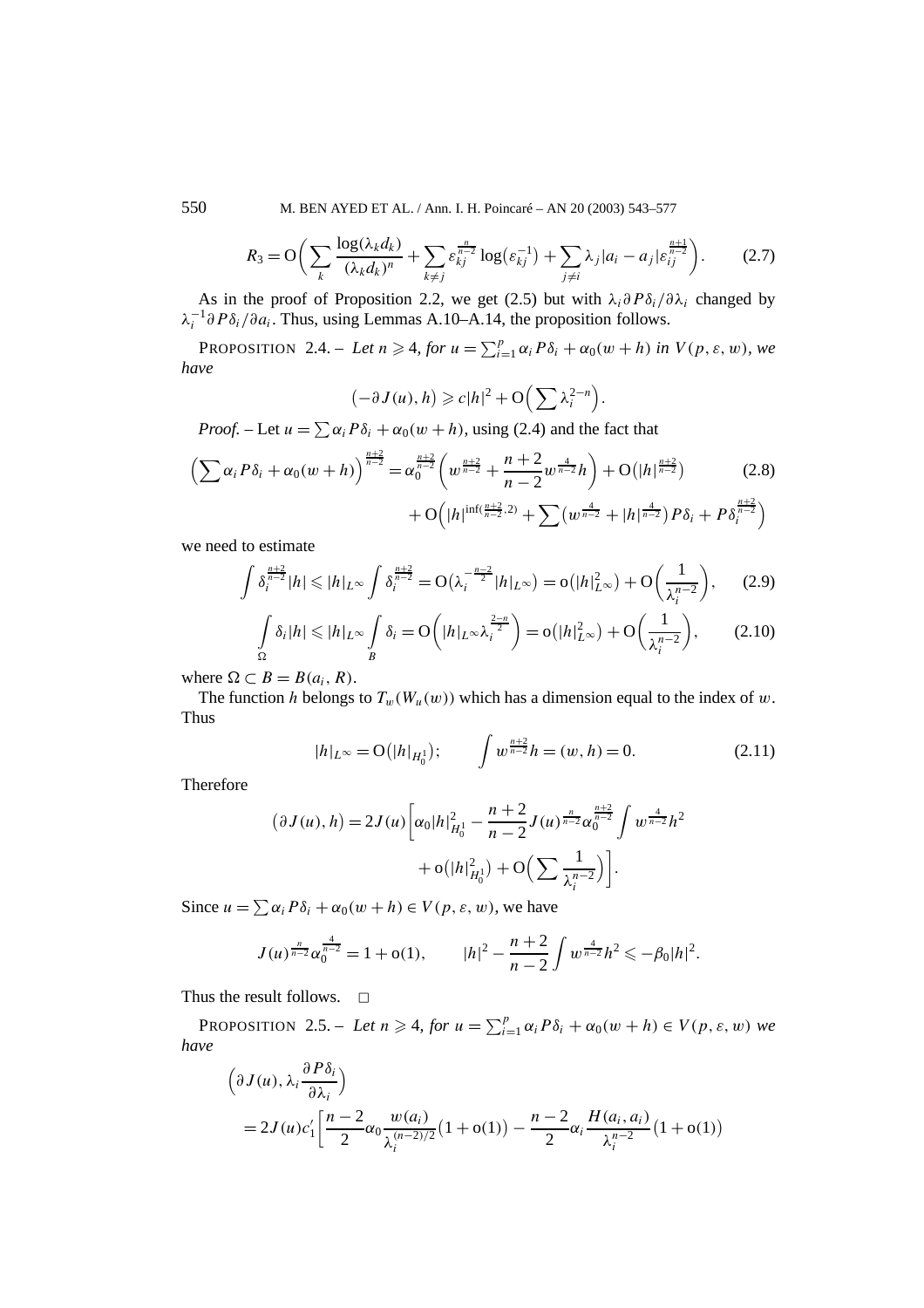$$
- \sum_{j \neq i} \alpha_j \left( \lambda_i \frac{\partial \varepsilon_{ij}}{\partial \lambda_i} + \frac{n-2}{2} \frac{H(a_i, a_j)}{(\lambda_i \lambda_j)^{(n-2)/2}} \right) (1 + o(1))
$$
  
+ 
$$
o\left( |h|^2 + \sum \frac{1}{\lambda_k^{n/2}} + \sum \varepsilon_{kr}^{\frac{n-1}{n-2}} \right) + R_2 + O\left( \frac{\log(\lambda_i d_i)}{\lambda_i^{n/2}} \right) \bigg],
$$

*where*  $R_2$  *is defined in* (2.2).

*Proof. –* We have

$$
\int \left(\sum \alpha_{j} P\delta_{j} + \alpha_{0}(w+h)\right)^{\frac{n+2}{n-2}} \lambda_{i} \frac{\partial P\delta_{i}}{\partial \lambda_{i}} \n= \sum_{k=1}^{p} \alpha_{k}^{\frac{n+2}{n-2}} \int P\delta_{k}^{\frac{n+2}{n-2}} \lambda_{i} \frac{\partial P\delta_{i}}{\partial \lambda_{i}} + \alpha_{0}^{\frac{n+2}{n-2}} \int w^{\frac{n+2}{n-2}} \lambda_{i} \frac{\partial P\delta_{i}}{\partial \lambda_{i}} \n+ \frac{n+2}{n-2} \alpha_{i}^{\frac{4}{n-2}} \int \left(P\delta_{i}^{\frac{4}{n-2}} \lambda_{i} \frac{\partial P\delta_{i}}{\partial \lambda_{i}}\right) \left(\sum_{j \neq i} \alpha_{j} P\delta_{j} + \alpha_{0} w\right) \n+ O\left(\sum_{j=1}^{p} \int \delta_{j}^{\frac{4}{n-2}} \delta_{i} |h| + \int \delta_{i} |h|^{\frac{n+2}{n-2}} + \int w^{\frac{4}{n-2}} |h| \delta_{i} \n+ \sum_{j \neq i} \int_{\delta_{j} \leq w} w^{\frac{4}{n-2}} \delta_{j} \delta_{i} + \int_{w \leq \delta_{j}} \delta_{j}^{\frac{4}{n-2}} w \delta_{i} + \int_{B(a_{i}, d_{i})} \delta_{i}^{\frac{n}{n-2}} \n+ \int_{B^{c}(a_{i}, d_{i})} \delta_{i}^{\frac{n+2}{n-2}} + \int_{B^{c}(a_{i}, d_{i})} \delta_{i}^{2} + \sum \varepsilon_{kr}^{\frac{n}{n-2}} \log(\varepsilon_{kr}^{-1}) \right).
$$

Observe that

$$
\int_{B(a_i,d_i)} \delta_i^{\frac{n}{n-2}} = O\left(\frac{\log(\lambda_i d_i)}{\lambda_i^{n/2}}\right),
$$
\n
$$
\int_{B^c(a_i,d_i)} \delta_i^{\frac{n+2}{n-2}} \leq \frac{c}{\lambda_i^{(n-2)/2}} \frac{1}{(\lambda_i d_i)^2} = o\left(\frac{1}{\lambda_i^{n/2}}\right) + O\left(\frac{1}{(\lambda_i d_i)^n}\right),
$$
\n
$$
\int_{B^c(a_i,d_i)} \delta_i^2 = (\text{if } n \geq 5) \left( o\left(\frac{1}{\lambda_i^{n/2}}\right) + O\left(\frac{1}{(\lambda_i d_i)^n}\right) \right) + (\text{if } n = 4) o\left(\frac{d_i}{\lambda_i} + \frac{1}{(\lambda_i d_i)^2}\right).
$$

We also have, for  $n \geq 5$ , using Holder's inequality

$$
\int \delta_j \delta_i \leqslant \left( \varepsilon_{ij}^{\frac{n-1}{n-2}} \left( \log \varepsilon_{ij}^{-1} \right)^{\frac{n-1}{n}} \right)^{\frac{n-4}{n-1}} \left( \frac{\log(\lambda_j)}{\lambda_j^{n/2}} + \frac{\log(\lambda_i)}{\lambda_i^{n/2}} \right)^{\frac{4}{n}}
$$

$$
= o \left( \varepsilon_{ij}^{\frac{n-1}{n-2}} + \lambda_j^{-\frac{n}{2}} + \lambda_i^{-n/2} \right)
$$

$$
= o \left( \varepsilon_{ij}^{\frac{n-1}{n-2}} + \lambda_j^{-\frac{n}{2}} + \lambda_i^{-n/2} \right)
$$
(2.12)

 $(since (n-4)/(n-1) + 4/n > 1)$ . For  $n = 4$ ,

$$
\int \delta_i \delta_j \leqslant \frac{1}{\lambda_i} (\log \lambda_i)^{1/2} \frac{1}{\lambda_j} (\log \lambda_j)^{1/2} = o\bigg(\frac{d_i}{\lambda_i} + \frac{1}{(\lambda_i d_i)^2} + \frac{1}{\lambda_j^2}\bigg).
$$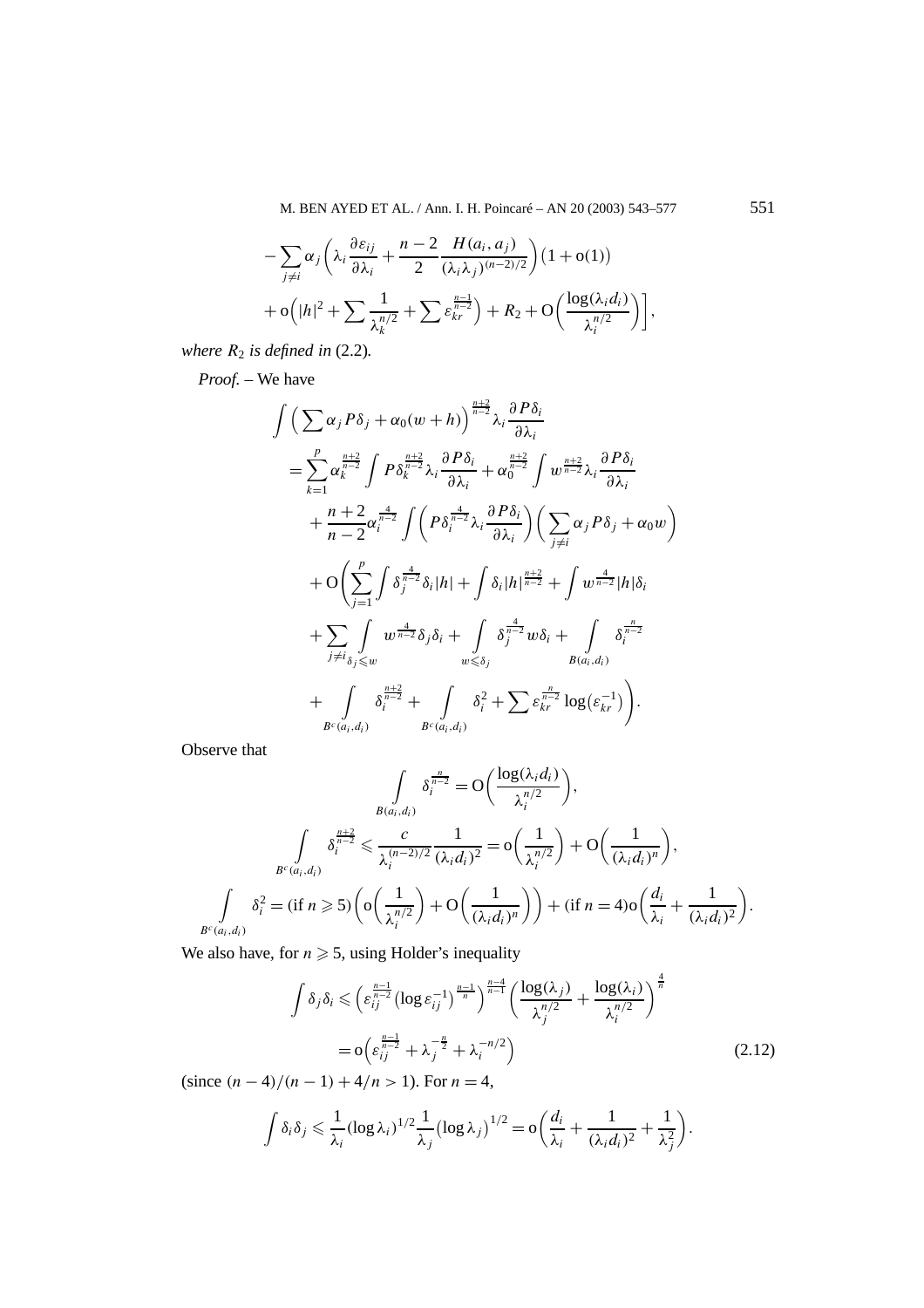Observe also, using Holder's inequality, we obtain

$$
\int_{w \leq \delta_j} \delta_j^{\frac{4}{n-2}} w \delta_i \leqslant c \int \delta_j^{\frac{n}{n-2}} \delta_i \leqslant \left( \varepsilon_{ij}^{\frac{n-1}{n-2}} (\log \varepsilon_{ij}^{-1})^{\frac{n-1}{n}} \right)^{\frac{n-2}{n-1}} \left( \frac{\log(\lambda_j)}{\lambda_j^{n/2}} \right)^{\frac{2}{n}} = o \left( \varepsilon_{ij}^{\frac{n-1}{n-2}} + \lambda_j^{-\frac{n}{2}} \right)
$$

(since  $(n-2)/(n-1) + 2/n > 1$  for  $n \ge 4$ ). Using the Lemmas A.5–A.9, A.15, A.16, and the fact that  $J(u)^{n/4}\alpha_i = 1 + o(1)$  for each  $i = 0, \ldots, p$ , the result follows.  $\Box$ 

PROPOSITION 2.6. – *For*  $n \geq 4$  *and*  $u = \sum_{i=1}^{p} \alpha_i P \delta_i + \alpha_0 (w + h)$  *belonging to V (p, ε, w), we have*

$$
\left(\partial J(u), \frac{1}{\lambda_i} \frac{\partial P \delta_i}{\partial a_i}\right) = J(u)c'_1 \left[ \left(\frac{\alpha_i}{\lambda_i^{n-1}} \frac{\partial H(a_i, a_i)}{\partial a_i} - \frac{\alpha_0}{\lambda_i^{n/2}} Dw(a_i) \right) (1 + o(1)) + o\left(\sum \frac{1}{\lambda_k^{n/2}}\right) + 2 \sum_{j \neq i} \alpha_j \left(\frac{1}{\lambda_i} \frac{\partial \varepsilon_{ij}}{\partial a_i} - \frac{\frac{\partial H(a_i, a_j)}{\partial a_i}}{\lambda_i (\lambda_i \lambda_j)^{(n-2)/2}}\right) + o\left(\sum_{j \neq i} \frac{1}{\lambda_k^{n/2}}\right) + o\left(\sum_{j \neq i} \frac{\alpha_j}{\lambda_j^{n-2}} + \alpha_i^{n-2}\right) + R_3 + o(|h|^2)\right],
$$

*where R*<sup>3</sup> *is defined in Proposition* 2.3*.*

*Proof. –*

$$
\left(\partial J(u), \frac{1}{\lambda_i} \frac{\partial P \delta_i}{\partial a_i}\right) = 2J(u) \left[ \sum_{j=1}^p \alpha_j \left( P \delta_j, \frac{1}{\lambda_i} \frac{\partial P \delta_i}{\partial a_i} \right) + \alpha_0 \left( w + h, \frac{1}{\lambda_i} \frac{\partial P \delta_i}{\partial a_i} \right) \right]
$$

$$
- J(u) \frac{\pi}{n-2} \left( \int \left( \sum_{j=1}^p \alpha_j P \delta_j + \alpha_0 w \right)^{\frac{n+2}{n-2}} \frac{1}{\lambda_i} \frac{\partial P \delta_i}{\partial a_i} \right)
$$

$$
+ (\text{if } n \ge 5) \text{O} \left( \sum \frac{1}{\lambda_k^{n-2}} \right) + \text{o}(|h|^2)
$$

$$
+ (\text{if } n = 4) \text{o} \left( \frac{1}{\lambda_i^2} + \frac{1}{(\lambda_i d_i)^3} + \sum_{j \ne i} \varepsilon_{ij}^{3/2} \right) \right].
$$

We consider now the term

$$
\int \left( \sum_{j=1}^{p} \alpha_{j} P \delta_{j} + \alpha_{0} w \right)^{\frac{n+2}{n-2}} \frac{1}{\lambda_{i}} \frac{\partial P \delta_{i}}{\partial a_{i}}
$$
\n
$$
= \sum_{j=1}^{p} \alpha_{j}^{\frac{n+2}{n-2}} \int P \delta_{j}^{\frac{n+2}{n-2}} \frac{1}{\lambda_{i}} \frac{\partial P \delta_{i}}{\partial a_{i}} + \alpha_{0}^{\frac{n+2}{n-2}} \int w^{\frac{n+2}{n-2}} \frac{1}{\lambda_{i}} \frac{\partial P \delta_{i}}{\partial a_{i}}
$$
\n
$$
+ \frac{n+2}{n-2} \alpha_{i}^{\frac{4}{n-2}} \int P \delta_{i}^{\frac{4}{n-2}} \frac{1}{\lambda_{i}} \frac{\partial P \delta_{i}}{\partial a_{i}} \left( \sum_{j \neq i} \alpha_{j} P \delta_{j} + \alpha_{0} w \right)
$$
\n
$$
+ O\left( \sum_{k \neq r} \varepsilon_{kr}^{\frac{n}{n-2}} \log(\varepsilon_{kr}^{-1}) + \int_{P \delta_{i} \leq w} w^{\frac{4}{n-2}} \delta_{i} \left| \frac{1}{\lambda_{i}} \frac{\partial P \delta_{i}}{\partial a_{i}} \right| + \int_{w \leq \delta_{j}} w \delta_{j}^{\frac{4}{n-2}} \delta_{i} \right)
$$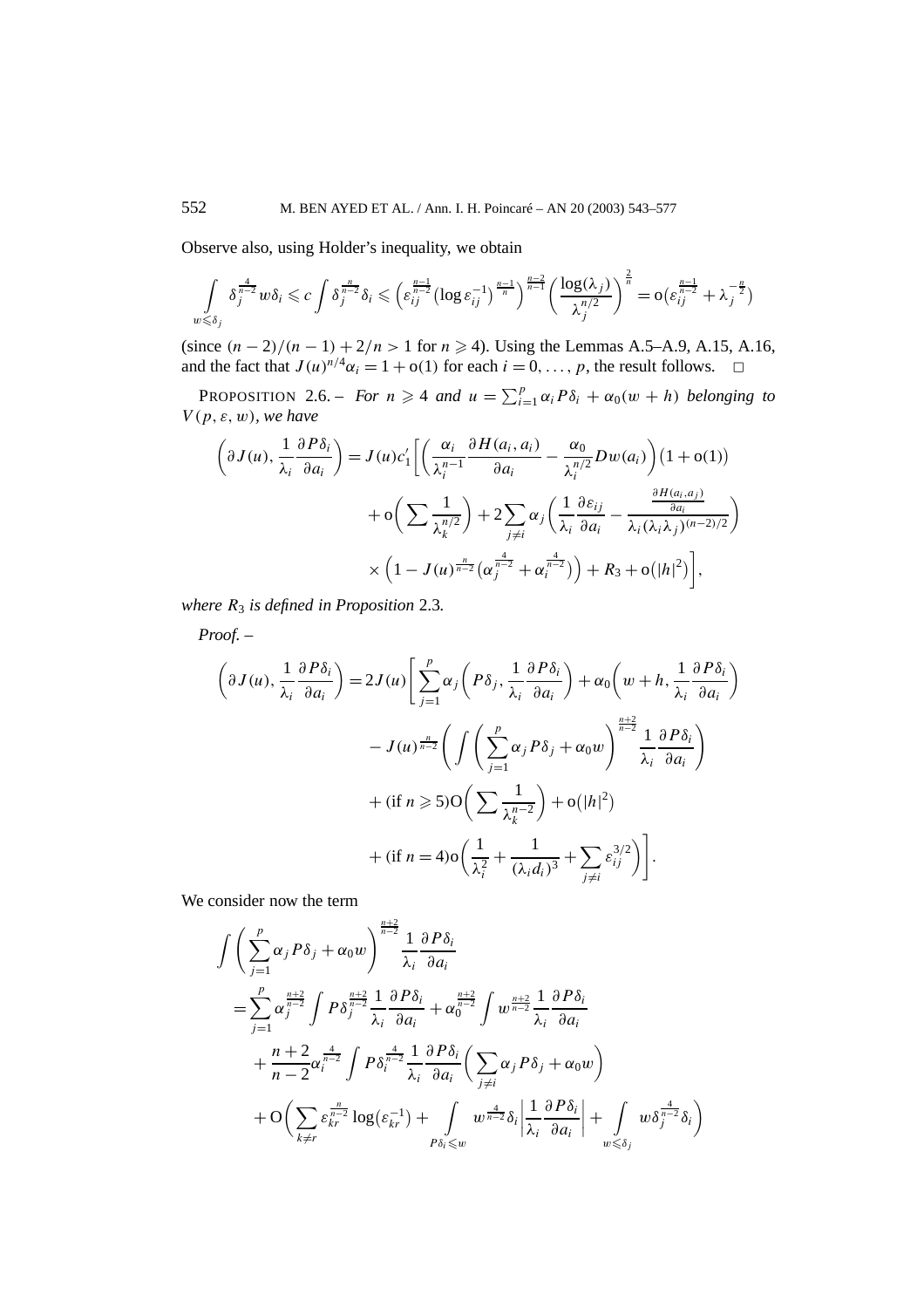M. BEN AYED ET AL. / Ann. I. H. Poincaré – AN 20 (2003) 543–577 553

+ (if 
$$
n = 4
$$
)  $\left(3 \sum_{j=1}^{p} \alpha_0^2 \alpha_j \int w^2 P \delta_j \frac{1}{\lambda_i} \frac{\partial P \delta_i}{\partial a_i} + O\left(\sum_{j \neq i} \int \delta_j^2 \left| \frac{1}{\lambda_i} \frac{\partial P \delta_i}{\partial a_i} \right|\right)\right)$   
+ (if  $n \ge 5$ ) $O\left(\int_{w \le \delta_i} \delta_i^{\frac{4}{n-2}-1} w^2 \left| \frac{1}{\lambda_i} \frac{\partial P \delta_i}{\partial a_i} \right| + \int_{\delta_j \le w} w^{\frac{4}{n-2}} \delta_j \delta_i$   
+  $\int_{\delta_i \le w} w \delta_i^{\frac{4}{n-2}} \left| \frac{1}{\lambda_i} \frac{\partial P \delta_i}{\partial a_i} \right| \right).$ 

Observe that, we have the following estimates

$$
\int_{\delta \leqslant w} w^{\frac{4}{n-2}} \delta \left| \frac{1}{\lambda} \frac{\partial P \delta}{\partial a} \right| \leqslant c \int_{\delta \leqslant w} \delta \left| \frac{1}{\lambda} \frac{\partial \delta}{\partial a} \right| + c \int_{\delta \leqslant w} \delta \left| \frac{1}{\lambda} \frac{\partial \theta}{\partial a} \right|
$$
  

$$
\leqslant c \int |x - a| \delta^{\frac{n}{n-2}} \delta^{\frac{1}{n-2}} + c \left| \frac{1}{\lambda} \frac{\partial \theta}{\partial a} \right|_{H_0^1} \left( \int_{\delta \leqslant w} \delta^{\frac{2n}{n+2}} \right)^{\frac{n+2}{2n}}.
$$

For  $n \ge 6$ , we have  $2n/(n+2) \ge n/(n-2)$ , thus

$$
\int\limits_{\delta \leqslant w} \delta^{\frac{2n}{n+2}} = (\text{if } n \geqslant 6) \mathcal{O}\left(\frac{\log(\lambda)}{\lambda^{n/2}}\right) + (\text{if } n = 4, 5) \mathcal{O}\left(\frac{1}{\lambda}\right).
$$

Therefore

$$
\int_{\delta \leqslant w} w^{\frac{4}{n-2}} \delta \left| \frac{1}{\lambda} \frac{\partial P \delta}{\partial a} \right| = o\left( \frac{1}{\lambda^{n/2}} + \frac{1}{(\lambda d)^{n-1}} \right),
$$
\n
$$
\int_{w \leqslant \delta} \delta^{\frac{4}{n-2} - 1} w^2 \left| \frac{1}{\lambda} \frac{\partial P \delta}{\partial a} \right| \leqslant \int_{w \leqslant \delta} \delta^{\frac{4}{n-2} - 1} w^2 \left| \frac{1}{\lambda} \frac{\partial \delta}{\partial a} \right| + \int_{w \leqslant \delta} \delta^{\frac{4}{n-2} - 1} w^2 \left| \frac{1}{\lambda} \frac{\partial \theta}{\partial a} \right|
$$
\n
$$
\leqslant \int_{w \leqslant \delta} w^2 |x - a| \delta^{\frac{6}{n-2}} + \left| \frac{1}{\lambda} \frac{\partial \theta}{\partial a} \right|_{L^{\infty}} \int_{\Omega} \delta^{\frac{n}{n-2}}
$$
\n
$$
\leqslant \int |x - a| \delta^{\frac{n+1}{n-2}} + \frac{c}{(\lambda d)^{n/2} d^{(n-2)/2}} \frac{\log(\lambda)}{\lambda^{n/2}}
$$
\n
$$
= o\left( \frac{1}{\lambda^{n/2}} + \frac{1}{(\lambda d)^{n-1}} \right).
$$

By the same way,

$$
\int_{\delta \leq w} w \delta^{\frac{4}{n-2}} \left| \frac{1}{\lambda} \frac{\partial P \delta}{\partial a} \right| \leqslant \int |x - a| \delta^{\frac{n+1}{n-2}} + \left| \frac{1}{\lambda} \frac{\partial \theta}{\partial a} \right|_{L^{\infty}}^{\frac{2}{n-2}} \frac{\log(\lambda)}{\lambda^{n/2}}
$$

$$
= o\left(\frac{1}{\lambda^{n/2}} + \frac{1}{(\lambda d)^{n-1}}\right).
$$

For  $n = 4$ ,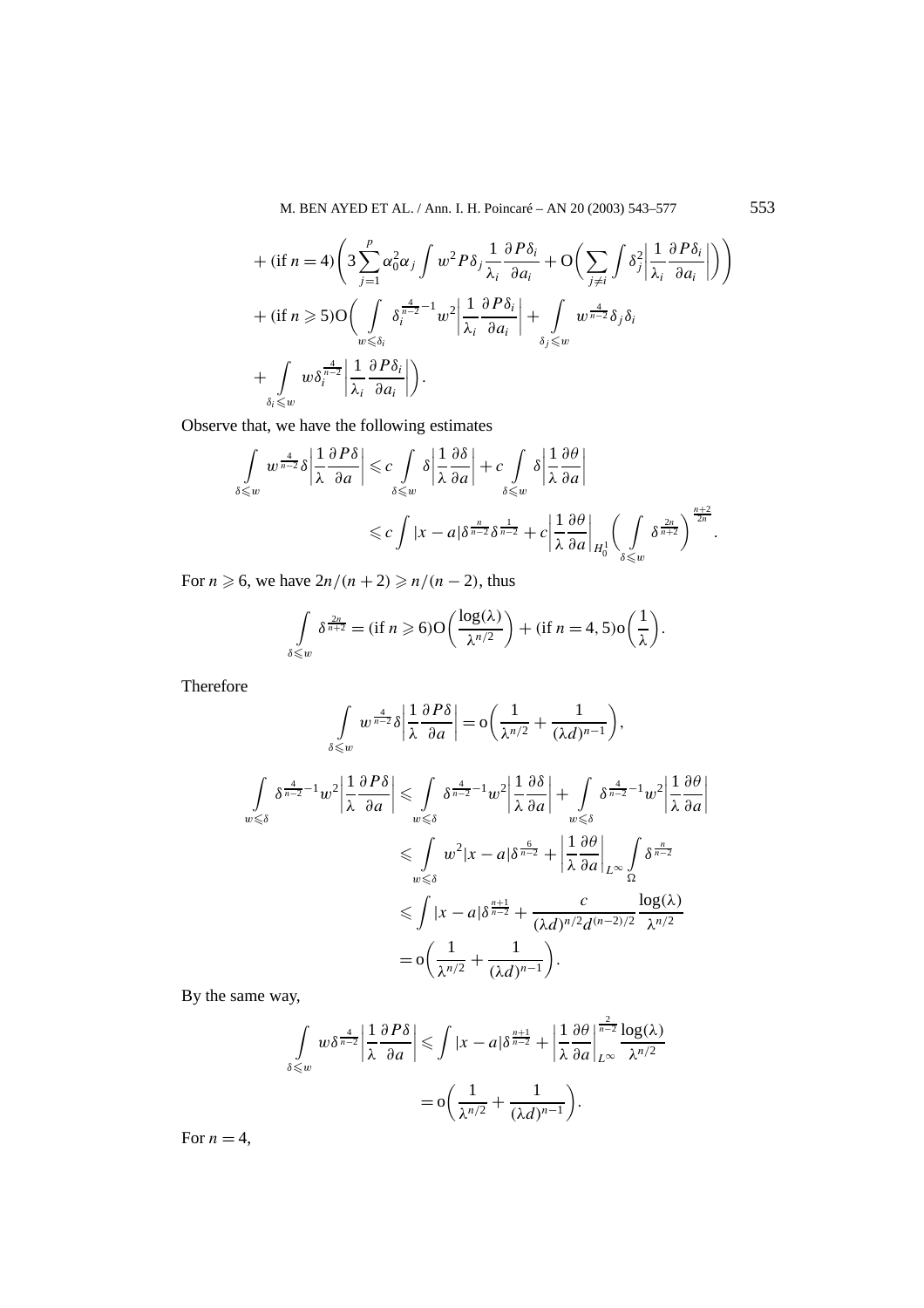554 M. BEN AYED ET AL. / Ann. I. H. Poincaré – AN 20 (2003) 543–577

$$
\int w^2 P \delta \frac{1}{\lambda} \frac{\partial P \delta}{\partial a} = \int w^2 \delta \frac{1}{\lambda} \frac{\partial \delta}{\partial a} + O\left(\int \delta \left| \frac{1}{\lambda} \frac{\partial \theta}{\partial a} \right| + \int \theta \left| \frac{1}{\lambda} \frac{\partial \theta}{\partial a} \right| \right)
$$

$$
= O\left(\frac{1}{\lambda^2} + \frac{1}{(\lambda d)^3}\right)
$$

and

$$
\int w^2 P \delta_j \frac{1}{\lambda_i} \frac{\partial P \delta_i}{\partial a_i} = \int w^2 P \delta_j \frac{1}{\lambda_i} \frac{\partial \delta_i}{\partial a_i} + O\left(\int \delta_j \left| \frac{1}{\lambda_i} \frac{\partial \theta_i}{\partial a_i} \right| \right)
$$

$$
= O\left(\int \delta_j |x - a_i| \delta_i^2 + \frac{1}{\lambda_j (\lambda_i d_i)^2} \right)
$$

$$
= o\left(\varepsilon_{ij}^{3/2} + \frac{1}{\lambda_j^2} + \frac{1}{\lambda_i^2} + \frac{1}{(\lambda_i d_i)^3} \right).
$$

Using Lemmas A.10–A.14, A.17, A.18, the result follows.  $\Box$ 

## **3. The** *v***-part of** *u*

In this section we deal with the  $v$ -part of  $u$ , in order to show that it is negligible to the concentration phenomenon.

LEMMA 3.1. – *There is a*  $C^1$ -map which to each  $(\alpha, a, \lambda)$  such that  $\sum_{i=1}^p \alpha_i P \delta_{(a_i, \lambda_i)}$ *belongs to*  $V(p, \varepsilon)$  *associates*  $\overline{v} = \overline{v}(\alpha, a, \lambda)$  *satisfying* 

$$
J\left(\sum \alpha_i P\delta_i + \bar{v}\right) = \min\left\{J\left(\sum \alpha_i P\delta_i + v\right), \ v \ satisfies \ (V_0)\right\}
$$

*and we have the following estimate*

$$
|\bar{v}| \leq \begin{cases} \sum_{i} \frac{\log(\lambda_i d_i)}{(\lambda_i d_i)^{(n+2)/2}} + \sum_{j \neq i} \varepsilon_{ij}^{\frac{n+2}{2(n-2)}} (\log(\varepsilon_{ij}^{-1}))^{\frac{n+2}{2n}} & \text{if } n \geq 6, \\ \sum_{i} \frac{1}{(\lambda_i d_i)^{n-2}} + \sum_{j \neq i} \varepsilon_{ij} (\log(\varepsilon_{ij}^{-1}))^{\frac{n-2}{n}} & \text{if } n \leq 5. \end{cases}
$$

*Proof.* – Since  $\alpha_i/\alpha_j = 1 + o(1)$  then the quadratic form Q defined in Proposition 2.1 is close to

$$
|v|_{H_0^1}^2 - \frac{n+2}{n-2} \sum \int P \delta_i^{\frac{4}{n-2}} v^2
$$

and therefore it is a quadratic positive form on *v* (see [3]). Since  $\bar{v}$  minimize *J* in the *v*-space, it is easy to check the following claim (see [3])

$$
\exists \alpha > 0 \text{ s.t., } \alpha |\bar{v}|^2_{H_0^1} \leqslant |(f, \bar{v})| \leqslant |f| |\bar{v}|_{H_0^1}.
$$

Thus, it is sufficient to estimate  $|f|$  where f is defined in Proposition 2.1. We have

$$
(f, v) = 2\Big(\sum \alpha_j^q S_n\Big)^{-1} \sum_{i=1}^p \alpha_i^{q-1} \int P \delta_i^{q-1} v + \mathcal{O}\Big(\sum_{j \neq i} \int_{P \delta_j \leq P \delta_i} P \delta_i^{q-2} P \delta_j |v|\Big).
$$

Observe that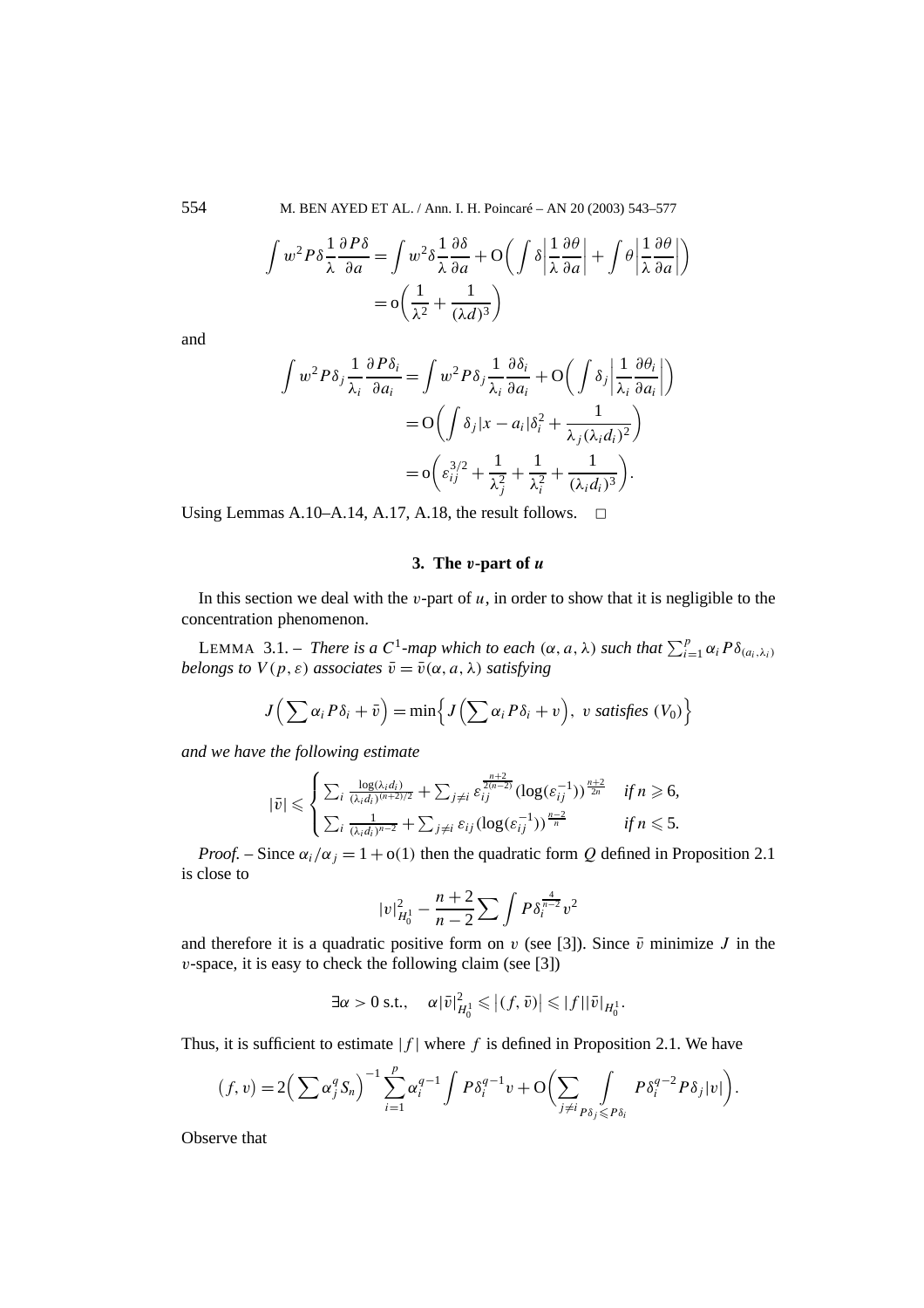M. BEN AYED ET AL. / Ann. I. H. Poincaré – AN 20 (2003) 543–577 555

$$
\int P\delta_i^{q-1}v = \int \delta_i^{q-1}v + \mathcal{O}\bigg(\int\limits_{B_i\cup B_i^c} \delta_i^{q-2}\theta_i|v|\bigg),\,
$$

where  $B_i = \{x, |x - a_i| < d_i\}$ . Then, using the Holder's inequality, we need to estimate

$$
\int_{B_i^c} \left(\delta_i^{q-2}\theta_i\right)^{\frac{2n}{n+2}} \leqslant \int_{B_i^c} \delta_i^q = \mathcal{O}\left(\frac{1}{\left(\lambda_i d_i\right)^n}\right) \tag{3.1}
$$

and

$$
|\theta_i|_{L^{\infty}} \left[ \int_{B_i} \delta_i^{\frac{4q}{n+2}} \right]^{\frac{n+2}{2n}} = O\left( \frac{1}{(\lambda_i d_i)^{(n+2)/2}} + (\text{if } n = 6 \right) \frac{\log(\lambda_i d_i)}{(\lambda_i d_i)^4} + (\text{if } n \leq 5 \right) \frac{1}{(\lambda_i d_i)^{n-2}} \right). \tag{3.2}
$$

See also

$$
\int_{P\delta_j\leq P\delta_i} P\delta_i^{\frac{4}{n-2}} P\delta_j |v| \leqslant |v| \left[ \int_{P\delta_j\leq P\delta_i} \left( P\delta_i^{\frac{4}{n-2}} P\delta_j \right)^{\frac{2n}{n+2}} \right]^{\frac{n+2}{2n}}.
$$
 (3.3)

If *n*  $\geqslant$  6, we have  $\frac{2n}{n+2} \geqslant \frac{n}{n-2}$  and thus

$$
\int_{P\delta_j \leq P\delta_i} \left( P \delta_i^{\frac{4}{n-2}} P \delta_j \right)^{\frac{2n}{n+2}} \leq \int \left( P \delta_i P \delta_j \right)^{\frac{n}{n-2}} = \mathcal{O} \left( \varepsilon_{ij}^{\frac{n}{n-2}} \log \left( \varepsilon_{ij}^{-1} \right) \right). \tag{3.4}
$$

If  $n \leq 5$ , we have  $1 < \frac{4}{n-2}$ , thus

$$
\int (P\delta_i^{\frac{4}{n-2}} P\delta_j)^{\frac{2n}{n+2}} \leqslant \left[ \int (\delta_i \delta_j)^{\frac{n}{n-2}} \right]^{\frac{2(n-2)}{n+2}} \leqslant \varepsilon_{ij}^{\frac{2n}{n+2}} (\log(\varepsilon_{ij}^{-1}))^{\frac{2(n-2)}{n+2}}.
$$
 (3.5)

Thus the estimate of  $|f|$  follows.  $\Box$ 

LEMMA 3.2. – *There is a*  $C^1$ -map which to each  $(\alpha, a, \lambda, h)$  such that  $u =$  $\sum_{i=1}^{p} \alpha_i P \delta_{(a_i,\lambda_i)} + \alpha_0(w+h)$  *belongs to*  $V(p,\varepsilon,w)$  *associates*  $\bar{v} = \bar{v}(\alpha, a, \lambda, h)$  *satisfying*

 $J(u + \bar{v}) = \min\{J(u + v), v \text{ satisfies } (V_0)\}.$ 

*We have the following estimate*

$$
|\bar{v}| \leqslant c \begin{cases} \sum_{i} \left( \frac{\log(\lambda_{i} d_{i})}{(\lambda_{i} d_{i})^{(n+2)/2}} + \frac{\log(\lambda_{i})}{\lambda_{i}^{(n+2)/4}} \right) \\ + \sum_{i \neq j} \varepsilon_{ij}^{\frac{n+2}{2(n-2)}} (\log \varepsilon_{ij}^{-1})^{\frac{n+2}{n-2}} + |h|^{\frac{n+2}{n-2}} \\ \sum_{i} \left( \frac{1}{(\lambda_{i} d_{i})^{n-2}} + \frac{1}{\lambda_{i}^{(n-2)/2}} \right) + \sum_{i \neq j} \varepsilon_{ij} (\log \varepsilon_{ij}^{-1})^{\frac{n-2}{n}} + |h|^2 \quad \text{if } n \leq 5. \end{cases}
$$

The proof is similar to the proof of Lemma 3.1. So we will omit it.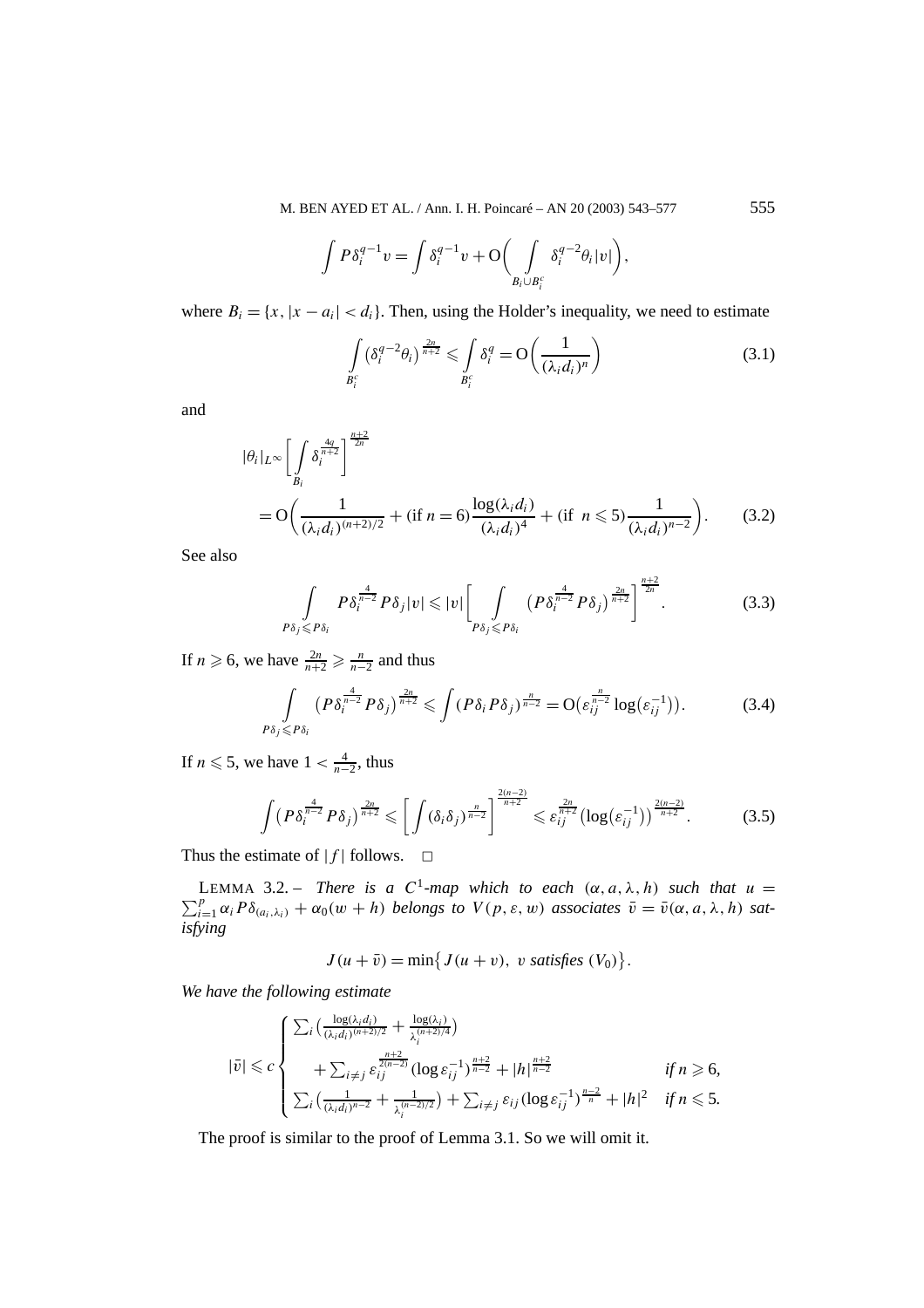#### **4. Construction of a pseudogradient**

In this section we construct a pseudogradient *Z* near infinity as in the Proposition A.2 of [4]. The new fact here comes from the boundary. We need a new technical point showing:

(1) how the expansion behave due to the boundary. We will show that terms of the type  $O((\lambda_i d_i)^{2-n})$  are added.

(2) we can construct *Z* so that, on decreasing flow-lines, the minimal distance to the boundary only increases if it is small enough.

This new property requires a careful study of the behavior of the Green's function and its regular part near the boundary.

We begin by giving the following main result.

THEOREM 4.1. – *There exists a pseudogradient Z so that the following holds. There is a constant*  $c > 0$  *independent of*  $u = \sum_{i=1}^{p} \alpha_i P \delta_i$  *in*  $V(p, \varepsilon)$  *so that*:

(i) 
$$
(-\partial J(u), Z) \geq c \bigg( \sum_{i} \frac{1}{(\lambda_i d_i)^{n-1}} + \sum_{k \neq r} \varepsilon_{kr}^{\frac{n-1}{n-2}} \bigg).
$$

(ii) 
$$
\left(-\partial J(u+\bar{v}), Z+\frac{\partial \bar{v}}{\partial(\alpha_i, a_i, \lambda_i)}(Z)\right) \geq c \left(\sum_i \frac{1}{(\lambda_i d_i)^{n-1}} + \sum_{k \neq r} \varepsilon_{kr}^{\frac{n-1}{n-2}}\right).
$$

- (iii) |*Z*| *is bounded.*
- (iv) *Z satisfies the Palais–Smale condition away from the critical points at infinity.*
- (v) *The minimal distance to the boundary only increases if it is small enough.*
- (vi) *The*  $\lambda_i$ 's are bounded away from the case where  $\rho(X) > 0$  and  $\rho'(X) = o(1)$ *where*  $X = (a_1, \ldots, a_p)$ *.*

We will prove Theorem 4.1 at the end of the section. We now prove Theorem 1.2 and Proposition 1.5.

*Proof of Theorem* 1.2. – Using Theorem 4.1, the proof is similar to some argument in Appendix 2 [4] (see also [9]).  $\Box$ 

*Proof of Proposition* 1.5*. –* On the one hand, from the normal forme of *J* and claims (ii) and (vi) of Theorem 4.1, we immediately derive (i) and (ii) of Proposition 1.5. On the other hand, since  $\Omega$  is bounded, we easily deduce claim (iii) of Proposition 1.5.  $\Box$ 

Next we will prove some technical results needed for the proof of Theorem 4.1.

For  $u = \sum_{i=1}^{p} \alpha_i P \delta_i \in V(p, \varepsilon)$ , we introduce the following condition: for  $i \in$ {1*,...,p*}

$$
\frac{1}{2^{p+1}} \sum_{i \neq k} \varepsilon_{ki} \leq \sum_{j=1}^{p} \frac{H(a_i, a_j)}{(\lambda_i \lambda_j)^{(n-2)/2}}.
$$
 (4.1)

We divide the set  $\{1, \ldots, p\}$  into  $T_1 \cup T_2$  where

 $T_1 = \{i \text{ s.t. } i \text{ satisfies } (4.1)\},\$  $T_2 = \{i \text{ s.t. } i \text{ does not satisfy (4.1)}\}.$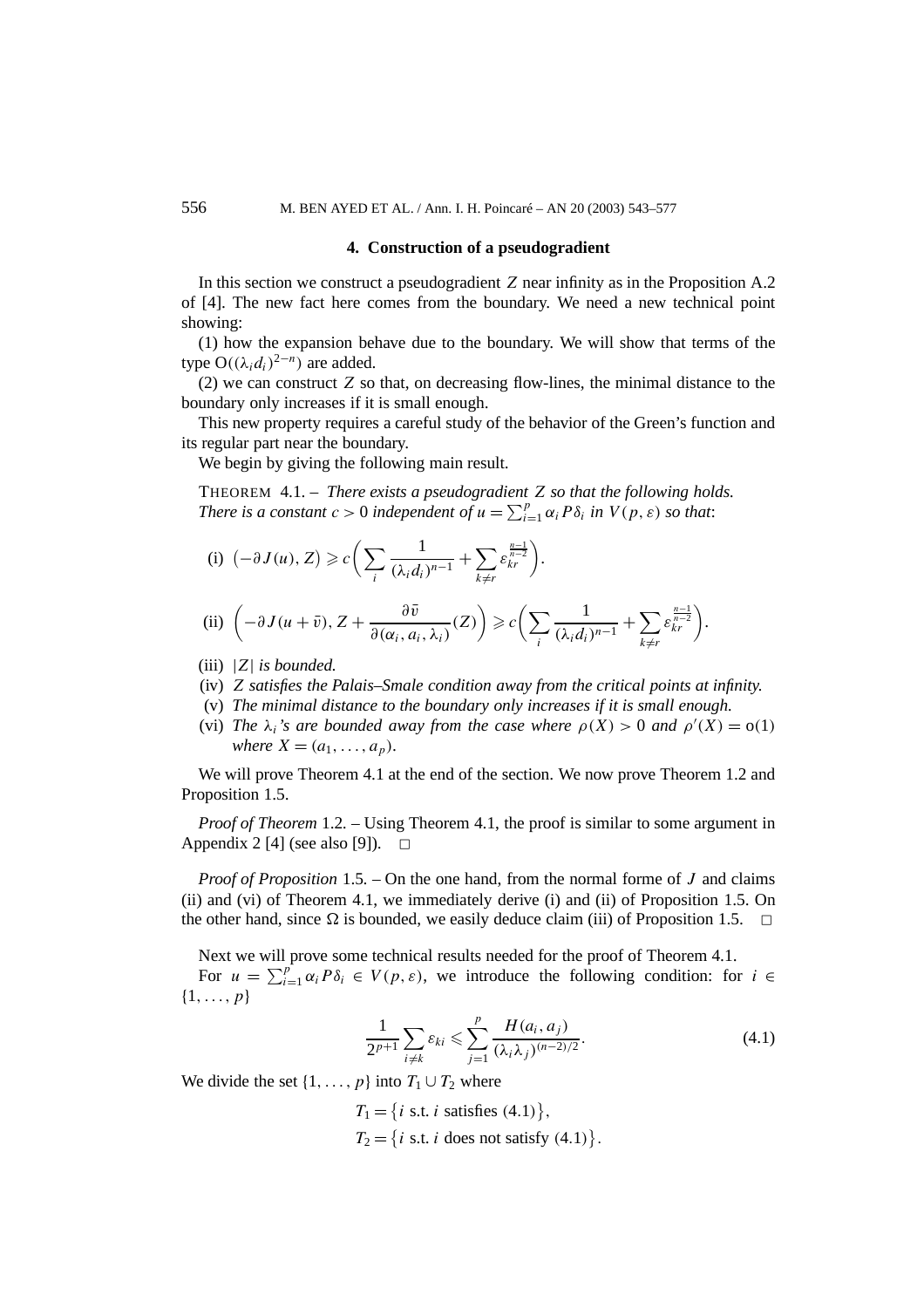In *T*<sub>2</sub>, we order the  $\lambda_i$ 's:  $\lambda_{i_1} \leq \lambda_{i_2} \leq \cdots \leq \lambda_{i_s}$ .

LEMMA 4.2. – *There exists a vector-field*  $X_1$  *defined on the variables*  $\lambda_i$ *'s, for*  $j \in T_2$ *, as follows*

$$
X_1 = -\sum_{k=1}^s 2^k \alpha_{i_k} \lambda_{i_k} \frac{\partial P \delta_{i_k}}{\partial \lambda_{i_k}}
$$

*This vector-field satisfies*

$$
(-\partial J(u), X_1) \geqslant c \sum_{i \in T_2} \left( \sum_{j \neq i} \varepsilon_{ij} + \frac{1}{(\lambda_i d_i)^{n-2}} \right) + R_2
$$

*where*  $R_2$  *is defined in* (2.2).

*Proof. –* Using Proposition 2.2, we derive

$$
\begin{aligned} \left( -\partial J(u), X_1 \right) &= 2J(u)c_1' \sum_{k=1}^s \left[ -\sum_{j \neq i_k} 2^k \alpha_j \alpha_{i_k} \lambda_{i_k} \frac{\partial \varepsilon_{j i_k}}{\partial \lambda_{i_k}} (1 + \mathbf{o}(1)) - \frac{n-2}{2} \sum_{j=1}^p 2^k \alpha_j \alpha_{i_k} \frac{H(a_j, a_{i_k})}{(\lambda_j \lambda_{i_k})^{(n-2)/2}} (1 + \mathbf{o}(1)) + R_2 \right]. \end{aligned} \tag{4.2}
$$

Observe that

$$
-\lambda_i \frac{\partial \varepsilon_{ij}}{\partial \lambda_i} = \frac{n-2}{2} \varepsilon_{ij} \left( 1 - 2 \frac{\lambda_j}{\lambda_i} \varepsilon_{ij}^{\frac{2}{n-2}} \right).
$$
 (4.3)

*.*

Thus, if  $\lambda_i \geq \lambda_j$ 

$$
-2\lambda_i \frac{\partial \varepsilon_{ij}}{\partial \lambda_i} - \lambda_j \frac{\partial \varepsilon_{ij}}{\partial \lambda_j} \geqslant -\lambda_i \frac{\partial \varepsilon_{ij}}{\partial \lambda_i} \geqslant \frac{n-2}{4} \varepsilon_{ij}
$$
(4.4)

and for  $j \in T_1$  and  $i \neq j$ ,

$$
\frac{\lambda_j}{\lambda_i} \varepsilon_{ij}^{\frac{2}{n-2}} = o(1) \tag{4.5}
$$

indeed, if  $\frac{1}{2}d_j \leq d_i \leq 2d_j$ , we use the fact that *j* satisfies (4.1) and  $H(a_i, a_k) \leq$  $(d_i d_k)^{-(n-2)/2}$  (see Lemma B.2) and in the other case we use the inequality  $|a_i - a_j|$  ≥  $\frac{1}{2}$  max $(d_i, d_j)$ . Thus

$$
(-\partial J(u), X_1) \geq \frac{n-2}{4} c \sum_{i \in T_2} \left( \sum_{j \neq i} \varepsilon_{ij} - 2^p \sum_{j=1}^p \frac{H(a_i, a_j)}{(\lambda_i \lambda_j)^{(n-2)/2}} + R_2 \right). \tag{4.6}
$$

Since *i* ∈ *T*<sub>2</sub> and *H*( $a_i$ ,  $a_i$ )  $\ge d_i^{2-n}$  (see Lemma B.2), the Lemma follows.  $\Box$ 

We order all the  $\lambda_i d_i$ :  $\lambda_1 d_1 \leq \lambda_2 d_2 \leq \cdots \leq \lambda_p d_p$ . Let us define

$$
I_1 = \{1\} \cup \{i \text{ s.t. } \forall k \leq i, \ c_1 \lambda_k d_k \leq \lambda_{k-1} d_{k-1} \leq \lambda_k d_k\}
$$

where  $c_1$  is a constant chosen small enough.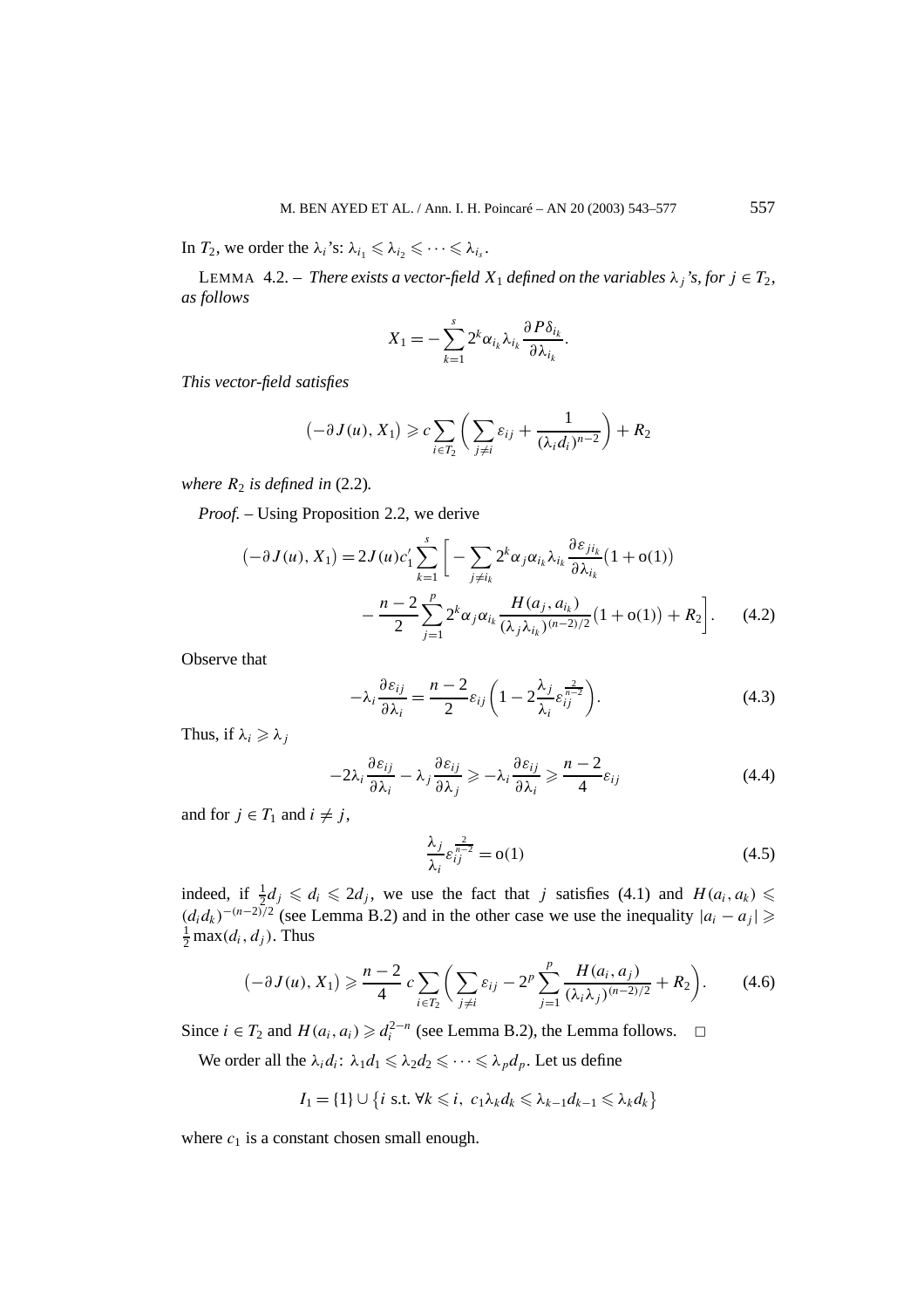COROLLARY 4.3. – *If*  $T_2 \cap I_1 \neq \emptyset$  and  $I_1 \neq \{1, -1, p\}$ , the vector-field  $X_1$  satisfies the *condition* (i) *of Theorem* 4.1*.*

*Proof.* – The lower-bound of the estimate of Lemma 4.2 is limited to the indices of  $T_2$ , thus if  $T_2 \cap I_1 \neq \emptyset$ , we can make the term  $(\lambda_1 d_1)^{-(n-2)}$  appears in this lower-bound and therefore we can also make all the  $(\lambda_i d_i)^{-(n-2)}$  appear in this formula. For  $i \in T_1$  (i.e. *i* satisfies  $(4.1)$ , we have

$$
\frac{1}{2^{p+1}}\sum_{j\neq i}\varepsilon_{ij}\leq \sum_{j=1}^p\frac{H(a_i,a_j)}{(\lambda_i\lambda_j)^{(n-2)/2}}\leq \frac{p}{(\lambda_1d_1)^{n-2}}.\tag{4.7}
$$

Therefore, from  $(\lambda_1 d_1)^{-(n-2)}$ , we can make the term  $\sum_{i \in T_1} \varepsilon_{ij}$  appear in this lower bound. Hence, the proof of the corollary.  $\Box$ 

If  $I_1 = \{1, -1, p\}$ , we change the vector-field  $X_1$ , so that along its flow-lines,  $I_1$  is defined continuously even though there could be a switch in the relative ordering of the  $\lambda_i d_i$ 's. To this effect, let  $i_1 = \min\{i \text{ s.t. } i \in T_2\}$ , we define

$$
F_{i_1} = \{ j \notin T_2 \text{ s.t. } \lambda_{i_1} d_{i_1} \leqslant 2c_1 \lambda_j d_j \}.
$$

LEMMA 4.4. – If  $T_2 \cap I_1 \neq \emptyset$  and  $I_1 = \{1, \ldots, p\}$ , the following vector-field

$$
X_2 = -\sum_{i \in T_2 \cup F_{i_1}} \lambda_i \frac{\partial P \delta_i}{\partial \lambda_i}
$$

*satisfies the condition* (i) *of Theorem* 4.1*.*

*Proof.* – Using Proposition 2.2, we obtain (4.2) but with indices in  $T_2 \cup F_{i_1}$ . Since  $I_1 = \{1, \ldots, p\}$ , we have for each  $i \neq k$ 

$$
\varepsilon_{ik} = \left(\frac{1}{\lambda_i \lambda_k |a_i - a_k|^2}\right)^{\frac{n-2}{2}} \left(1 + \mathcal{O}\left(\frac{1}{\lambda_i^2 |a_i - a_k|^2} + \frac{1}{\lambda_k^2 |a_i - a_k|^2}\right)\right)
$$

$$
= \left(\frac{1}{\lambda_i \lambda_k |a_i - a_k|^2}\right)^{\frac{n-2}{2}} + \mathcal{O}\left(\frac{1}{(\lambda_1 d_1)^n} + \varepsilon_{ik}^{\frac{n}{n-2}}\right). \tag{4.8}
$$

Indeed if  $d_i \le \frac{1}{2}d_k$  or  $d_i \ge 2d_k$ , we have  $|a_i - a_k| \ge \frac{1}{2} \max(d_i, d_k)$  and the result follows. In the other case i.e.  $\frac{1}{2}d_k \leq d_i \leq 2d_k$ , using that  $i, k \in I_1$ , thus  $\lambda_i/\lambda_k$  and  $\lambda_k/\lambda_i$  are bounded. Therefore  $(\lambda_r | a_i - a_k|)^{-2} = O(\varepsilon_{ik}^{2/(n-2)})$ , for  $r = i, k$ . Thus, for  $i \in F_{i_1}$ , using (4.8) and (4.3)

$$
\sum_{j\neq i} \left( -\lambda_i \frac{\partial \varepsilon_{ij}}{\partial \lambda_i} - \frac{n-2}{2} \frac{H(a_i, a_j)}{(\lambda_i \lambda_j)^{(n-2)/2}} \right)
$$
  
= 
$$
\frac{n-2}{2} \sum_{j\neq i} \frac{G(a_i, a_j)}{(\lambda_i \lambda_j)^{(n-2)/2}} + O\left( \frac{1}{(\lambda_1 d_1)^n} + \sum_{j\neq i} \varepsilon_{ij}^{\frac{n}{n-2}} \right).
$$
 (4.9)

Furthermore, if  $i \in F_{i_1}$ 

$$
\frac{H(a_i, a_i)}{\lambda_i^{n-2}} = O\left(\frac{1}{(\lambda_i d_i)^{n-2}}\right) = O\left(\frac{(2c_1)^{n-2}}{(\lambda_{i_1} d_{i_1})^{n-2}}\right) = o\left(\frac{1}{(\lambda_{i_1} d_{i_1})^{n-2}}\right).
$$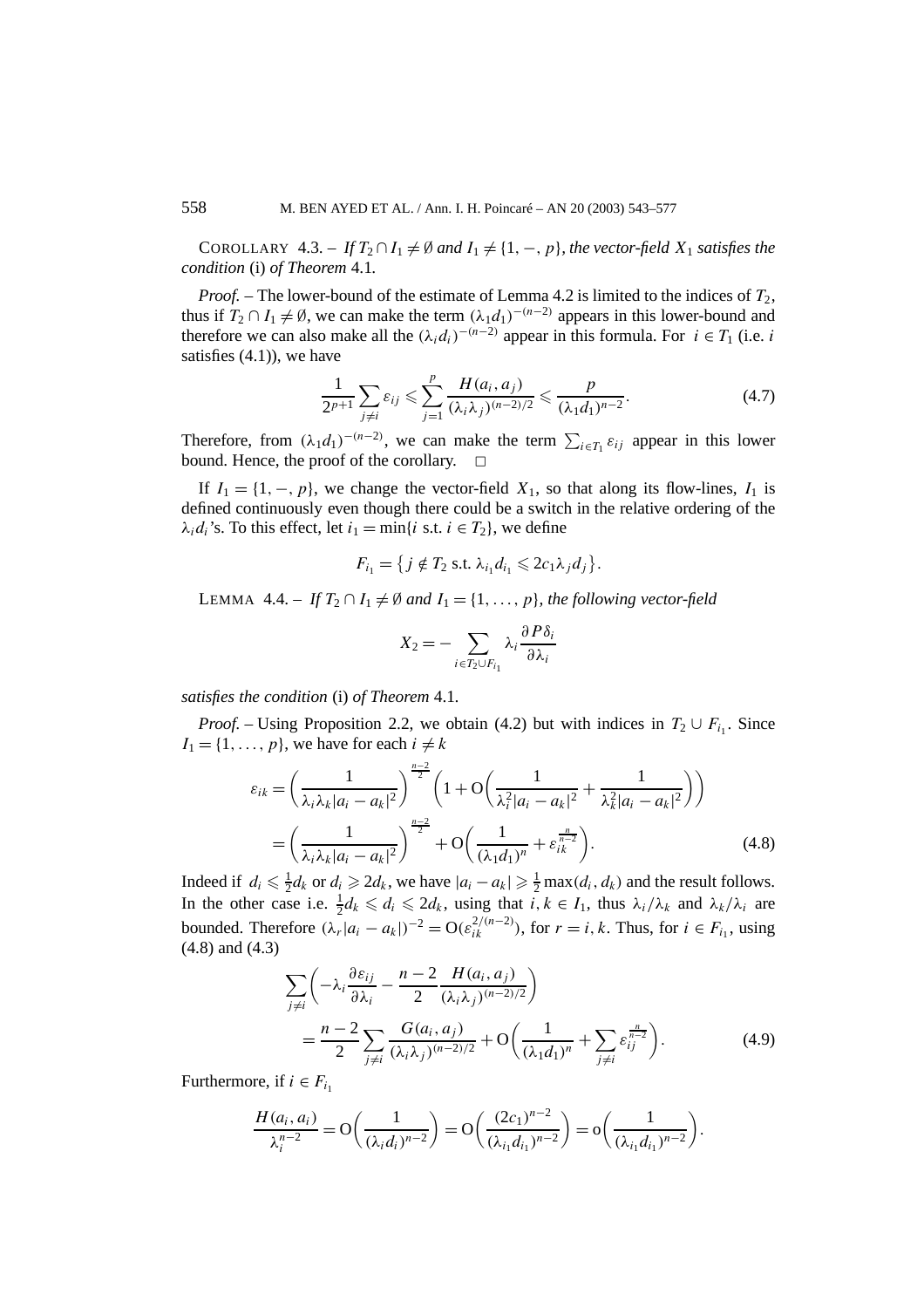For  $i \in T_2$ , using (4.3), (4.8) and the fact that  $i$  does not satisfy (4.1) then

$$
\sum_{j\neq i}-\lambda_i\frac{\partial\varepsilon_{ij}}{\partial\lambda_i}-\sum_{j=1}^p\frac{n-2}{2}\frac{H(a_i,a_j)}{(\lambda_i\lambda_j)^{(n-2)/2}}\geqslant c\bigg(\sum_{j\neq i}\varepsilon_{ij}+\frac{1}{(\lambda_id_i)^{n-2}}\bigg).
$$

Therefore, using the fact that the Green's function is positive, thus we derive

$$
(-\partial J(u), X_2) \geqslant c \sum_{i \in T_2} \left( \sum_{j \neq i} \varepsilon_{ij} + \frac{1}{(\lambda_i d_i)^{n-2}} \right) + R_2.
$$

Using the fact that  $T_2 \cap I_1 \neq \emptyset$ , the result follows as in the Proof of Corollary 4.3.  $\Box$ 

Now, let us define, for  $c_2$  a fixed small constant

$$
L = \{ j \in T_1 \text{ s.t. } \exists i \in T_1 \text{ s.t. } c_2 \max(d_i, d_j) \geq |a_i - a_j| \}. \tag{4.10}
$$

For  $i \in L$ , we denote  $i_0$  the index such that

$$
c_2 \max(d_i, d_{i_0}) \geqslant |a_i - a_{i_0}|. \tag{4.11}
$$

LEMMA 4.5. – If there exist two indices *i* and  $i_0$  belonging to  $T_1$  and satisfying (4.11), *then, we can assume that*  $\lambda_i \geq \lambda_{i_0}$ *, there exists a vector-field*  $X_3$ *, defined on the variable λi as follows*

$$
X_3=-\alpha_i\lambda_i\frac{\partial P\delta_i}{\partial\lambda_i}.
$$

*This vector-field satisfies*

$$
(-\partial J(u), X_3) \geqslant c \left( \varepsilon_{ii_0} + \frac{1}{(\lambda_i d_i)^{n-2}} \right) + R_2 + O \left( \sum_{k \in T_2} \varepsilon_{ik} \right).
$$

*Proof.* – Using Proposition 2.2, we derive (4.2) (for  $s = 1$ ). The terms with  $j \in T_2$ can be seen like  $O(\varepsilon_{ij})$ . We are interesting now with the indices  $j \in T_1$ . Observe that, for *i*, *k* ∈ *T*<sub>1</sub>, we have (4.8). Indeed, if  $2d_i \le d_k$  or  $d_i \ge 2d_k$ , we have  $2|a_i - a_k| \ge \max(d_i, d_k)$ and the result follows. In the other case i.e.  $\frac{1}{2}d_k \leq d_i \leq 2d_k$ , using that  $i, k \in T_1$ , we have, as in (4.5)

$$
\varepsilon_{ik} = \mathcal{O}\bigg(\bigg(\frac{\lambda_i}{\lambda_k}\bigg)^{\frac{n-2}{2}} + \bigg(\frac{\lambda_k}{\lambda_i}\bigg)^{\frac{n-2}{2}}\bigg).
$$

Therefore

$$
\frac{1}{\lambda_k^2 |a_i - a_k|^2} = \frac{\lambda_i}{\lambda_k} \frac{1}{\lambda_i \lambda_k |a_i - a_k|^2} \leqslant c \frac{\lambda_i}{\lambda_k} \varepsilon_{ik}^{\frac{2}{n-2}} \leqslant c \frac{\lambda_i}{\lambda_k} \frac{1}{(\lambda_i d_i)(\lambda_1 d_1)} = O\left(\frac{1}{(\lambda_1 d_1)^2}\right)
$$

and we use the same argument for  $(\lambda_i | a_i - a_k|)^{-2}$ . Thus we obtain (4.9) with the indices *j* ∈ *T*<sub>1</sub>. Using the fact that the Green's function is positive and that  $H(a_i, a_i)$  ≤  $d_i^{2-n}$  (see Lemma B.2), thus

$$
\left(\partial J(u), \lambda_i \frac{\partial P\delta_i}{\partial \lambda_i}\right) \geq c \left( -\frac{1}{(\lambda_i d_i)^{n-2}} + \frac{G(a_i, a_{i_0})}{(\lambda_i \lambda_{i_0})^{(n-2)/2}} \right) + \mathcal{O}\left(R_2 + \sum_{k \in T_2} \varepsilon_{ik}\right)
$$
(4.12)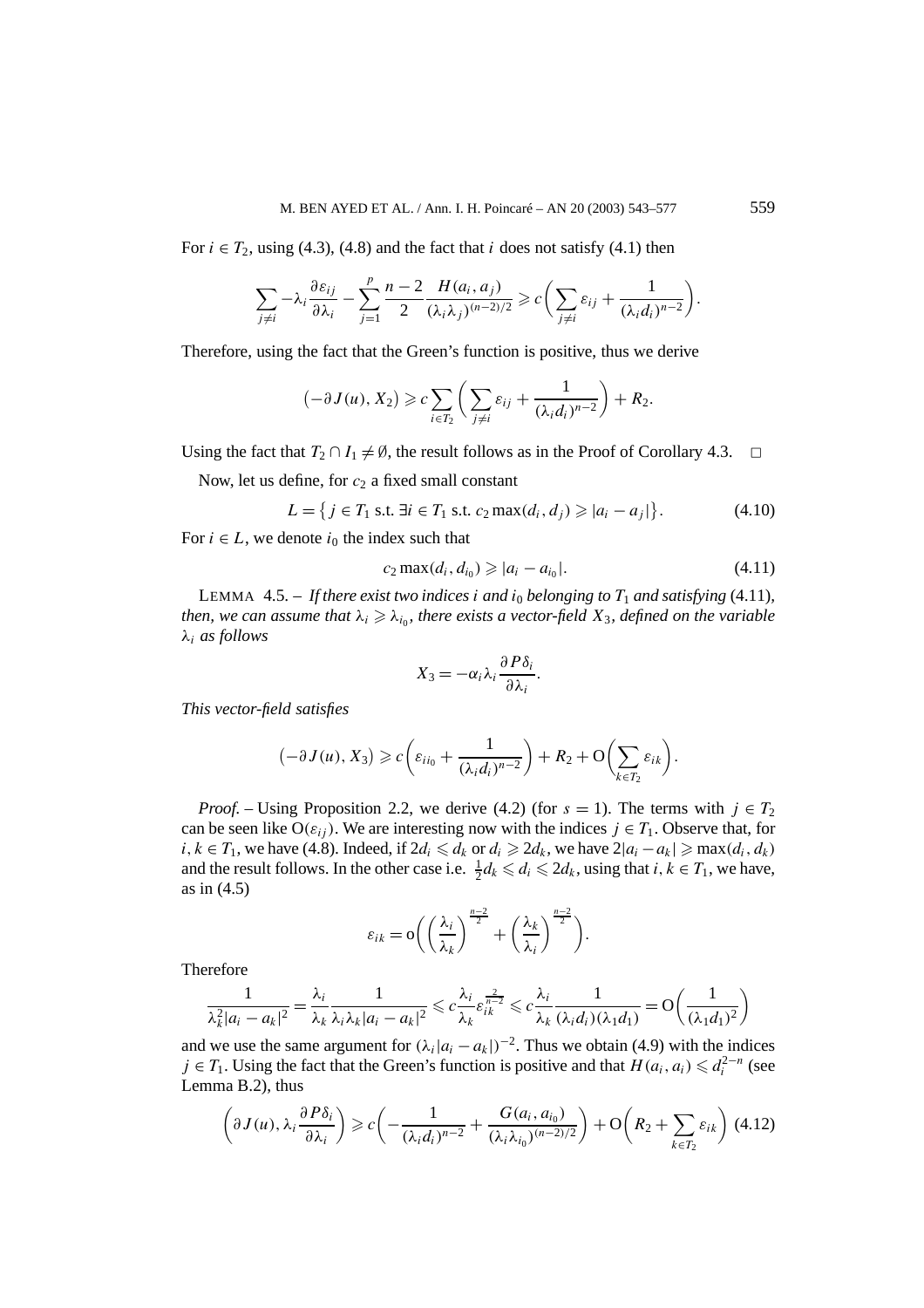where *i* and  $i_0$  are the indices satisfying (4.11). Using (4.11) and  $\lambda_i \geq \lambda_{i_0}$  thus

$$
\frac{1}{(\lambda_i d_i)^{n-2}} + \frac{H(a_i, a_{i_0})}{(\lambda_i \lambda_{i_0})^{(n-2)/2}} \leqslant \left(\frac{c_2^2}{\lambda_i \lambda_{i_0} |a_i - a_{i_0}|^2}\right)^{\frac{n-2}{2}}.
$$
\n(4.13)

Using (4.8) and (4.12), the lemma follows.  $\Box$ 

COROLLARY 4.6. – *If*  $T_2 \cap I_1 = \emptyset$  *and there are two indices i and*  $i_0$  *belonging to*  $I_1$  *such that* (4.11) *is satisfied with <i>i and i*<sub>0</sub>*. Thus, for*  $m_1$  *is a fixed large constant, the vector-field*  $X_3 + m_1 X_1$  *satisfies the condition* (i) *of Theorem* 4.1*.* 

*Proof.* – Since *i* belongs to  $I_1$  and the term  $(\lambda_i d_i)^{(2-n)}$  appears in the lower-bound of the estimate of Lemma 4.5, as in the proof of Corollary 4.3, we can make all the  $(\lambda_k d_k)^{(2-n)}$  and  $\sum_{k \in T_1} \varepsilon_{kr}$  appear in this lower-bound. Thus, using Lemma 4.2 and Lemma 4.5, for  $m_1$  a fixed large constant, the corollary follows.  $\Box$ 

For  $d_0$  a fixed small constant, we introduce the set

$$
I_1' = \{ i \in I_1 \text{ s.t. } d_i < d_0 \}.
$$

LEMMA 4.7. – If  $T_2 \cap I_1 = \emptyset$  and, for each *i* and *j* belonging to  $I_1$ , (4.11) is not satisfied, if we have also  $I'_1 \neq \emptyset$ , then there exists a vector-field  $X_4$ , defined on the *variables*  $a_i$ 's, for  $i \in I'_1$ , as follows

$$
X_4 = \sum_{i \in I'_1} \alpha_i \frac{\partial P \delta_i}{\partial a_i} \left( -\frac{n_i}{\lambda_{j_0}} \right)
$$

*where*  $\lambda_{j_0} = \max{\lambda_i, i \in I'_1}$  *and*  $n_i$  *is the outward normal to*  $\partial \Omega_{d_i} = \{x \in \Omega \text{ s.t. } d(x, \partial \Omega)\}$  $= d_i$  *at*  $a_i$ *. This vector-field satisfies* 

$$
(-\partial J(u), X_4) \geqslant c \sum_{i=1}^p \frac{1}{(\lambda_i d_i)^{n-1}} + \mathcal{O}\left(\sum_{i \in I'_1, j \in T_2 \cup L_i} \varepsilon_{ij}\right) + R_3
$$

*where R*<sup>3</sup> *is defined in Proposition* 2.3 *and*

$$
L_i = \{ j \in L \text{ s.t. } i \text{ and } j \text{ satisfy (4.11)} \}.
$$

*Proof. –* Using the Proposition 2.3, we derive

$$
\left(-\partial J(u), X_4\right) = \frac{c'_1}{\lambda_{j_0}} J(u) \sum_{i \in I'_1} \left[\frac{\alpha_i^2}{\lambda_i^{n-2}} \frac{\partial H(a_i, a_i)}{\partial n_i} \left(1 + o(1)\right) + \mathcal{O}\left(\sum_{j \in T_2 \cup L_i} \lambda_i \varepsilon_{ij}\right) + 2 \sum_{j \in T_1 \setminus L_i} \alpha_i \alpha_j \left(\frac{\partial \varepsilon_{ij}}{\partial n_i} - \frac{\partial H(a_i, a_j)}{\partial n_i} \frac{1}{(\lambda_i \lambda_j)^{(n-2)/2}}\right) \times \left(1 - J(u)^{\frac{n}{n-2}} \left(\alpha_i^{\frac{4}{n-2}} + \alpha_j^{\frac{4}{n-2}}\right)\right) + \lambda_i R_3\right]
$$
(4.14)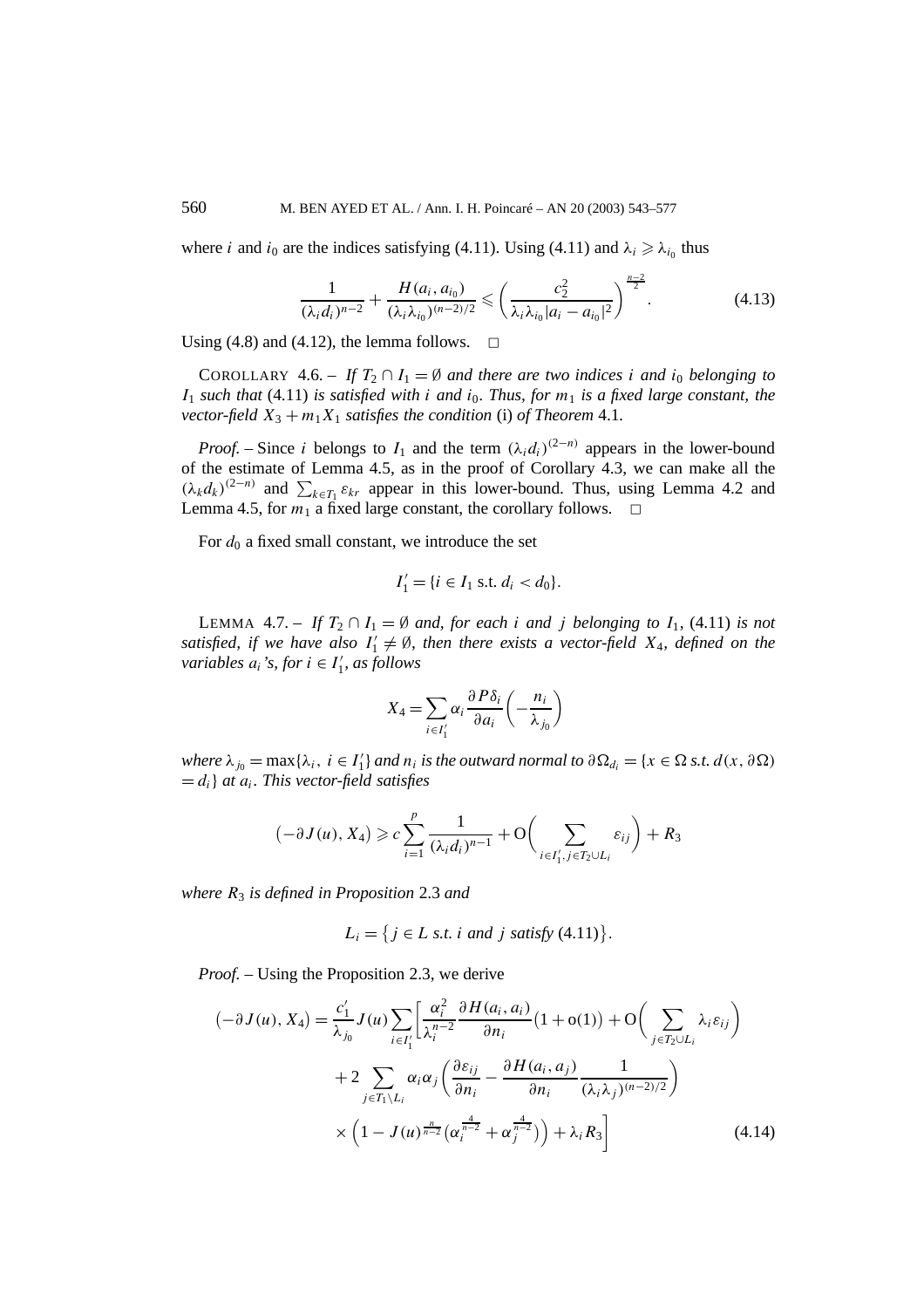where  $R_3$  is the remainder term in Proposition 2.3. For  $i \in I'_1$  and  $j \in T_1 \setminus (I_1 \cup L_i)$ , using Lemma B.2

$$
\frac{1}{(\lambda_i\lambda_j)^{(n-2)/2}}\frac{\partial H}{\partial n_i}(a_i,a_j) \leqslant \frac{cH(a_i,a_j)}{(\lambda_i\lambda_j)^{(n-2)/2}d_i} \leqslant \frac{c}{d_i(\lambda_i d_i\lambda_j d_j)^{(n-2)/2}} = o\bigg(\frac{1}{d_i(\lambda_i d_i)^{n-2}}\bigg).
$$

For *i* and *j* in  $I'_1$ , if  $d_i/d_j$ ,  $d_j/d_i$  and  $|a_i - a_j|/d_i$  are bounded, we use the estimate of  $(\partial H/\partial n_i)(a_i, a_j)$  provided in the Appendix B and proved in the appendix of [8], we derive  $(\partial H/\partial n_i)(a_i, a_j) > 0$ . In the other case, we have

$$
\frac{\partial H}{\partial n_i}(a_i, a_j) \leqslant \frac{H(a_i, a_j)}{d_i} \leqslant \frac{1}{d_i \max(d_i, d_j, |a_i - a_j|)^{n-2}} = o\left(\frac{1}{(d_i d_j)^{(n-1)/2}}\right)
$$

and therefore

$$
(\lambda_i \lambda_j)^{\frac{-(n-2)}{2}} \frac{\partial H}{\partial n_i} (a_i, a_j) = o\bigg(\frac{1}{d_i (\lambda_i d_i)^{n-2}} + \frac{1}{d_j (\lambda_j d_j)^{n-2}}\bigg). \tag{4.15}
$$

We also have for  $i \in I'_1$  (see Lemma B.2)

$$
\frac{\partial H(a_i, a_i)}{\partial n_i} = \frac{n-2}{2^{n-2}} \frac{1}{d_i^{n-1}} (1 + o(1)).
$$

For *i* and *j* belong to  $I'_1$ ,  $n_i - n_j = O(|a_i - a_j|)$  therefore

$$
\frac{\partial \varepsilon_{ij}}{\partial a_i} n_i + \frac{\partial \varepsilon_{ij}}{\partial a_j} n_j = \frac{n-2}{2} \lambda_i \lambda_j (a_i - a_j) \varepsilon_{ij}^{\frac{n}{n-2}} (n_j - n_i) = O(\varepsilon_{ij}).
$$

For each  $i \in I'_1$  and  $j \in T_1 \setminus (I_1 \cup L_i)$  we have  $c_2 \max(d_i, d_j) \leq |a_i - a_j|$ , therefore

$$
\left| \frac{\partial \varepsilon_{ij}}{\partial a_i} \right| = (n-2)\lambda_i \lambda_j |a_i - a_j| \varepsilon_{ij}^{\frac{n}{n-2}} \leq \frac{c}{(\lambda_i \lambda_j)^{(n-2)/2}} \frac{1}{|a_i - a_j|^{n-1}}
$$
  
= 
$$
O\left(\frac{1}{c_2^{n-1} (\lambda_i d_i \lambda_j d_j)^{(n-2)/2} d_i}\right) = O\left(\frac{c_1^{(n-2)/2}}{c_2^{n-1} (\lambda_i d_i)^{n-2} d_i}\right)
$$
  
= 
$$
o\left(\frac{1}{d_i (\lambda_i d_i)^{n-2}}\right)
$$
(4.16)

if we choose  $c_1$  and  $c_2$  so that  $c_1^{(n-2)/2} = o(c_2^{n-1})$ . For  $i \in I'_1$ ,  $j \in I_1 \setminus I'_1$ , we claim

$$
\frac{\partial H(a_i, a_j)}{\partial n_i} \frac{1}{(\lambda_i \lambda_j)^{(n-2)/2}} - \frac{\partial \varepsilon_{ij}}{\partial a_i} n_i
$$
  
= 
$$
-\frac{\partial G(a_i, a_j)}{\partial n_i} \frac{1}{(\lambda_i \lambda_j)^{(n-2)/2}} + o\left(\frac{\lambda_i}{(\lambda_1 d_1)^{n+1}}\right).
$$
 (4.17)

Indeed, since  $T_2 \cap I_1 = \emptyset$ , then *i* and *j* belong to  $T_1$ . Using (4.8) and the fact that (4.11) is not satisfied, thus

$$
\frac{\partial \varepsilon_{ij}}{\partial a_i} = (n-2)(a_j - a_i)\lambda_i \lambda_j \varepsilon_{ij}^{\frac{n}{n-2}} = \frac{(n-2)(a_j - a_i)}{(\lambda_i \lambda_j)^{(n-2)/2}|a_i - a_j|^n} \bigg(1 + \mathcal{O}\bigg(\frac{1}{(\lambda_1 d_1)^2}\bigg)\bigg).
$$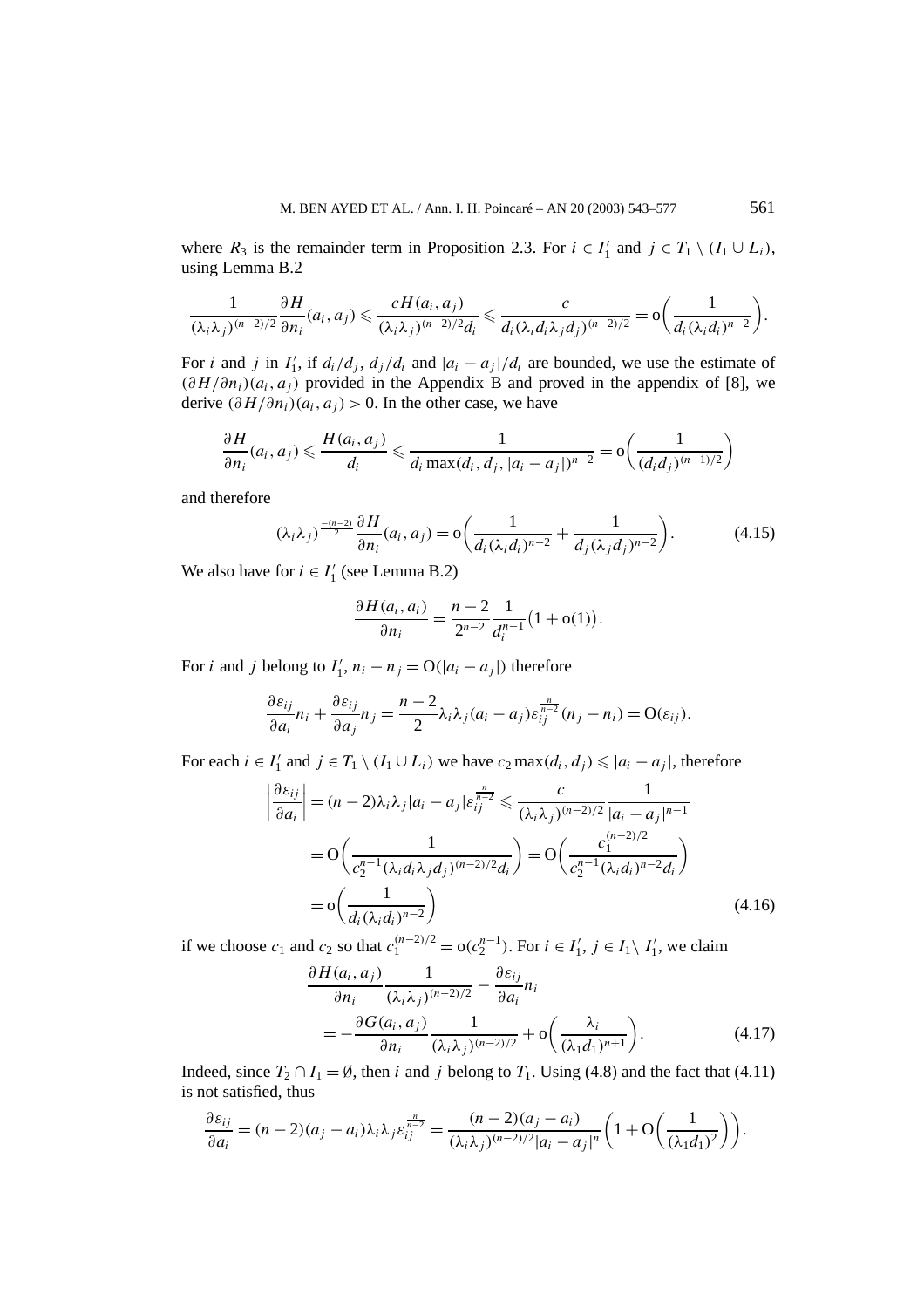Therefore

$$
\frac{\partial \varepsilon_{ij}}{\partial a_i} = \frac{1}{(\lambda_i \lambda_j)^{(n-2)/2}} \frac{\partial}{\partial a_i} \left( \frac{1}{|a_i - a_j|^{n-2}} \right) + \mathcal{O}\left( \frac{\lambda_i}{c_2^{n-1} (\lambda_1 d_1)^{n+1}} \right)
$$

and our claim follows. Thus

$$
(-\partial J(u), X_4) \geqslant \frac{c}{\lambda_{j_0}} \sum_{i \in I'_1} \left[ \frac{1}{(\lambda_i d_i)^{n-2} d_i} - \sum_{j \in I_1 \setminus I'_1} \frac{1}{(\lambda_i \lambda_j)^{(n-2)/2}} \frac{\partial G(a_i, a_j)}{\partial n_i} + O\left(\sum_{j \in I'_1} \varepsilon_{ij}\right) + O\left(\sum_{j \in T_2} \lambda_i \varepsilon_{ij}\right) + \lambda_i R_3 + O\left(\lambda_i \sum_{j \in L_i} \varepsilon_{ij}\right) \right].
$$

Observe that, for  $i \in I'_1$  and  $j \in I_1 \setminus I'_1$  we have  $d_i \leq d_j$  then, using Lemma B.3,  $-\partial G(a_i, a_j)/\partial n_i > 0$ . For *i*,  $j \in I'_1$ , using the fact that (4.11) does not satisfied, thus  $\varepsilon_{ij} = O((\lambda_i d_i)^{(2-n)} + (\lambda_j d_j)^{(2-n)})$  and therefore, since  $d_i$  and  $d_j$  are small, we have  $\varepsilon_{ij} = o((\lambda_i d_i)^{2-n} d_i^{-1} + (\lambda_j d_j)^{2-n} d_j^{-1})$ . Using the fact that  $j_0 \in I'_1$  and that  $\lambda_{j_0} d_{j_0}$  and  $\lambda_1 d_1$  are of the same order, we can make all the  $(\lambda_i d_i)^{1-n}$ , for  $i \in T_1$ , appear in the lower bound. The result follows.  $\Box$ 

LEMMA  $4.8.$  – *There exists a vector-field*  $X_5$  *satisfying* 

$$
(-\partial J(u), X_5) \geqslant c \sum_{i \in I'_1, j \in L_i} \varepsilon_{ij} + \mathcal{O}\bigg(\sum_{i \in I'_1, j \in T_2} \varepsilon_{ij}\bigg) + R_2.
$$

*Proof.* – For  $i \in I'_1$  and  $j \in L_i$ , using Lemma 4.5, we can find a vector-field  $X_3(i, j)$ depending on the indices *i* and *j* and satisfying the estimate of Lemma 4.5. The vectorfield  $X_5$  will be defined as follows

$$
X_5=\sum_{i\in I'_1,\ j\in L_i}X_3(i,j).
$$

The result follows.  $\Box$ 

COROLLARY 4.9. – If  $T_2 \cap I_1 = \emptyset$  and, for each *i* and *j* belonging to  $I_1$ , (4.11) is *not satisfied, if we have also*  $I'_1 \neq \emptyset$ , then, for  $m_1$  and  $m_2$  two fixed large constants, the *vector-field*  $X_4 + m_1 X_1 + m_2 X_5$  *satisfies the condition* (i) *of Theorem* 4.1*.* 

*Proof. –* For *m*<sup>1</sup> and *m*<sup>2</sup> two fixed large constant, we derive by Lemma 4.2, Lemma 4.7 and Lemma 4.8

$$
\left(-\frac{\partial J(u)}{\partial X_4} + m_1 X_1 + m_2 X_5\right) \geqslant c \left(\sum_{i=1}^p \frac{1}{(\lambda_i d_i)^{n-1}} + \sum_{j \in T_2} \varepsilon_{ij}\right) + R_2 + R_3. \tag{4.18}
$$

As in the proof of Corollary 4.3, we can make  $\sum_{i \in T_1} \varepsilon_{ij}^{(n-1)/(n-2)}$  appears in the lowerbound of  $(4.18)$ . Therefore the corollary follows.

LEMMA 4.10. – If  $T_2 \cap I_1 = \emptyset$  and, for each *i* and *j* belonging to  $I_1$ , (4.11) is not *satisfied, if we have also*  $I'_1 = \emptyset$ *, then there exists a vector-field*  $X_6$  *depending on the*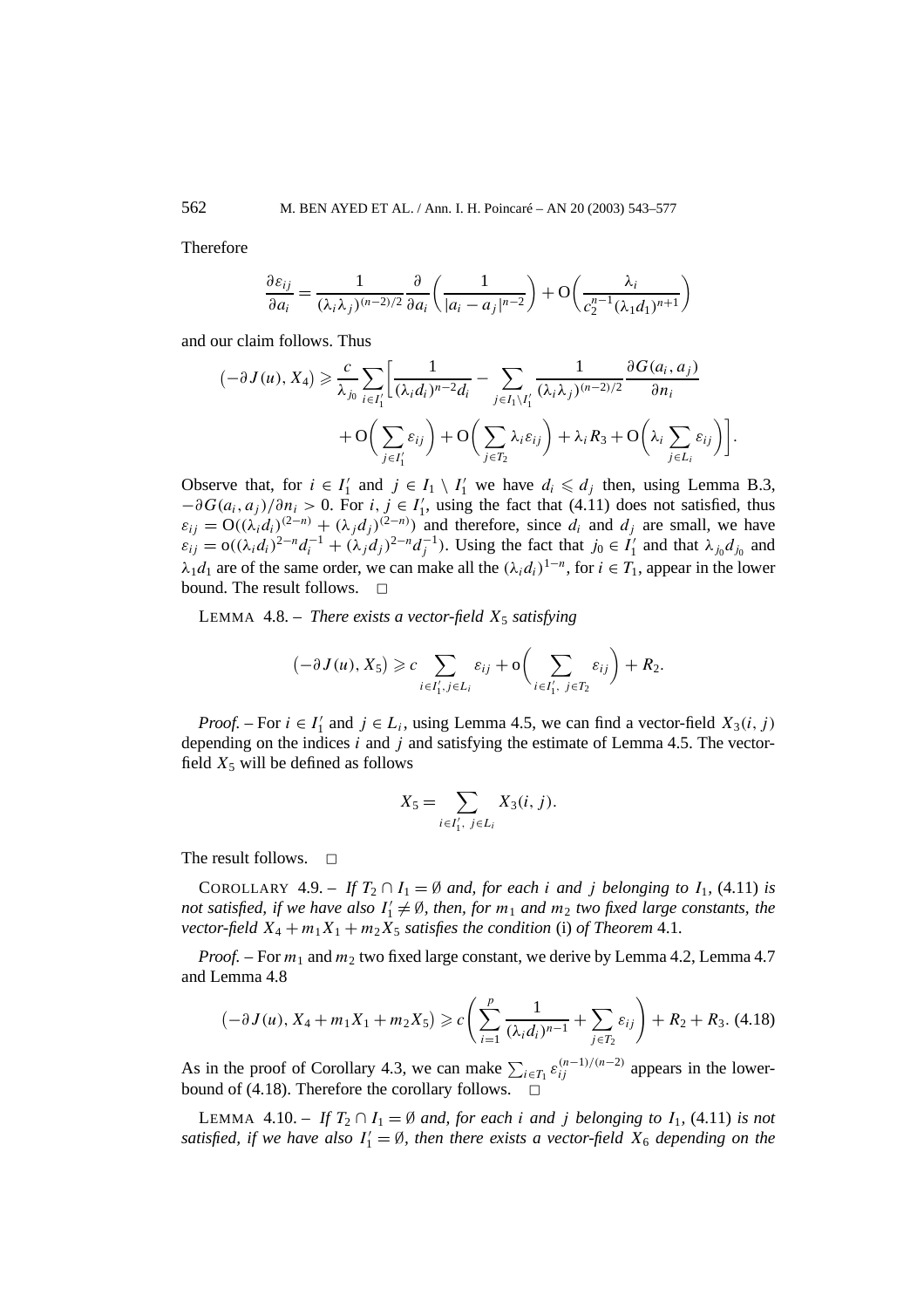*values of ρ and ρ . This vector-field satisfies*

$$
(-\partial J(u), X_6) \geqslant c \sum_{i \in I_1} \left( \frac{1}{(\lambda_i d_i)^{n-1}} + \mathcal{O}\left(\sum_{j \in T_2 \cup L_i} \varepsilon_{ij}\right) \right) + R_2 + R_3.
$$

*Proof.* – Since  $I'_1 = \emptyset$ , thus, for each  $i \in I_1$  we have  $d_i \geq d_0$ . We denote by  $M =$  $M(a_i, i \in I_1)$  the matrix defined in (1.5), by  $\rho$  its least eigenvalue and by *e* the eigenvector associated to  $\rho$ . Let  $\eta > 0$  be such that for any x belongs to a neighborhood  $C(e, \eta)$  of *e*, where

$$
C(e, \eta) \subset \left\{ y \in (R_+^*)^{\text{card } I_1} \text{ s.t. } \left| \frac{y}{|y|} - e \right| < \eta \right\}
$$

we have

$$
{}^{t}xMx - \rho |x|^{2} \leq \frac{1}{2}|\rho||x|^{2} \quad \text{and} \quad {}^{t}x\frac{\partial M}{\partial a_{i}}x = \left(\frac{\partial \rho}{\partial a_{i}} + o(1)\right)|x|^{2} \tag{4.19}
$$

and for each  $x \in C(e, \eta)^c$  we have

$$
t x M x - \rho |x|^2 > c |x|^2.
$$

Let  $\Lambda = {}^{t}(\lambda_{j_1}^{-(n-2)/2}, \ldots, \lambda_{j_s}^{-(n-2)/2})$  ({ $j_1, \ldots, j_s$ } =  $I_1$ ). If  $\Lambda$  belongs to the set  $C(e, \eta)^c$ , then we move the vector  $\Lambda$  to  $C(e, \eta)$ , as in [9], along

$$
\Lambda(t) = |\Lambda| \frac{(1-t)\Lambda + t|\Lambda|e}{|(1-t)\Lambda + t|\Lambda|e|}.
$$

Using Proposition 2.2, we derive

$$
(-\partial J(u), X_6) = c \left[ -\frac{d}{dt} \left( {}^t \Lambda(t) M \Lambda(t) \right) + o \left( \sum_{i,j \in I_1} \varepsilon_{ij} + \sum_{i \in I_1} \frac{1}{\lambda_i^{n-2}} \right) + R_2 + O \left( \sum_{i \in I_1, j \in T_2 \cup T_1 \setminus I_1} \varepsilon_{ij} \right) \right].
$$
 (4.20)

As in [9], we have

$$
\frac{d}{dt}\left(\begin{array}{c}\Lambda(t)M\Lambda(t)\end{array}\right)<-c|\Lambda|^2=-c\sum_{i\in I_1}\frac{1}{\lambda_i^{n-2}}.
$$

For  $i \in I_1$ ,  $j \in T_1 \setminus I_1$ , using (4.1), we obtain

$$
\varepsilon_{ij} = O\left(\left(\frac{1}{(\lambda_1 d_1)(\lambda_j d_j)}\right)^{\frac{n-2}{2}}\right) = O\left(\frac{c_1^{(n-2)/2}}{d_0^{n-2}}\frac{1}{\lambda_1^{n-2}}\right) = o\left(\frac{1}{\lambda_1^{n-2}}\right) \tag{4.21}
$$

if we assume that  $c_1 = o(d_0^2)$ . Therefore, the lemma follows in this case. In the case where  $\Lambda \in C(e, \eta)$ , the construction of the vector-field depends on the value of  $\rho$  and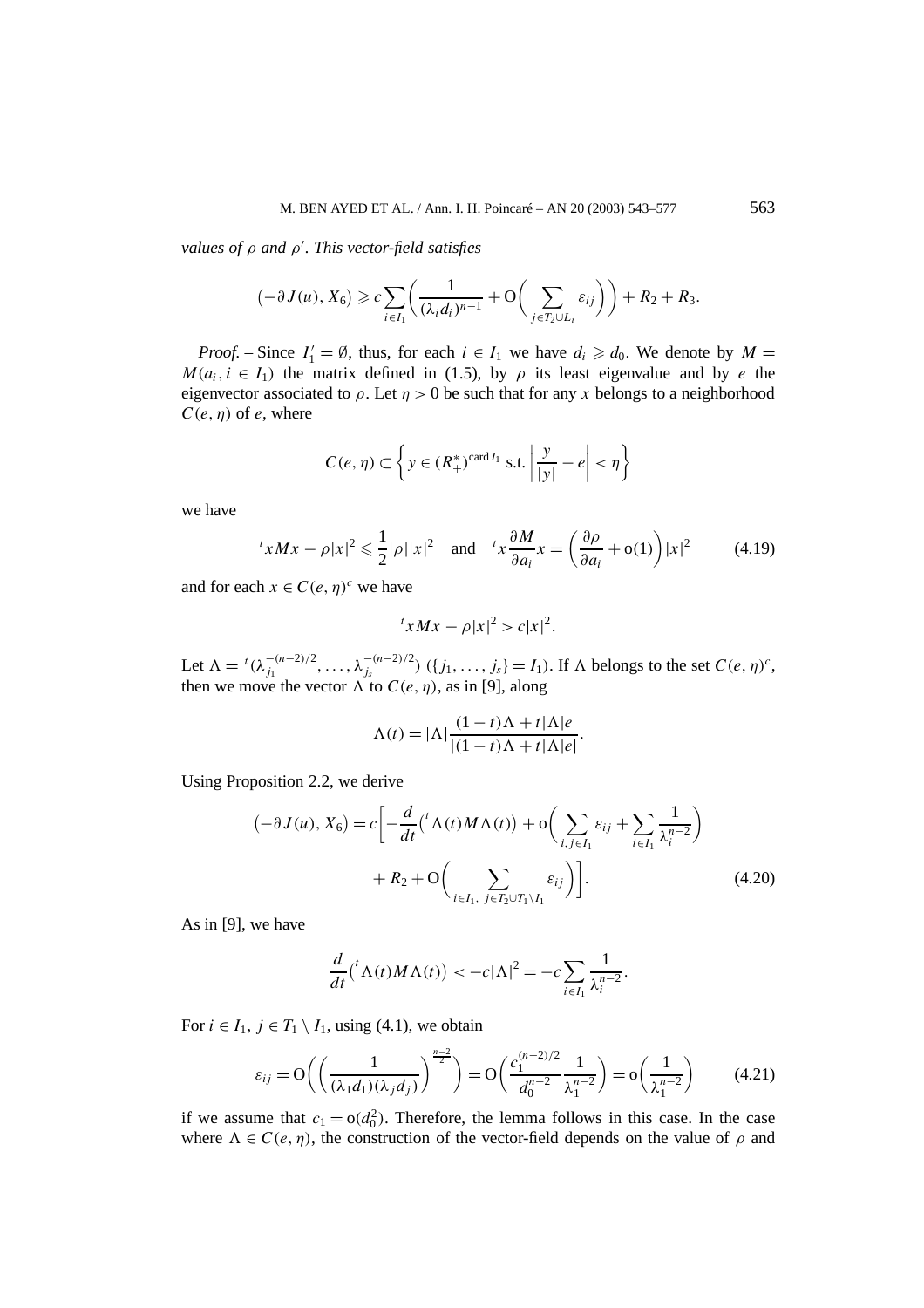$|\rho'|$ . Since zero is a regular value of  $\rho$  then there exists a constant  $\rho_0 > 0$  such that either  $|\rho| > \rho_0$  or  $|\rho'| > \rho_0$ .

If  $\rho < -\rho_0$  we decrease all the  $\lambda_i$ 's, for  $i \in I_1$ . If we assume that  $c_1^{\frac{n-2}{2}} = o(\rho_0 d_0^{n-2})$ , using Proposition 2.2, (4.3), (4.5) and (4.21), the result follows as in the above case.

If  $|\rho'| > \rho_0$  and  $\rho > -\rho_0$ , then we move the points  $a_i$ 's along  $\lambda_{j_0} \dot{a}_i = -\frac{\partial \rho}{\partial a_i}$  for each  $i \in I_1$  where  $\lambda_{i0} = \max{\{\lambda_i, i \in I_1\}}$ . Using Proposition 2.3, we derive

$$
\begin{split} (-\partial J(u), X_6) &= \frac{1}{\lambda_{j_0}} \sum_{i \in I_1} \left( -\partial J(u), \frac{\partial P \delta_i}{\partial a_i} \right) \left( -\frac{\partial \rho}{\partial a_i} \right) \\ &= \frac{1}{\lambda_{j_0}} \sum_{i \in I_1} \left[ c \frac{\partial \rho}{\partial a_i} \left( \Lambda \frac{\partial M}{\partial a_i} \Lambda \right) + \mathcal{O} \left( \sum_{j \in T_2 \cup L_i} \lambda_i \varepsilon_{ij} \right) \right. \\ &\left. + \sum_{j \in T_1 \setminus (I_1 \cup L_i)} \mathcal{O} \left( \frac{\partial H}{\partial a_i} (a_i, a_j) \frac{1}{(\lambda_i \lambda_j)^{(n-2)/2}} + \frac{\partial \varepsilon_{ij}}{\partial a_i} \right) + R_3 \right], \end{split} \tag{4.22}
$$

where  $R_3$  is defined in Proposition 2.3. For  $i \in I_1$  and  $j \in T_1 \setminus (I_1 \cup L_i)$ , (4.11) is not satisfied and therefore we have

$$
\frac{\partial H}{\partial a_i}(a_i, a_j) \frac{1}{(\lambda_i \lambda_j)^{(n-2)/2}} \leq \frac{1}{d_i^{n-1}} \frac{1}{(\lambda_i \lambda_j)^{(n-2)/2}} \leq \frac{(c_1 D)^{(n-2)/2}}{d_0^{(3n-4)/2}} \frac{1}{\lambda_1^{n-2}},
$$

where *D* is the diameter of  $\Omega$ . As in (4.16)

$$
\left|\frac{\partial \varepsilon_{ij}}{\partial a_i}\right| \leq (\lambda_i \lambda_j)^{\frac{2-n}{2}} |a_i - a_j|^{1-n} \leq \frac{(c_1 D)^{(n-2)/2}}{c_2^{n-1} d_0^{(3n-4)/2}} \frac{1}{\lambda_1^{n-2}}.
$$

We can choose the constants  $c_1$  and  $c_2$  so that

$$
\frac{\partial H}{\partial a_i}(a_i, a_j)(\lambda_i \lambda_j)^{\frac{2-n}{2}} + \frac{\partial \varepsilon_{ij}}{\partial a_i} = o\left(\frac{1}{\lambda_1^{n-2}}\right).
$$
 (4.23)

Using that  $\Lambda$  belongs to  $C(e, \eta)$ , thus (4.19) is satisfied. Therefore (4.22) and (4.23) imply

$$
\begin{aligned} \left(-\partial J(u), X_6\right) &\geq \frac{1}{2} \frac{c}{\lambda_{j_0}} |\rho'|^2 |\Lambda|^2 + \mathcal{O}\left(\sum_{i \in I_1, \ j \in T_2 \cup L_i} \varepsilon_{ij}\right) + R_3\\ &\geq \frac{1}{2} c\rho_0^2 \frac{|\Lambda|^2}{\lambda_{j_0}} + \mathcal{O}\left(\sum_{i \in I_1, \ j \in T_2 \cup L_i} \varepsilon_{ij}\right) + R_3. \end{aligned}
$$

Therefore, the lemma follows.  $\square$ 

COROLLARY 4.11. – *If*  $T_2 \cap I_1 = \emptyset$  *and, for each i and j belonging to*  $I_1$ , (4.11) *is not satisfied, if we have also*  $I'_1 = \emptyset$ , then, for  $m_1$  and  $m_2$  two fixed large constants, the *vector-field*  $X_6 + m_1 X_1 + m_2 X_5$  *satisfies the condition* (i) *of Theorem* 4.1

*Proof.* – The proof of this corollary is similar to the proof of Corollary 4.9.  $\Box$ 

*Proof of Theorem* 4.1*. –* The vector field *Z* required in Theorem 4.1 will be defined by a convex combination of all these cases defined above. Combining Corollaries 4.3,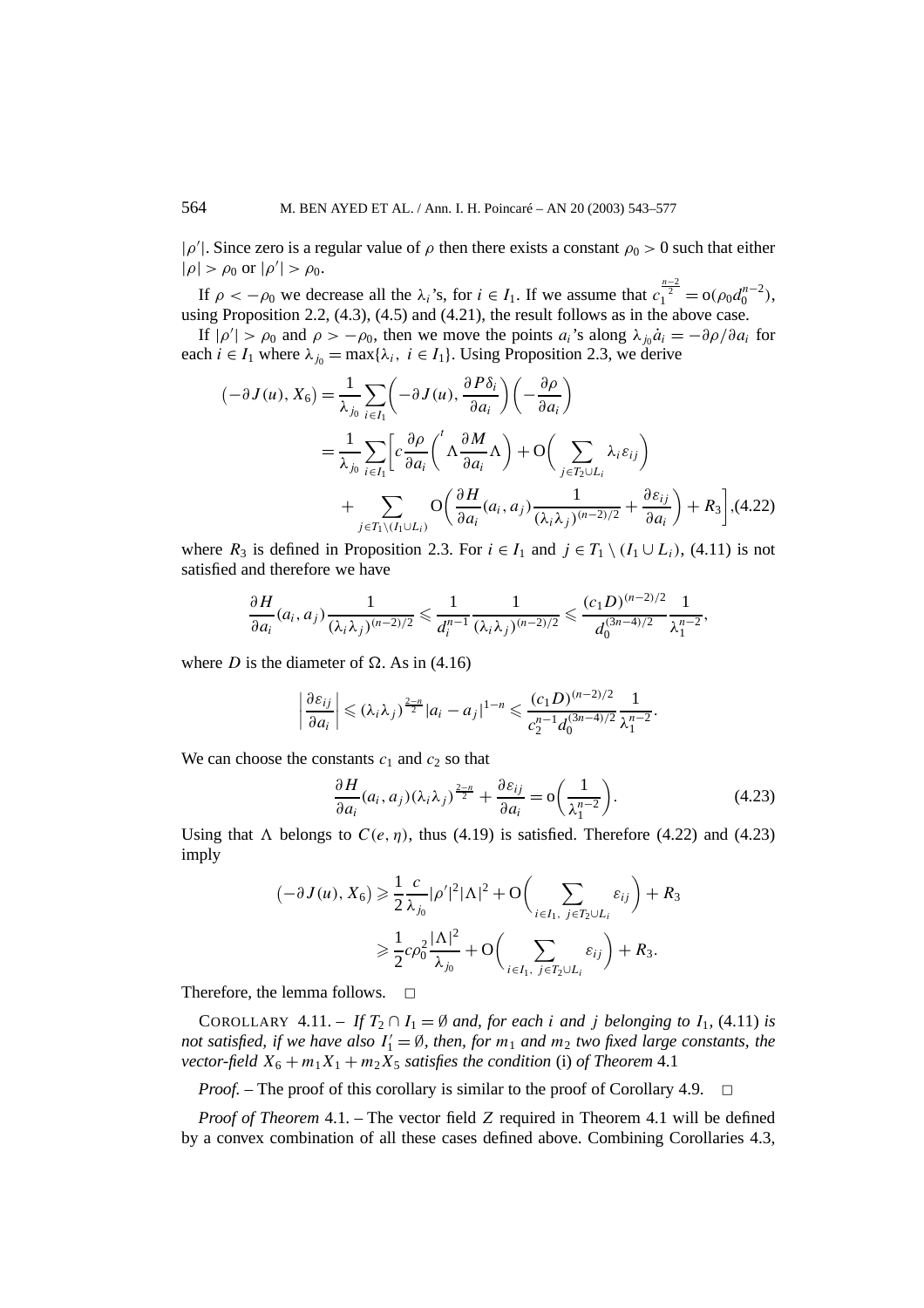4.6, 4.9, 4.11 and Lemma 4.4, we easily derive (i), (iii), (iv), (v) and (vi) of Theorem 4.1. Now, we are going to prove claim (ii). We follow the argument of [4] and [9]. Let  $u = \sum_{i=1}^{p} \alpha_i P \delta_i$  and  $\overline{u} = u + \overline{v}$ . Thus

$$
\left(-\partial J(\bar{u}), Z + \frac{\partial \bar{v}}{\partial(\alpha_i, a_i, \lambda_i)}(Z)\right) = \left(-\partial J(\bar{u}), Z\right) - \left(\partial J(\bar{u}), \frac{\partial \bar{v}}{(\alpha_i, a_i, \lambda_i)}(Z)\right).
$$

We need to prove that the terms contained  $\bar{v}$  are  $o(\sum \varepsilon_{kr}^{(n-1)/(n-2)} + \sum (\lambda_i d_i)^{1-n})$ . We consider  $(\partial J(\bar{u}), \partial \bar{v}/\partial (\alpha_i, a_i, \lambda_i)(Z))$ . Let

$$
E = \text{span}_{i} \{ P \delta_{i}, \partial P \delta_{i} / \partial \lambda_{i}, \partial P \delta_{i} / \partial a_{i} \}, \qquad F = \text{span}_{i} \{ \partial P \delta_{i} / \partial \lambda_{i}, \partial P \delta_{i} / \partial a_{i} \}
$$

and  $Q_F$  (respectively  $Q_F$ ) be the orthogonal projection onto *E* (respectively *F*). Since  $\bar{v}$  extremizes  $J(\sum \alpha_i P \delta_i + v)$  in the *v*-space,  $\partial J(\bar{u})$  belongs to *E*. Thus

$$
\left(\partial J(\bar{u}), \frac{\partial \bar{v}}{\partial(\alpha_i, a_i, \lambda_i)}(Z)\right) = \left(\partial J(\bar{u}), Q_E\left(\frac{\partial \bar{v}}{\partial(\alpha_i, a_i, \lambda_i)}(Z)\right)\right).
$$

Since  $\bar{v}$  satisfies  $(V_0)$  then  $(\bar{v}, P\delta_i) = 0$  and therefore

$$
\left(\frac{\partial \bar{v}}{\partial(\alpha_i, a_i, \lambda_i)}(Z), P\delta_i\right) = -\left(\bar{v}, \frac{\partial P\delta_i}{\partial(\alpha_i, a_i, \lambda_i)}(Z)\right) = 0.
$$

Thus  $Q_F(\partial \bar{v}/\partial (\alpha_i, a_i, \lambda_i)(Z)) = Q_F(\partial \bar{v}/\partial (\alpha_i, a_i, \lambda_i)(Z))$  and therefore

$$
\left(\partial J(\bar{u}), \frac{\partial \bar{v}}{\partial (\alpha_i, a_i, \lambda_i)}(Z)\right) = \left(Q_F\big(\partial J(\bar{u})\big), Q_F\bigg(\frac{\partial \bar{v}}{\partial (\alpha_i, a_i, \lambda_i)}(Z)\bigg)\right).
$$

By Proposition A.2 of [4], we have, for each  $\phi \in F$ ,

$$
\left(Q_F\left(\frac{\partial \bar{v}}{(\alpha_i, a_i, \lambda_i)}(Z)\right), \phi\right) \leqslant |\bar{v}||Z||\phi|.
$$

Thus

$$
\left(Q_F(\partial J(\bar{u})), Q_F\left(\frac{\partial \bar{v}}{(\alpha_i, a_i, \lambda_i)}(Z)\right)\right) \leqslant |\bar{v}||Z| \sup_{\phi \in F}\bigg(\frac{(\partial J(\bar{u}), \phi)}{|\phi|}\bigg).
$$

Using Propositions 2.2 and 2.3, we get

$$
\sup_{\phi \in F} \left( \frac{(\partial J(\bar{u}), \phi)}{|\phi|} \right) = O\bigg( \sum \varepsilon_{ij} + \sum \frac{1}{(\lambda_i d_i)^{n-2}} + |\bar{v}| \bigg).
$$

Using the estimate of  $\bar{v}$  (see Lemma 3.1) and that  $|Z| \leq c$ , we derive

$$
\left(\partial J(\bar{u}), \frac{\partial \bar{v}}{\partial(\alpha_i, a_i, \lambda_i)}(Z)\right) = o\bigg(\sum \varepsilon_{kr}^{\frac{n-1}{n-2}} + \sum \frac{1}{(\lambda_i d_i)^{n-1}}\bigg).
$$

We, now, left for  $(\partial J(\bar{u}), Z)$ . Observe that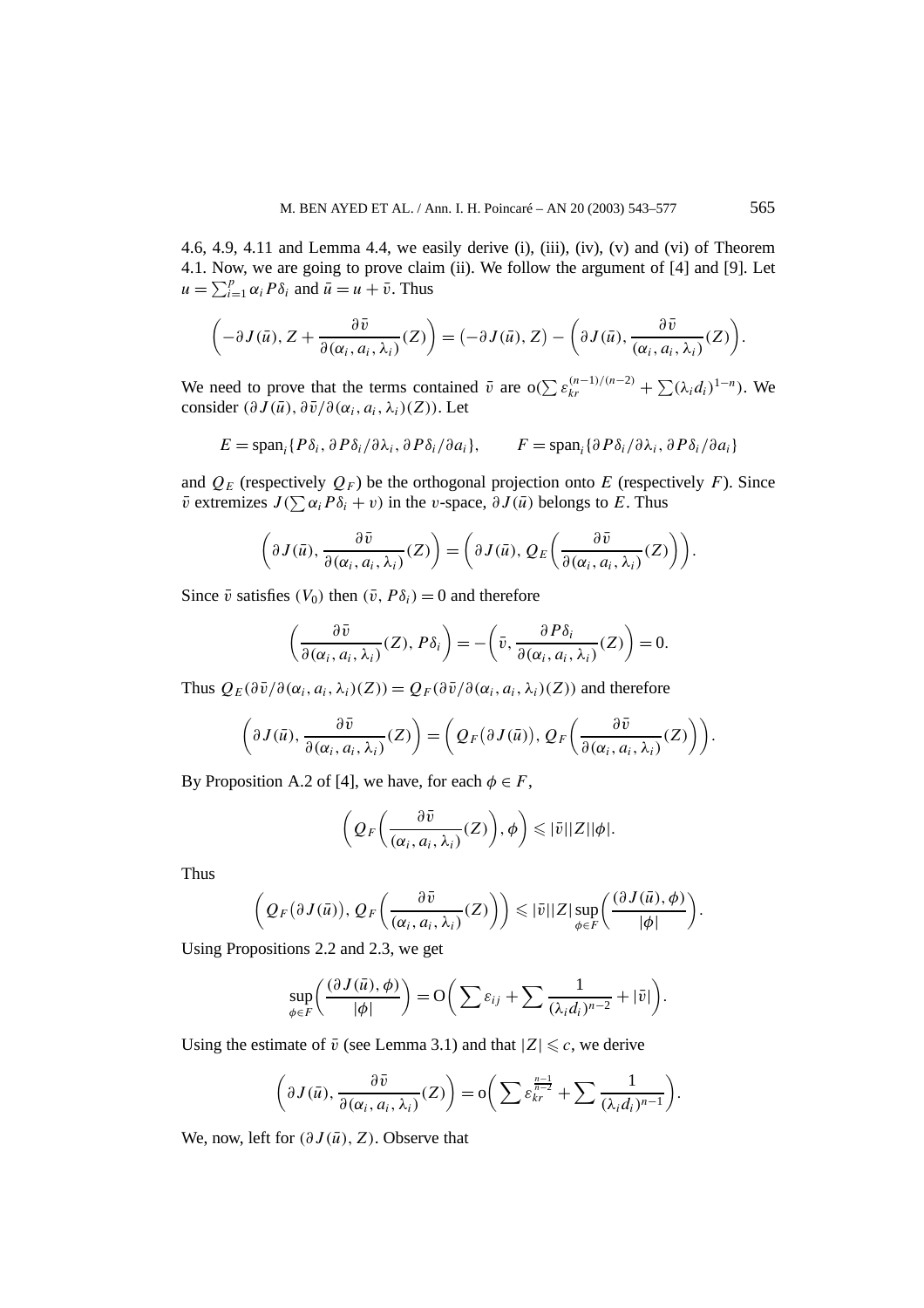566 M. BEN AYED ET AL. / Ann. I. H. Poincaré – AN 20 (2003) 543–577

$$
(\partial J(\bar{u}), Z) = 2J(\bar{u}) \left( (\bar{u}, Z) - J(\bar{u})^{\frac{n}{n-2}} \int \bar{u}^{\frac{n+2}{n-2}} Z \right)
$$
  
=  $2J(u) \left( (u, Z) - J(u)^{\frac{n}{n-2}} \int \bar{u}^{\frac{n+2}{n-2}} Z \right)$   
+  $O\left( |\bar{v}| \left( \sum \varepsilon_{kr} + \sum \frac{1}{(\lambda_i d_i)^{n-2}} + |\bar{v}| \right) \right)$   
=  $\left( \partial J(u), Z \right) - 2 \frac{n+2}{n-2} J(u)^{\frac{2(n-1)}{n-2}} \int u^{\frac{4}{n-2}} \bar{v} Z + O(|\bar{v}|^2)$   
+  $O\left( \int_{u \le \bar{v}} |\bar{v}|^{\frac{n+2}{n-2}} |Z| \right) + O\left( |\bar{v}| \left( \sum \varepsilon_{kr} + \sum \frac{1}{(\lambda_i d_i)^{n-2}} + |\bar{v}| \right) \right).$ 

Observe that, for  $\phi_i$  equal to  $\lambda_i^{-1}\partial P\delta_i/\partial a_i$  or  $\lambda_i \partial P\delta_i/\partial \lambda_i$ ,

$$
\int u^{\frac{4}{n-2}} \bar{v} \phi_i = \alpha_i^{\frac{4}{n-2}} \int P \delta_i^{\frac{4}{n-2}} \phi_i \bar{v} + O\bigg(\sum_{j \neq i} \bigg( \int \limits_{\delta_i \leq \delta_j} \delta_j^{\frac{4}{n-2}} |\bar{v}| \delta_i + \int \limits_{\delta_j \leq \delta_i} \delta_i^{\frac{4}{n-2}} \delta_j |\bar{v}| \bigg) \bigg)
$$
  

$$
\leq \int P \delta_i^{\frac{4}{n-2}} \phi_i \bar{v} + c |\bar{v}| \bigg(\sum_{k \neq j} \int \limits_{\delta_k \leq \delta_j} (\delta_j^{\frac{4}{n-2}} \delta_k)^{\frac{2n}{n+2}} \bigg)^{\frac{n+2}{2n}}.
$$

Observe that, for  $n \ge 6$  and  $k \ne j$ ,

$$
\int\limits_{\delta_j\leqslant\delta_k}\left(\delta_k^{\frac{4}{n-2}}\delta_j\right)^{\frac{2n}{n+2}}\leqslant\int\left(\delta_k\delta_j\right)^{\frac{n}{n-2}}=O\big(\varepsilon_{kj}^{\frac{n}{n-2}}\log\big(\varepsilon_{kj}^{-1}\big)\big)
$$

and for  $n \leqslant 5$ ,

$$
\left[\int \left(\delta_k^{\frac{4}{n-2}}\delta_j\right)^{\frac{2n}{n+2}}\right]^{\frac{n+2}{2n}} \leqslant \left[\int \left(\delta_k\delta_j\right)^{\frac{2n}{n+2}}\delta_k^{\frac{6-n}{n-2}\frac{2n}{n+2}}\right]^{\frac{n+2}{2n}} = O\left(\varepsilon_{kj}\left(\log\left(\varepsilon_{kj}^{-1}\right)\right)^{\frac{n-2}{n}}\right).
$$

Using the same argument than (3.2), we have

$$
\int P\delta_i^{\frac{4}{n-2}}\phi_i\bar{v}\leqslant c|\bar{v}|\bigg(\frac{1}{(\lambda_id_i)^{(n+2)/2}}+(\text{if }n=6)\frac{\log(\lambda_id_i)}{(\lambda_id_i)^4}+(\text{if }n\leqslant 5)\frac{1}{(\lambda_id_i)^{n-2}}\bigg).
$$

Since *Z* belongs to *F* thus

$$
\int u^{\frac{4}{n-2}}\overline{v}Z = o\bigg(\sum \varepsilon_{kr}^{\frac{n-1}{n-2}} + \sum \frac{1}{(\lambda_i d_i)^{n-1}}\bigg).
$$

Since  $|Z|(x) \leq c \sum \delta_i(x)$ , thus

$$
\int_{u \leq \bar{v}} |\bar{v}|^{\frac{n+2}{n-2}} |Z| \leqslant c \int_{u \leq \bar{v}} |\bar{v}|^{\frac{n+2}{n-2}} u + \sum_{i} \int |\bar{v}|^{\frac{n+2}{n-2}} (\delta_i - P\delta_i)
$$
  

$$
\leqslant c \left( |\bar{v}|^{\frac{2n}{n-2}} + \sum_{i} \frac{1}{(\lambda_i d_i)^n} \right).
$$
 (4.24)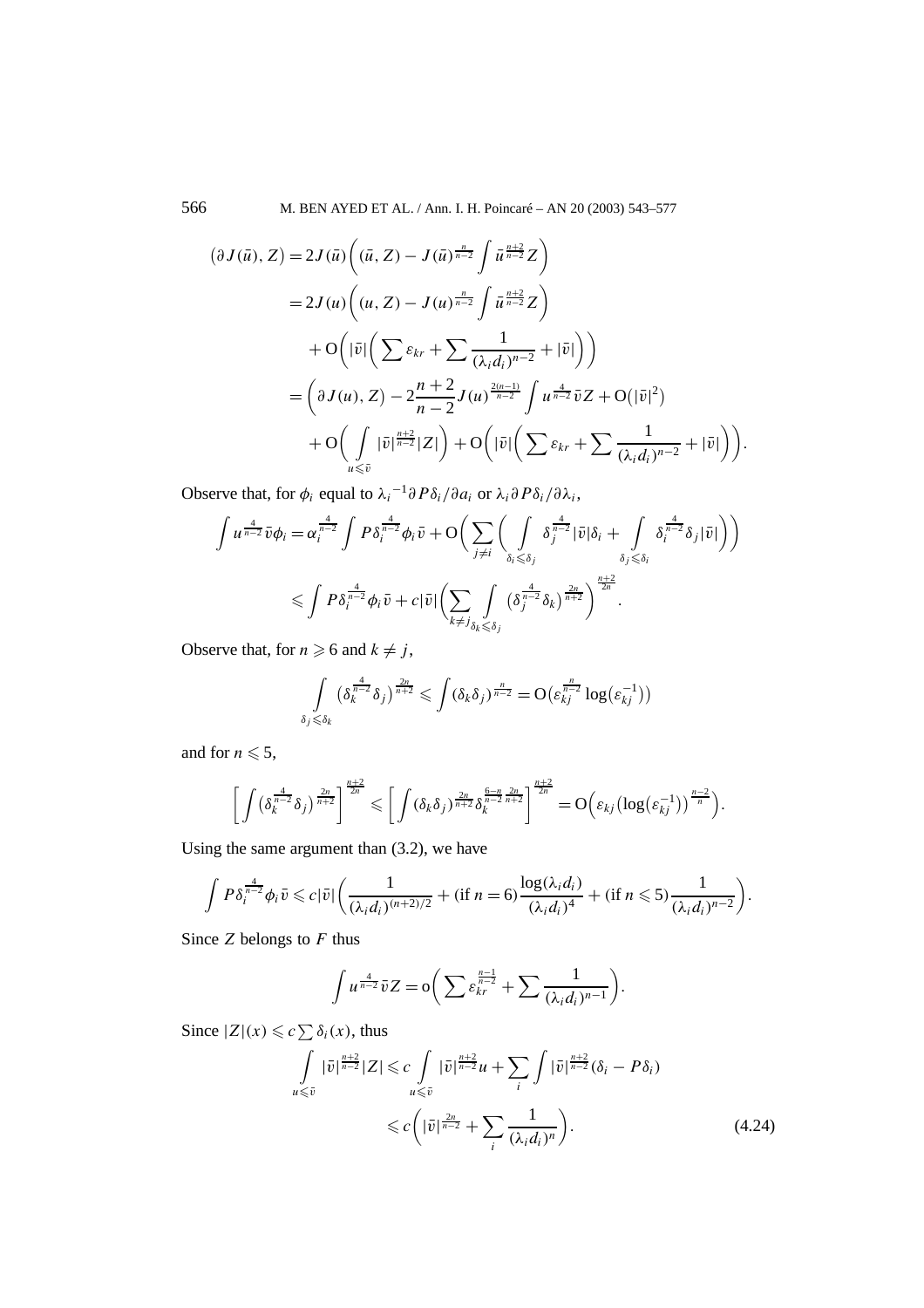The proof of (ii) is therefore completed.  $\Box$ 

Before ending this section, we give a new proof, based on Theorem 1.2 and 4.1, of the formula for the difference of topology of the critical points at infinity of the functional *J* . This formula was proved in [8].

*Proof of Proposition* 1.6*. –* From Proposition 1.5, we have the only critical points at infinity for *J* are  $\sum \delta(x_i, \infty)$  where  $X = (x_1, \ldots, x_p)$  satisfies  $\rho(X) > 0$  and  $\rho'(X) = 0$ . Moreover, Theorem 1.2 gives the normal form of  $J$  in the neighborhood of these critical points at infinity. Thus, the homology required is the product of the homologies defined by each variables. Therefore, using the fact that in the  $\alpha$ -space is an unique maximum and in the  $\lambda$ -space, there is an unique minimum, our proposition follows.  $\Box$ 

### **5. Proof of Theorem 1.3**

We consider now the Morse Lemma when there is a solution *w* of (P). The proof of the Theorem 1.3 is similar to Theorem 1.2 and it relies also on the existence of a pseudo-gradient *Z* which satisfies a proposition similar to the Theorem 4.1. We have the following main result which the proof is given at the end of this section.

THEOREM 5.1. – *There exists a pseudogradient*  $Z'$  *so that the following holds: there is a constant*  $c > 0$  *independent* of  $u = \sum_{i=1}^{p} \alpha_i P \delta_i + \alpha_0 (w + h)$  *in*  $V(p, \varepsilon, w)$  *such that* (i)

$$
(-\partial J(u), Z') \geqslant c \sum_{i=1}^{p} \left(\lambda_i^{-n/2} + (\lambda_i d_i)^{1-n}\right) + c \sum_{k \neq i} \varepsilon_{ki}^{\frac{n-1}{n-2}} + c|h|^2,
$$

(ii)

$$
\left(-\partial J(u+\bar{v}), Z' + \frac{\partial \bar{v}}{\partial(\alpha_i, a_i, \lambda_i, h)}(Z')\right)
$$
  

$$
\geq c \left(\sum_{i=1}^p (\lambda_i^{-n/2} + (\lambda_i d_i)^{1-n}) + \sum_{k \neq i} \varepsilon_{ki}^{\frac{n-1}{n-2}} + |h|^2\right).
$$

*This pseudogradient satisfies the* (P.S.) *condition and it increases the least distance to the boundary along any flow line.*

First, we immediately derive from claim (ii) of this theorem, that *∂J* cannot be zero in  $V(p, \varepsilon, w)$  and hence the Proposition 1.6 follows.

Now, we state the following lemma, which the proof may be deduce from [4], pp. 354–355.

LEMMA 5.2. – *There is a*  $C^1$ -map which to each  $(\alpha, a, \lambda)$  such that  $\sum_{i=1}^p \alpha_i P\delta_{(a_i, \lambda_i)}$  +  $\alpha_0 w$  *belongs to*  $V(p, \varepsilon, w)$  *associates*  $\overline{h} = \overline{h}(\alpha, a, \lambda)$  *satisfying* 

$$
J\Big(\sum \alpha_i P\delta_i + \alpha_0 w + \overline{h}\Big) = \max\Big\{J\Big(\sum \alpha_i P\delta_i + \alpha_0 (w+h)\Big), h \in T_w(W_u(w))\Big\}.
$$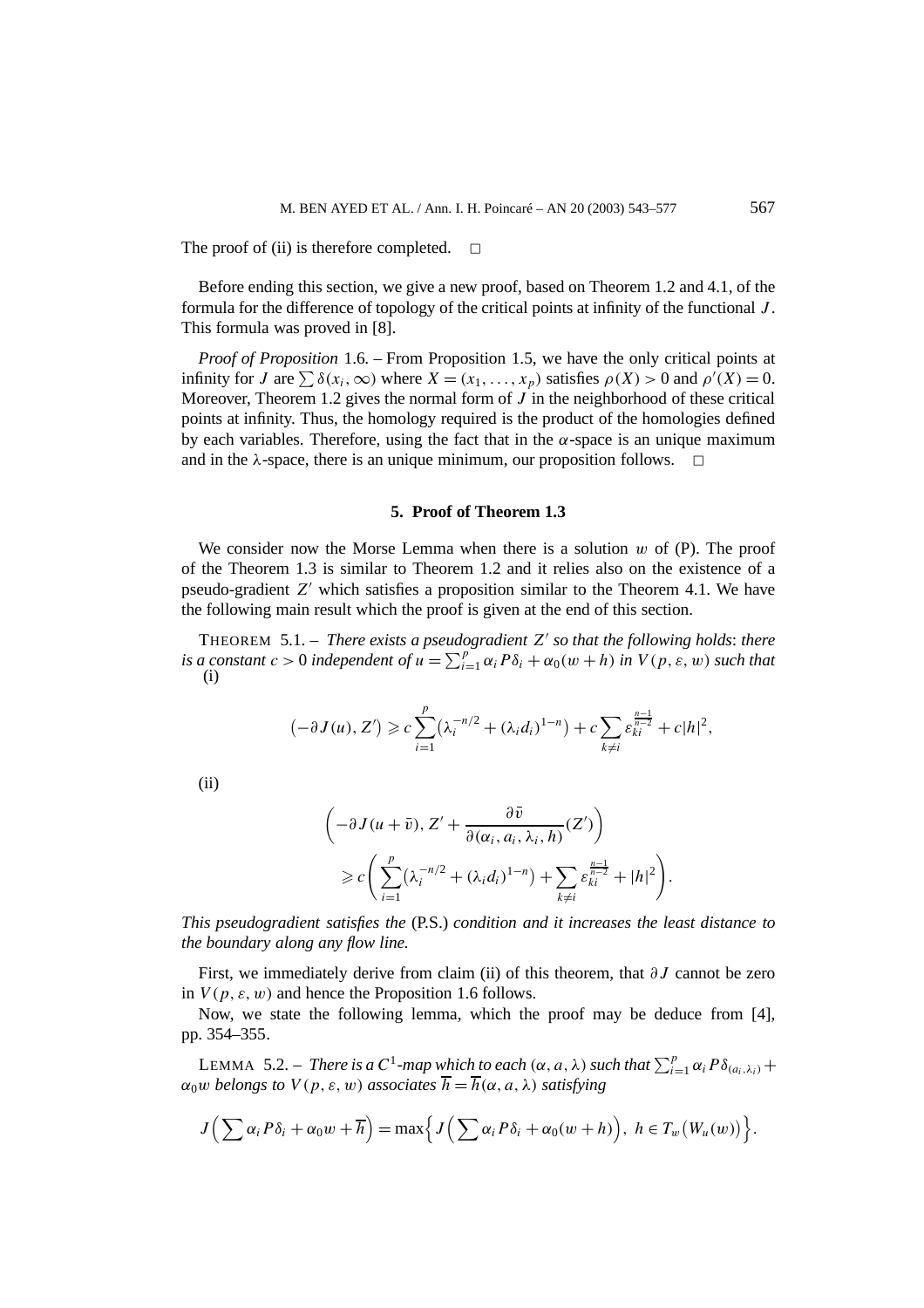We now prove Theorem 1.3.

*Proof of Theorem* 1.3*. –* Arguing as in Appendix 2 of [4], we immediately derive from Theorem 5.1 that for each  $u = \sum_{i=1}^{p} \alpha_i P \delta_i + \alpha_0 (w + h)$  belongs to  $V(p, \varepsilon, w)$  we can find a change of variables  $(a, \lambda, h) \rightarrow (\tilde{a}, \tilde{\lambda}, \tilde{h})$  such that

$$
J\Big(\sum \alpha_i P\delta_i + \alpha_0(w+h) + \bar{v}\Big) = J\Big(\sum \alpha_i P\tilde{\delta}_i + \alpha_0(w+\tilde{h})\Big).
$$

From Lemma 5.2, we deduce that there is a change of variables  $h - \bar{h} \rightarrow H$  such that

$$
J\left(\sum \alpha_i P\delta_i + \alpha_0(w+h)\right) = J\left(\sum \alpha_i P\delta_i + \alpha_0 w + \overline{h}\right) - |H|^2.
$$

Arguing as in the proof of Lemma 3.1, we obtain the following estimate

$$
|\bar{h}| = \mathcal{O}\Big(\sum \lambda_i^{-\frac{n-2}{2}}\Big).
$$

Thus, by the same argument used to prove Theorem 1.2, we can find another change of variables  $(a, \lambda) \rightarrow (\tilde{a}, \tilde{\lambda})$  such that

$$
J\left(\sum \alpha_i P\delta_i + \alpha_0 w + \bar{h}\right) = J\left(\sum \alpha_i P\tilde{\delta}_i + \alpha_0 w\right).
$$

The proof of the Theorem 1.3 is therefore completed under Theorem 5.1.  $\Box$ 

We, now, left on the proof of Theorem 5.1.

*Proof of Theorem* 5.1. – The new fact here is the terms  $(-w(a)/\lambda^{(n-2)/2})$  and  $|h|^2$ where *w* is the solution of *(P)* and *h* belongs to  $T_w(W_u(w))$ . By Proposition 2.4, we get

$$
(-\partial J(u), h) \geqslant c|h|^2 + \mathcal{O}\bigg(\sum_i \frac{1}{\lambda_i^{n-2}}\bigg).
$$

We need to add another vector-field on the variables  $(a_i, \lambda_i)$ . It will be defined as in Theorem 4.1.

Let  $d_0 > 0$  be a small constant. We divide the set  $\{1, \ldots, p\}$  into  $T_1 \cup T_2 \cup T_3$  where:

$$
T_1 = \{i \text{ s.t. } i \text{ satisfies (4.1) and } d_i < d_0\},
$$
\n
$$
T_2 = \{i \text{ s.t. } i \text{ does not satisfy (4.1) and } d_i < d_0\},
$$
\n
$$
T_3 = \{i \text{ s.t. } d_i \ge d_0\}.
$$

In  $T_2 \cup T_3$ , we order the  $\lambda_i$  's:  $\lambda_{i_1} \leq \lambda_{i_2} \leq \cdots \leq \lambda_{i_s}$ . On these variables, we define a vector-field as follows

$$
X'_1 = -\sum_{k=1}^s 2^k \alpha_{i_k} \lambda_{i_k} \frac{\partial P \delta_{i_k}}{\partial \lambda_{i_k}}.
$$

By Proposition 2.5, we derive, as in (4.2)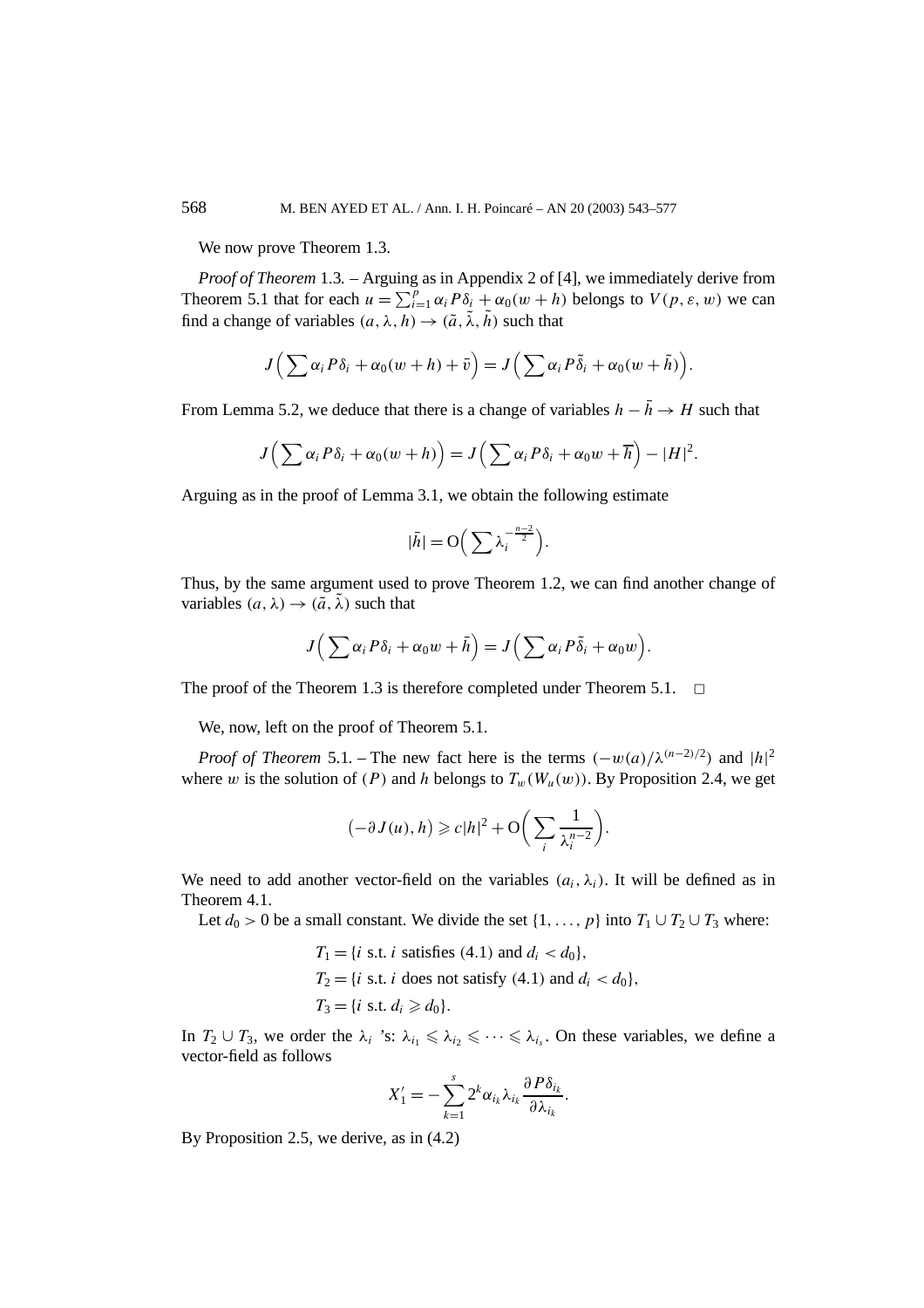M. BEN AYED ET AL. / Ann. I. H. Poincaré – AN 20 (2003) 543–577 569

$$
\begin{split} \left(-\partial J(u), X_1'\right) &\geq \sum_{k=1}^s \left[ \frac{w(a_{i_k})}{\lambda_{i_k}^{(n-2)/2}} - \sum_{j \neq i_k} 2^k \alpha_{i_k} \alpha_j \lambda_{i_k} \frac{\partial \varepsilon_{j i_k}}{\partial \lambda_{i_k}} \left(1 + \mathcal{O}(1)\right) + \mathcal{O}\left(\frac{\log(\lambda_{i_k} d_{i_k})}{\lambda_{i_k}^{n/2}}\right) \right. \\ &\left. - \frac{n-2}{2} \sum_j 2^k \alpha_{i_k} \alpha_j \frac{H(a_j, a_{i_k})}{(\lambda_j \lambda_{i_k})^{(n-2)/2}} \left(1 + \mathcal{O}(1)\right) + R_4 \right], \end{split}
$$

where  $R_4$  is the remainder term in Proposition 2.5, it satisfies

$$
R_4 = o\left(|h|^2 + \sum \frac{1}{\lambda_k^{n/2}} + \sum \varepsilon_{kr}^{\frac{n-1}{n-2}}\right) + R_2.
$$

Observe that

• for  $i \in T_3$ ,  $w(a_i) > c(d_0)$  and therefore

$$
\frac{\log(\lambda_i d_i)}{\lambda_i^{n/2}} = \mathcal{O}\left(\frac{w(a_i)}{\lambda_i^{(n-2)/2}}\right) \quad \text{and} \quad \sum_j \frac{H(a_i, a_j)}{(\lambda_i \lambda_j)^{(n-2)/2}} = \mathcal{O}\left(\frac{w(a_i)}{\lambda_i^{(n-2)/2}}\right);
$$

• for  $i \in T_2$ , we have  $w(a_i) \geqslant c d_i$ . Therefore:

$$
\frac{\log(\lambda_i d_i)}{\lambda_i^{n/2}} = o\bigg(\frac{d_i}{\lambda_i^{(n-2)/2}}\bigg) = o\bigg(\frac{w(a_i)}{\lambda_i^{(n-2)/2}}\bigg).
$$

Observe that, for  $i \in T_2 \cup T_3$  and  $j \in T_1$ , using (4.3) and (4.5), thus we get as in (4.6)

$$
(-\partial J(u), X'_1) \geqslant c \sum_{i \in T_2 \cup T_3} \left[ \frac{1}{\lambda_i^{n/2}} + \sum_{j \neq i} \varepsilon_{ij} + \frac{1}{(\lambda_i d_i)^{n-2}} \right] + R_4.
$$

We need to add some more terms in our lower-bound. Thus, we will define another vector field using the set  $T_1$ .

First, we order the  $\lambda_i d_i$  's for  $i \in T_1$  (for simplicity, we will assume that  $T_1 =$  $\{1, \ldots, q\}$ :  $\lambda_1 d_1 \leq \lambda_2 d_2 \leq \cdots \leq \lambda_q d_q$  and we define the set

$$
I_1 = \{1\} \cup \{i \in T_1 \text{ s.t. } \forall k \leq i \ c_1 \lambda_k d_k \leq \lambda_{k-1} d_{k-1}\},
$$

where  $c_1$  is a fixed small constant. For  $i \in I_1$ , we introduce

$$
L_i = \{j \in T_1 \text{ s.t. } c_2 \max(d_i, d_j) \geqslant |a_i - a_j| \},
$$

where  $c_2$  is a fixed small constant. We define the following two vector-fields using the variables  $a_i$ 's and  $\lambda_i$ 's, for  $i \in T_1$ 

$$
X_2' = -\sum_{i \in T_1} \frac{1}{(\lambda_i d_i)} \lambda_i \frac{\partial P \delta_i}{\partial \lambda_i} \quad \text{and} \quad X_3' = \sum_{i \in I_1} \alpha_i \frac{\partial P \delta_i}{\partial a_i} \left( \frac{-n_i}{\lambda_{i_0}} \right)
$$

where  $\lambda_{i_0} = \max{\{\lambda_i, i \in I_1\}}$ . The vector-field  $X'_2$  satisfies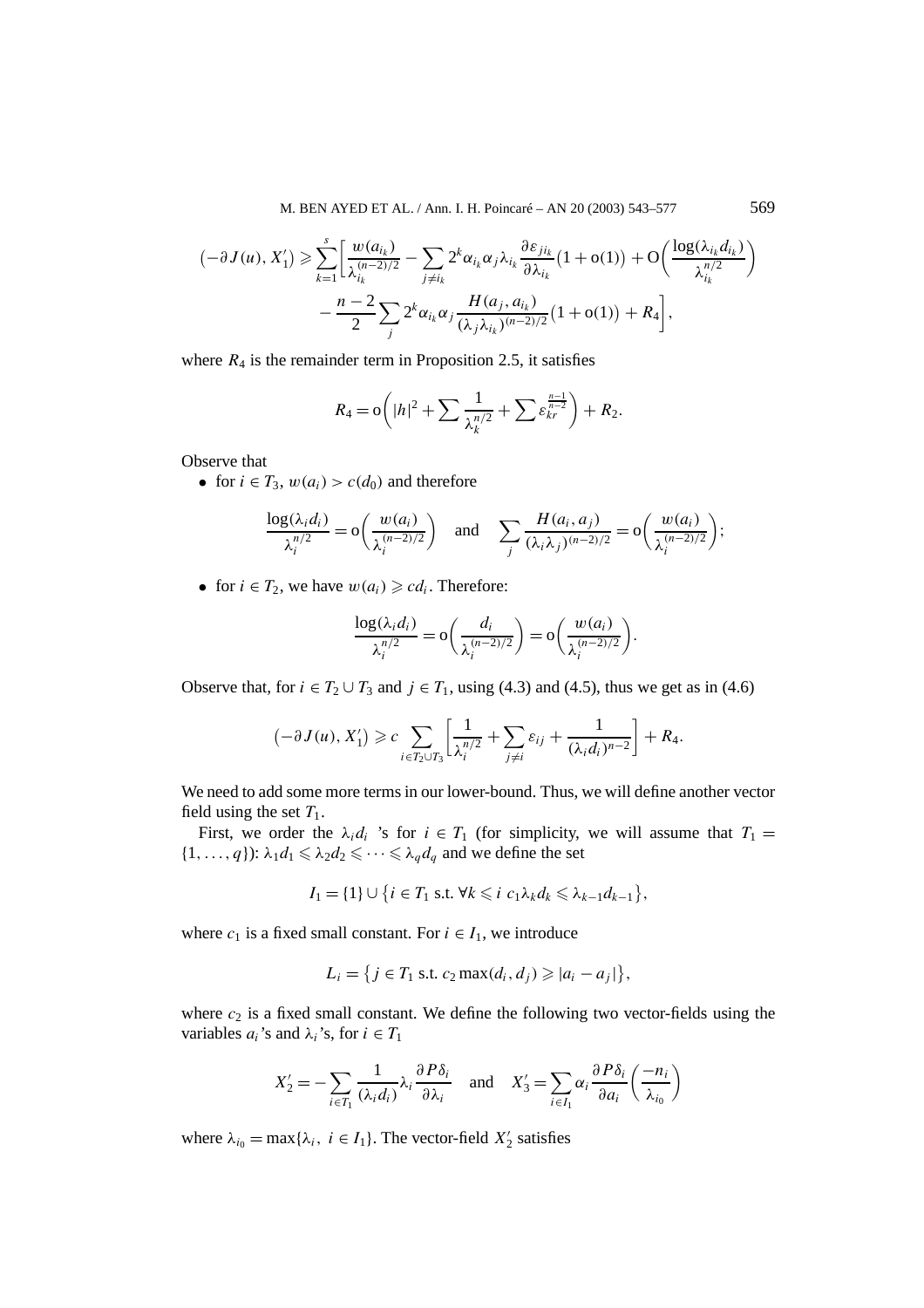570 M. BEN AYED ET AL. / Ann. I. H. Poincaré – AN 20 (2003) 543–577

$$
(\partial J(u), X'_2) = 2J(u) \sum_{i \in T_1} \frac{c'_1}{\lambda_i d_i} \left[ \frac{n-2}{2} \left( \alpha_0 \frac{w(a_i)}{\lambda_i^{(n-2)/2}} - \alpha_i \frac{H(a_i, a_i)}{\lambda_i^{n-2}} \right) (1 + o(1)) + R_4 + O\left( \frac{\log(\lambda_i d_i)}{\lambda_i^{n/2}} + \sum_{j \neq i} \varepsilon_{ij} \right) \right].
$$

Using the fact that  $w(a_i) \geq c d_i$  and, by (4.1),  $\sum \varepsilon_{ij} = O(\sup((\lambda_k d_k)^{2-n})$ , we derive

$$
(\partial J(u), X'_2) \geqslant c \sum_{i \in T_1} \frac{1}{\lambda_i^{n/2}} + \mathcal{O}\left(\sup \frac{1}{(\lambda_k d_k)^{n-1}}\right) + R_4.
$$

Furthermore, *X* <sup>3</sup> satisfies, using Proposition 2.6

$$
\begin{split}\n(-\partial J(u), X_3') &= \frac{c_1'}{\lambda_{i_0}} J(u) \sum_{i \in I_1} \left[ \frac{\alpha_i^2}{\lambda_i^{n-2}} \frac{\partial H(a_i, a_i)}{\partial a_i} (1 + \mathbf{o}(1)) - \frac{\alpha_0 \alpha_i}{\lambda_i^{(n-2)/2}} \frac{\partial w(a_i)}{\partial n_i} (1 + \mathbf{o}(1)) \right. \\
&\quad + 2 \sum_{j \in T_1 \setminus L_i} \alpha_i \alpha_j \left( \frac{\partial \varepsilon_{ij}}{\partial n_i} - \frac{\partial H(a_i, a_j)}{\partial n_i} \frac{1}{(\lambda_i \lambda_j)^{(n-2)/2}} \right) \\
&\quad \times \left[ 1 - J(u) \frac{\pi}{n-2} \left( \alpha_i^{\frac{4}{n-2}} + \alpha_j^{\frac{4}{n-2}} \right) \right] \\
&\quad + \mathbf{O} \left( \sum_{j \in T_2 \cup T_3 \cup L_i} \lambda_i \varepsilon_{ij} \right) + \lambda_i R_5 \right],\n\end{split} \tag{5.1}
$$

where  $R_5$  is the remainder term in Proposition 2.6. (5.1) is similar to (4.14). Using (4.15),  $(4.16)$  and the fact that  $\frac{\partial w(a_i)}{\partial n_i} \leq 0$ , thus we derive

$$
(-\partial J(u), X'_3) \geqslant \sum_{i \in T_1} \left( \frac{c}{(\lambda_i d_i)^{n-1}} + \mathcal{O}\left(\sum_{j \in T_2 \cup T_3 \cup L_i} \varepsilon_{ij}\right) \right) + R_5.
$$

For  $i \in I_1$  and  $j \in L_i$ , as in Lemma 4.5, we can find a vector-field  $X'_4(i, j)$  satisfying

$$
(-\partial J(u), X'_4(i, j)) \geq c\epsilon_{ij} + R_4 + O\bigg(\sum_{k \in T_2 \cup T_3} (\epsilon_{ki} + \epsilon_{kj})\bigg)
$$

and therefore, we can define

$$
X_4' = \sum_{i \in I_1, j \in L_i} X_4'(i, j).
$$

Thus

$$
(-\partial J(u), X_4') \geqslant c \sum_{i \in I_1, j \in L_i} \varepsilon_{ij} + R_4 + O\bigg(\sum_{k \in T_2 \cup T_3, r \in T_1} \varepsilon_{kr}\bigg).
$$

We can choose  $m_1 > m_2 > m_3$ , three fixed large constants, so that the vector-field  $Z'$ , required in Theorem 5.1, will be defined as follows

$$
Z' = m_1 X_1' + m_2 X_4' + m_3 X_3' + X_2' + h
$$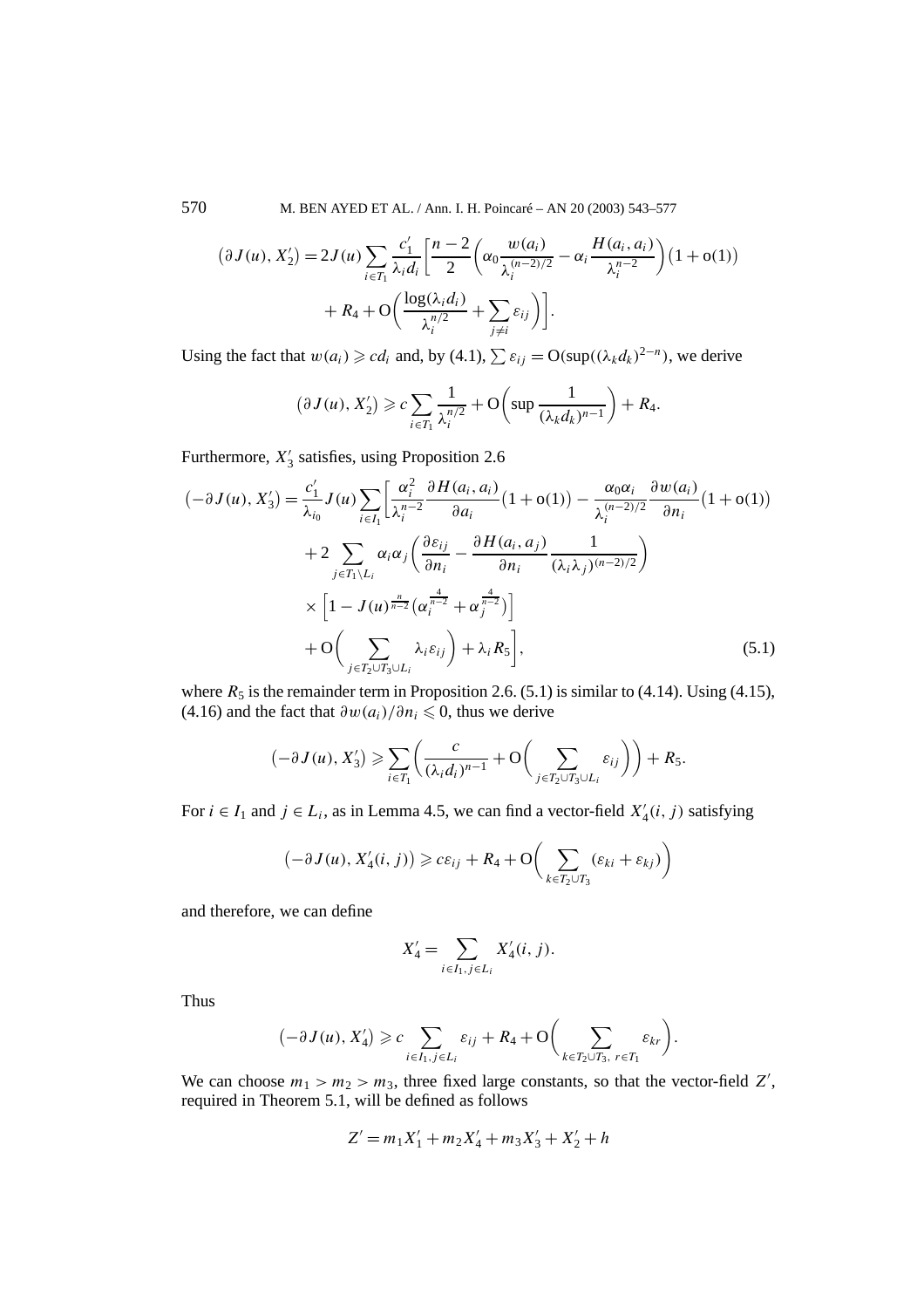it satisfies the following required estimate

$$
(-\partial J(u), Z') \geqslant c \left( \sum_{i=1}^p \frac{1}{\lambda_i^{n/2}} + \frac{1}{(\lambda_i d_i)^{n-1}} + \sum_{k \neq r} \varepsilon_{kr}^{\frac{n-1}{n-2}} \right).
$$

Therefore the proof of (i) is completed. Using the estimate of  $\bar{v}$  (see Lemma 3.2), the proof of (ii) follows as in Theorem 4.1. Thus Theorem 5.1 is completed.  $\Box$ 

## **Acknowledgements**

The authors would like to thank Professor Abbas Bahri for bringing to our attention this problem and for helpful discussions and comments.

#### **Appendix A**

In this appendix, we collect the estimates of the different integral quantities which occur in the paper. These estimates are originally introduced by Bahri [3] and Bahri and Coron  $[6]$ . For the proof, we refer the interested reader to  $[3,6,12]$ . In this appendix, we suppose that  $\lambda_i d_i$  is large enough and  $\varepsilon_{ij}$  is small enough. We have the following estimates

LEMMA $A.1.$  –

$$
|P\delta|^2 = S_n - c_1' \frac{H(a,a)}{\lambda^{n-2}} + O\left(\frac{\log(\lambda d)}{(\lambda d)^n}\right)
$$

where  $c'_1 = c_0 c'_2$ ,  $c'_2 = c_0^{\frac{n+2}{n-2}} \int_{R^n} \frac{dx}{(1+|x|^2)^{(n+2)/2}}$  and  $c_0$  is defined in (1.1).

LEMMA $A.2.$  –

$$
\int_{\Omega} P \delta^{\frac{2n}{n-2}} = S_n - \frac{2n}{n-2} c_1' \frac{H(a,a)}{\lambda^{n-2}} + O\left(\frac{\log(\lambda d)}{(\lambda d)^n}\right).
$$

LEMMA A.3. – *For*  $i \neq j$ 

$$
(P\delta_i, P\delta_j) = c'_1 \left( \varepsilon_{ij} - \frac{H(a_i, a_j)}{(\lambda_i \lambda_j)^{(n-2)/2}} \right) + \mathcal{O}\left( \varepsilon_{ij}^{\frac{n}{n-2}} \log(\varepsilon_{ij}^{-1}) + \sum_{k=i,j} \frac{\log(\lambda_k d_k)}{(\lambda_k d_k)^n} \right).
$$

LEMMA  $A.4 - For i \neq j$ 

$$
\int_{\Omega} P\delta_i^{\frac{n+2}{n-2}} P\delta_j = (P\delta_i, P\delta_j) + \mathcal{O}\bigg(\varepsilon_{ij}^{\frac{n}{n-2}} \log(\varepsilon_{ij}^{-1}) + \sum_{k=i,j} \frac{\log(\lambda_k d_k)}{(\lambda_k d_k)^n}\bigg).
$$

LEMMA $A.5.$  –

$$
\left(P\delta, \lambda \frac{\partial P\delta}{\partial \lambda}\right) = \frac{n-2}{2}c'_1 \frac{H(a,a)}{\lambda^{n-2}} + \mathcal{O}\left(\frac{\log(\lambda d)}{(\lambda d)^n}\right).
$$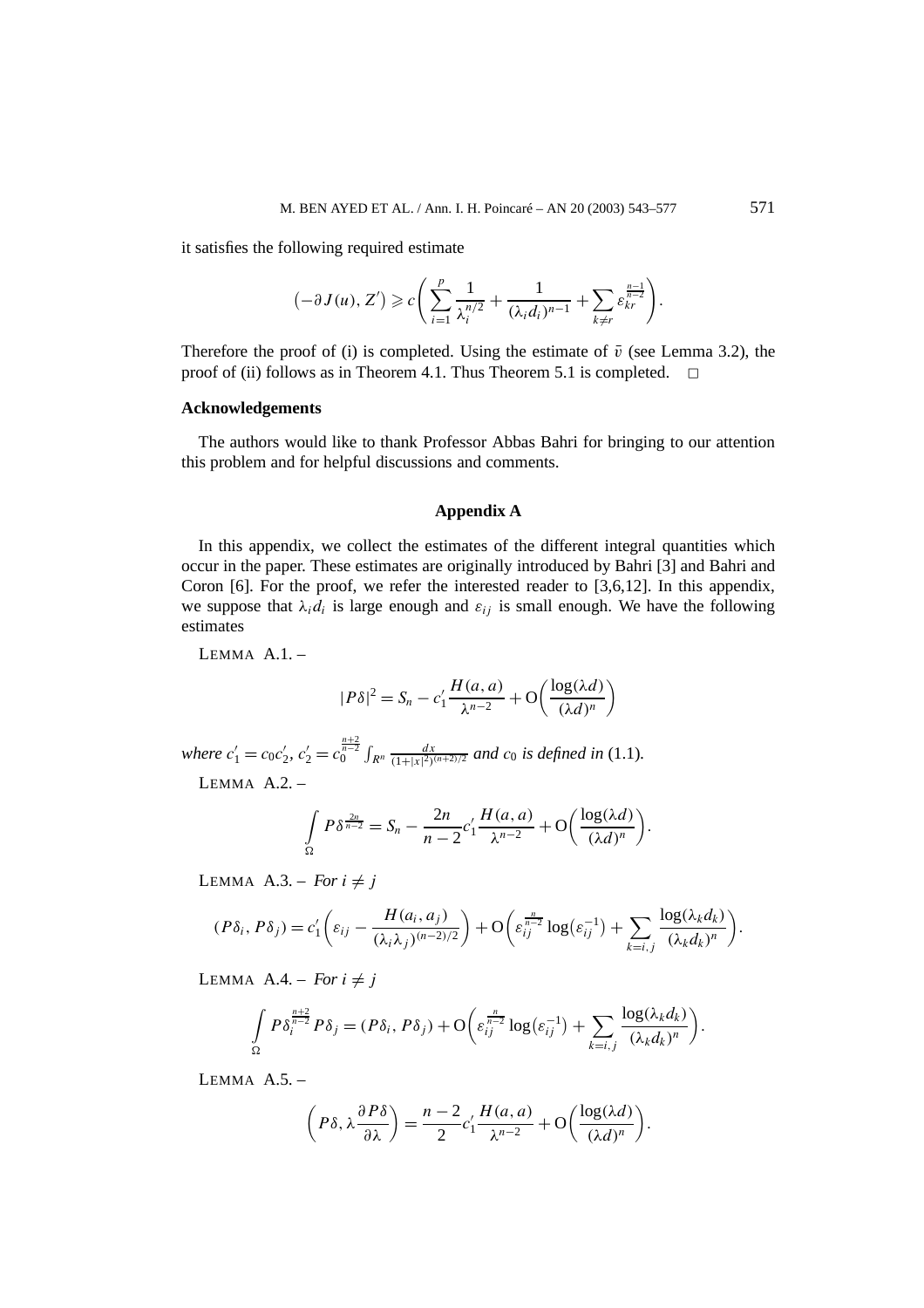LEMMA A.6. –

$$
\int P\delta^{\frac{n+2}{n-2}}\lambda\frac{\partial P\delta}{\partial\lambda}=2\bigg(P\delta,\lambda\frac{\partial P\delta}{\partial\lambda}\bigg)+O\bigg(\frac{\log(\lambda d)}{(\lambda d)^n}\bigg).
$$

LEMMA A.7. – *For*  $i \neq j$ 

$$
\left(P\delta_j, \lambda_i \frac{\partial P\delta_i}{\partial \lambda_i}\right) = c'_1 \left(\lambda_i \frac{\partial \varepsilon_{ij}}{\partial \lambda_i} + \frac{n-2}{2} \frac{H(a_i, a_j)}{(\lambda_i \lambda_j)^{(n-2)/2}}\right) + O\left(\sum_{k=i,j} \frac{\log(\lambda_k d_k)}{(\lambda_k d_k)^n} + \varepsilon_{ij}^{\frac{n}{n-2}} \log(\varepsilon_{ij}^{-1})\right).
$$

LEMMA A.8. – *For*  $i \neq j$ 

$$
\int P\delta_j^{\frac{n+2}{n-2}}\lambda_i\frac{\partial P\delta_i}{\partial\lambda_i} = \left(P\delta_j, \lambda_i\frac{\partial P\delta_i}{\partial\lambda_i}\right) + \mathcal{O}\bigg(\sum_{k=i,j}\frac{\log(\lambda_k d_k)}{(\lambda_k d_k)^n} + \varepsilon_{ij}^{\frac{n}{n-2}}\log(\varepsilon_{ij}^{-1})\bigg).
$$

LEMMA A.9. – *For*  $i \neq j$ 

$$
\frac{n+2}{n-2} \int P\delta_j \left( P \delta_i^{\frac{4}{n-2}} \lambda_i \frac{\partial P \delta_i}{\partial \lambda_i} \right) = \left( P\delta_j, \lambda_i \frac{\partial P \delta_i}{\partial \lambda_i} \right) + \mathcal{O} \left( \sum_{k=i,j} \frac{\log(\lambda_k d_k)}{(\lambda_k d_k)^n} \right) + \mathcal{O} \left( \varepsilon_{ij}^{\frac{n}{n-2}} \log(\varepsilon_{ij}^{-1}) \right).
$$

LEMMA A.10. –

$$
\left(P\delta, \frac{1}{\lambda} \frac{\partial P\delta}{\partial a}\right) = -\frac{1}{2} \frac{c_1'}{\lambda^{n-1}} \frac{\partial H}{\partial a}(a, a) + \mathcal{O}\left(\frac{1}{(\lambda d)^n}\right).
$$

LEMMA A.11. –

$$
\int P\delta^{\frac{n+2}{n-2}}\frac{1}{\lambda}\frac{\partial P\delta}{\partial a}=2\bigg(P\delta,\frac{1}{\lambda}\frac{\partial P\delta}{\partial a}\bigg)+O\bigg(\frac{\log(\lambda d)}{(\lambda d)^n}\bigg).
$$

LEMMA A.12. – *For*  $i \neq j$ 

$$
\left(P\delta_j, \frac{1}{\lambda_i} \frac{\partial P\delta_i}{\partial a_i}\right) = -\frac{c'_1}{(\lambda_i \lambda_j)^{(n-2)/2}} \frac{1}{\lambda_i} \frac{\partial H}{\partial a_i} (a_i, a_j) + c'_1 \frac{1}{\lambda_i} \frac{\partial \varepsilon_{ij}}{\partial a_i} + O\left(\sum_{k=i,j} \frac{1}{(\lambda_k d_k)^n} + \varepsilon_{ij}^{\frac{n+1}{n-2}} \lambda_j |a_i - a_j|\right).
$$

LEMMA A.13. – *For*  $i \neq j$ 

$$
\int P\delta_j^{\frac{n+2}{n-2}} \frac{1}{\lambda_i} \frac{\partial P\delta_i}{\partial a_i} = \left( P\delta_j, \frac{1}{\lambda_i} \frac{\partial P\delta_i}{\partial a_i} \right) + \mathcal{O}\left( \sum_{k=i,j} \frac{1}{(\lambda_k d_k)^n} + \varepsilon_{ij}^{\frac{n}{n-2}} \log(\varepsilon_{ij}^{-1}) \right).
$$

LEMMA A.14. – *For*  $i \neq j$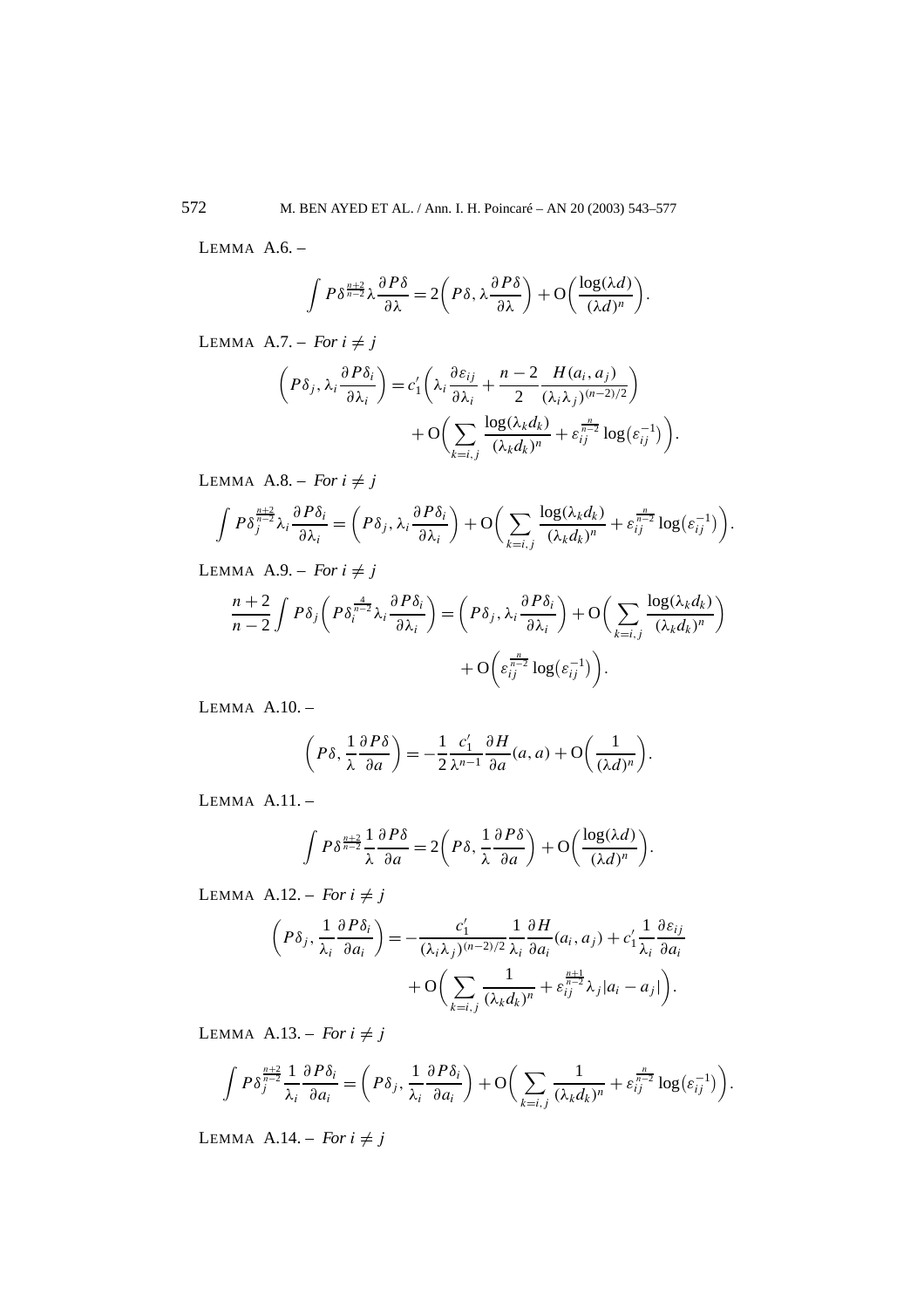$$
\frac{n+2}{n-2} \int P\delta_j \left( P \delta_i^{\frac{4}{n-2}} \frac{1}{\lambda_i} \frac{\partial P \delta_i}{\partial a_i} \right)
$$
  
= 
$$
\left( P\delta_j, \frac{1}{\lambda_i} \frac{\partial P \delta_i}{\partial a_i} \right) + O\left( \sum_{k=i,j} \frac{1}{(\lambda_k d_k)^n} \right) + O\left( \varepsilon_{ij}^{\frac{n}{n-2}} \log(\varepsilon_{ij}^{-1}) \right).
$$

LEMMA A.15. –

$$
\left(w, \lambda \frac{\partial P\delta}{\partial \lambda}\right) = -\frac{n-2}{2}c_2' \frac{w(a)}{\lambda^{(n-2)/2}} \left(1 + \mathcal{O}\left(\frac{1}{(\lambda d)^2}\right)\right) + \mathcal{O}\left(\frac{1}{\lambda^{n/2}} + \frac{1}{(\lambda d)^n}\right).
$$

LEMMA A.16. –

$$
\int \left(\frac{n+2}{n-2} P \delta^{\frac{4}{n-2}} \lambda \frac{\partial P \delta}{\partial \lambda}\right) w = \left(w, \lambda \frac{\partial P \delta}{\partial \lambda}\right) + o\left(\frac{1}{\lambda^{n/2}}\right) + O\left(\frac{(\log(\lambda d))^{n/2}}{(\lambda d)^n}\right).
$$

LEMMA A.17. –

$$
\left(w, \frac{1}{\lambda} \frac{\partial P\delta}{\partial a}\right) = -c_1' \frac{Dw(a)}{\lambda^{n/2}} \left(1 + \mathcal{O}\left(\frac{1}{(\lambda d)^2}\right)\right) + \mathcal{O}\left(\frac{d}{\lambda^{n/2}} + \frac{1}{(\lambda d)^n}\right).
$$

LEMMA A.18. –

$$
\frac{n+2}{n-2}\int \left(P\delta^{\frac{4}{n-2}}\frac{1}{\lambda}\frac{\partial P\delta}{\partial a}\right)w = \left(w, \frac{1}{\lambda}\frac{\partial P\delta}{\partial a}\right) + o\left(\frac{1}{\lambda^{n/2}}\right) + O\left(\frac{(\log(\lambda d))^{n/2}}{(\lambda d)^n}\right).
$$

# **Appendix B**

LEMMA B.1 [3,12]. – *For*  $\theta = \theta_{(a,\lambda)} = \delta_{(a,\lambda)} - P\delta_{(a,\lambda)}$  *and H* the regular part of the *Green's function, we have the following estimates*:

$$
\theta(x) = \frac{c_0}{\lambda^{(n-2)/2}} H(a, x) + O\left(\frac{1}{\lambda^{(n+2)/2} d^n}\right), \quad |\theta|_{L^{\frac{2n}{n-2}}} = O\left(\frac{1}{(\lambda d)^{(n-2)/2}}\right),
$$

$$
\frac{\partial \theta}{\partial a}(x) = \frac{c_0}{\lambda^{(n-2)/2}} \frac{\partial H}{\partial a}(a, x) + O\left(\frac{1}{\lambda^{(n+2)/2} d^{n+1}}\right), \quad \left|\frac{1}{\lambda} \frac{\partial \theta}{\partial a}\right|_{L^{\frac{2n}{n-2}}} = O\left(\frac{1}{(\lambda d)^{n/2}}\right),
$$

$$
\lambda \frac{\partial \theta}{\partial \lambda}(x) = -\frac{n-2}{2} \frac{c_0}{\lambda^{(n-2)/2}} H(a, x) + O\left(\frac{1}{\lambda^{(n+2)/2} d^n}\right), \quad \left|\lambda \frac{\partial \theta}{\partial \lambda}\right|_{L^{\frac{2n}{n-2}}} = O\left(\frac{1}{(\lambda d)^{(n-2)/2}}\right),
$$
where  $d = d(a, 2\Omega)$  and  $a$ , is the constant defined in (1, 1).

*where*  $d = d(a, \partial Ω)$  *and*  $c_0$  *is the constant defined in* (1.1)*.* 

LEMMA B.2 [3,12]. – *For each*  $a \in \Omega$ , *near the boundary of*  $\Omega$ , *let*  $n_a = n$  *the outward normal to ∂ at a*

$$
H(a, a) = (2d)^{2-n} + o(d^{2-n}), \qquad H(x, a) \leq c \max(d_x, d_a)^{2-n},
$$
  
\n
$$
\frac{\partial H}{\partial n}(a, a) = \frac{n-2}{2^{n-2}d^{n-1}} + o\left(\frac{1}{d^{n-1}}\right), \qquad \left|\frac{\partial H}{\partial x}\right|(x, a) \leq \frac{c}{d_x}H(x, a).
$$

LEMMA B.3. – Let  $x_1$  and  $x_2$  be two points of  $\Omega$  such that  $d_1 \leqslant d_2$  and  $c_2d_2 \leqslant$  $|x_1 - x_2|$  *where*  $c_2$  *is a fixed constant. If*  $d_1$  *is small enough then*  $(\partial G/\partial n_1)(x_1, x_2)$  ≤ 0*.*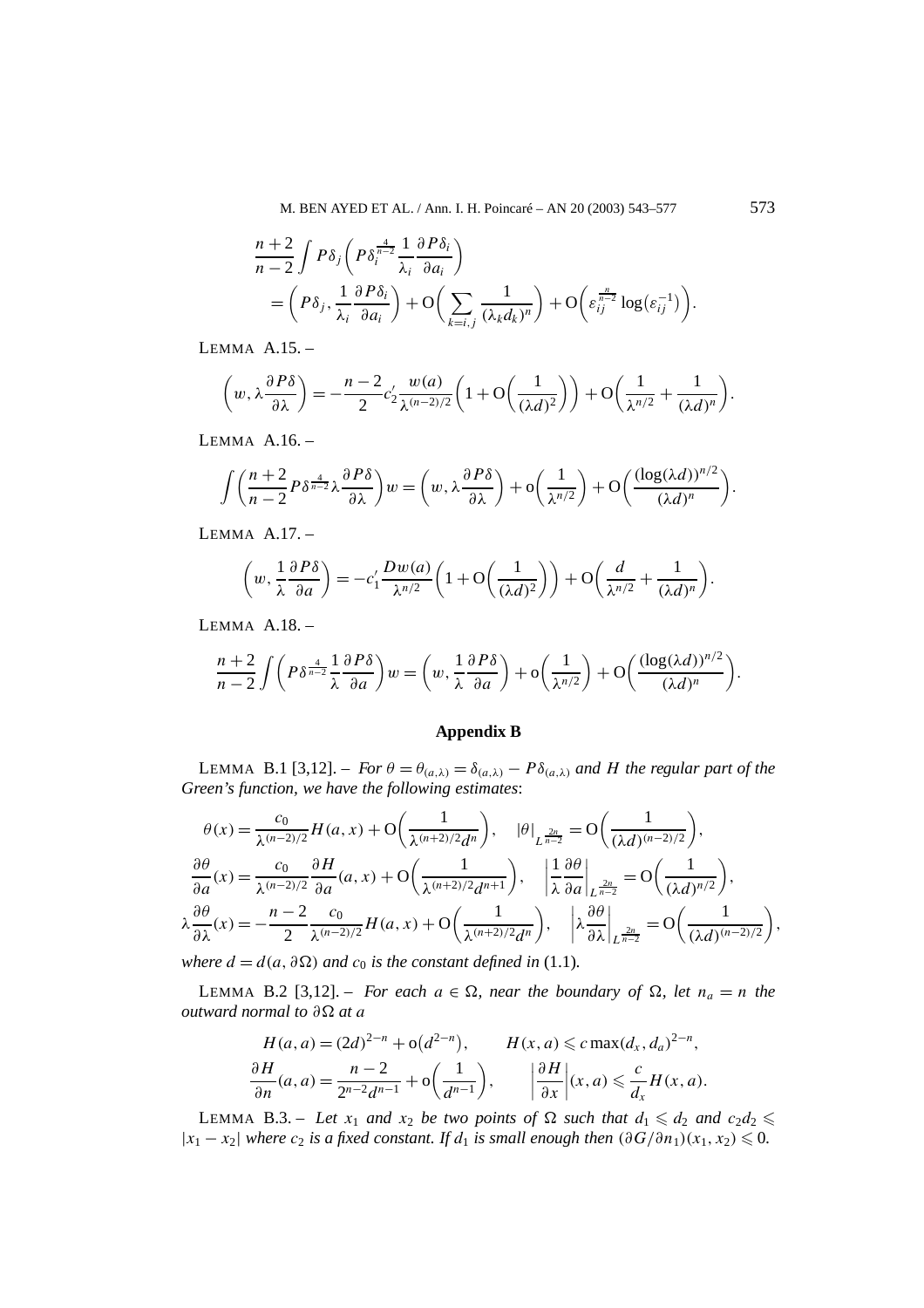*Proof.* – We argue by contradiction. We assume that there exists a sequence  $(x_1^m, x_2^m) \in$  $\Omega^2$  such that  $d_1^m$  tends to zero,  $d_1^m \leq d_2^m$ ,  $c_2 d_2^m \leq |x_1^m - x_2^m|$ ,  $(\partial G/\partial n_1)(x_1^m, x_2^m) > 0$ . In the case where  $\lim_{n \to \infty} x_1^m \neq \lim_{n \to \infty} x_2^m$ , the strong maximum principle yields a contradiction. Suppose, now, that  $\lim x_1^m = \lim x_2^m$ . Three cases may occur

- (1)  $d_2^m / |x_1^m x_2^m|$  tends to zero.
- (2)  $|x_1^m x_2^m|/d_2^m$  is bounded and  $d_1^m/|x_1^m x_2^m|$  tends to zero.
- (3)  $|x_1^m x_2^m|/d_1^m$  is bounded.

Let us consider the first case. We introduce the transformation  $T$  defined on  $\Omega$  by

$$
T: \Omega \to \tilde{\Omega} = T(\Omega)
$$

$$
x \to \tilde{x} = \frac{x}{|x_1^m - x_2^m|}
$$

*.*

Let *G* and  $\widetilde{G}$  be the Green's functionals associated to  $\Omega$  and  $\widetilde{\Omega}$ . We have

$$
G(x, y) = \tilde{G}(\tilde{x}, \tilde{y}) / |x_1^m - x_2^m|^{n-2}.
$$

Thus

$$
\frac{\partial G}{\partial n_1}(x_1^m, x_2^m) = \frac{1}{|x_1^m - x_2^m|^{n-1}} \frac{\partial \widetilde{G}}{\partial n_1}(\widetilde{x}_1^m, \widetilde{x}_2^m).
$$

Let  $\bar{x}_i^m$  be such that  $\bar{x}_i^m \in \partial \tilde{\Omega}$  and  $\tilde{d}_i^m = |\tilde{x}_i^m - \bar{x}_i^m|$ . For a fixed constant  $R$  (0 <  $R$  < 1/2), we choose  $y_1 \in \tilde{\Omega}$  such that  $B_1(y_1, R)$  is included in  $\tilde{\Omega}$  and contains  $\bar{x}_1^m$ . We introduce the functional

$$
v(x) = e^{-\alpha |x - y_1|^2} - e^{-\alpha R^2}
$$

where  $\alpha$  is chosen such that  $\Delta v \geq 0$  on  $B_1 \setminus B_2(v_1, r)$   $(0 < r < R/2)$ . The functional *v* satisfies

 $v(x) = 0$  on  $\partial B_1$  and  $v(x) > 0$  in  $B_1$ .

Let *A*, a set independent of *m*, be such that

$$
B_2(y_1, r) \subset A \subset \widetilde{\Omega}, \ \tilde{x}_2^m \in A \quad \text{and} \quad \bar{x}_2^m \in \partial A.
$$

Observe that, for  $x \in \partial B_2$ , we have  $|\bar{x}_2 - x| \geq 1/4$  and for each  $t \in [\bar{x}_2, \tilde{x}_2]$ ,  $|t - x| \geq 1/4$ . Thus

$$
G_A(x, \tilde{x}_2) = G_A(x, \bar{x}_2) + \frac{\partial G_A}{\partial n_2}(x, \bar{x}_2)\tilde{d}_2 + O\bigg(\sup_{t \in [\tilde{x}_2, \tilde{x}_2]} \frac{\partial^2 G_A}{\partial n_2^2}(x, t)\tilde{d}_2^2\bigg).
$$

Since  $\bar{x}_2$  ∈ *∂A* then  $G_A(x, \bar{x}_2) = 0$ . Using Hopf Lemma,

$$
G_A(x, \tilde{x}_2) \geqslant c(A)\tilde{d}_2 + \mathcal{O}(\tilde{d}_2^2) \geqslant c\tilde{d}_2,
$$

where *c* is independent of *m*. Since  $A \subset \tilde{\Omega}$  then

$$
\ddot{G}\geqslant G_A
$$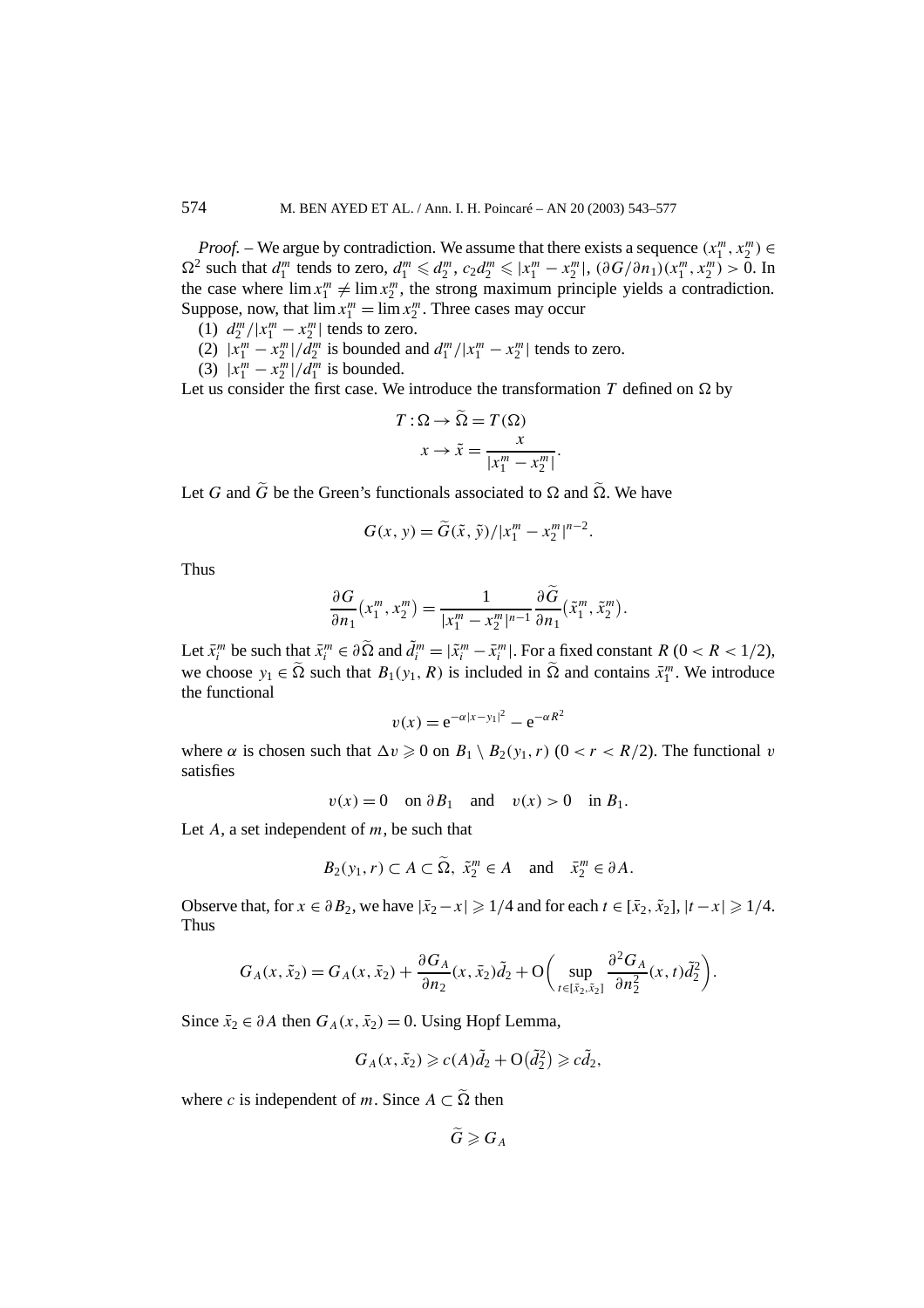and therefore for each  $x \in \partial B_2$ ,  $v(x) \le M$ . Thus, for each  $x \in \partial (B_1 \setminus B_2)$ 

$$
\widetilde{G}(x,\widetilde{x}_2)-\frac{c\widetilde{d}_2}{M}v(x)\geqslant 0.
$$

Observe that

$$
-\Delta\bigg(\widetilde{G}(.,\widetilde{x}_2)-\frac{c\widetilde{d}_2}{M}v(.)\bigg)\geqslant 0 \quad \text{in } B_1\setminus B_2.
$$

Thus, using the maximum principle, we derive

$$
\widetilde{G}(.,\tilde{x}_2)-\frac{c\tilde{d}_2}{M}v(.)\geqslant 0 \quad \text{in } B_1\setminus B_2.
$$

The value of this functional at  $\bar{x}_1$  is zero. Thus

$$
\frac{\partial}{\partial n_1}\bigg(\widetilde{G}(\bar{x}_1,\tilde{x}_2)-\frac{c\tilde{d}_2}{M}\nu(\bar{x}_1)\bigg)\leqslant 0.
$$

Therefore

$$
\frac{\partial \widetilde{G}}{\partial n_1}(\bar{x}_1, \tilde{x}_2) \leqslant \frac{c\widetilde{d}_2}{M} \frac{\partial v}{\partial n_1}(\bar{x}_1) \leqslant -c\widetilde{d}_2.
$$

We need to prove this estimate for  $\partial \tilde{G}/\partial n_1(\tilde{x}_1, \tilde{x}_2)$ . Observe that

$$
\frac{\partial \widetilde{G}}{\partial n_1}(\tilde{x}_1, \tilde{x}_2) = \frac{\partial \widetilde{G}}{\partial n_1}(\bar{x}_1, \tilde{x}_2) + \mathcal{O}\bigg(\sup_{t \in [\bar{x}_1, \tilde{x}_1]} \frac{\partial^2 \widetilde{G}}{\partial n_1^2} (t, \tilde{x}_2) \widetilde{d}_1\bigg).
$$

For  $t \in [\bar{x}_1, \tilde{x}_1]$ , we need to estimate

$$
\frac{\partial^2 \widetilde{G}}{\partial n_1^2}(t, \tilde{x}_2) = \frac{\partial^2 \widetilde{G}}{\partial n_1^2}(t, \bar{x}_2) + \mathcal{O}\bigg(\sup_{z \in [\bar{x}_2, \tilde{x}_2]} \frac{\partial^3 \widetilde{G}}{\partial n_1^2 \partial n_z}(t, z)\widetilde{d}_2\bigg).
$$

Since  $\partial^2 \tilde{G}/\partial n_1^2(t, \bar{x}_2) = 0$ , a contradiction if we prove that

$$
\frac{\partial^{\alpha+\beta}\widetilde{G}}{\partial x^{\alpha}\partial y^{\beta}} = O(1) \quad \text{if } |x-y| \geqslant c.
$$

We interest now to this proof. First, we introduce the sets

$$
B_3(\bar{x}_1, 1/4) \cap \tilde{\Omega}
$$
 and  $B_4(\bar{x}_2, 1/4) \cap \tilde{\Omega}$ .

For each  $x \in B_3 \cap \tilde{\Omega}$  and  $y \in B_4 \cap \tilde{\Omega}$ ,  $\tilde{G}(x, y)$  is a harmonic functional in  $B_3 \cap \tilde{\Omega}$ . Thus

$$
\widetilde{G}(x, y) = -\int\limits_{\partial B_3 \cap \widetilde{\Omega}} \frac{\partial G_3}{\partial v}(t, x) \widetilde{G}(t, y) dt.
$$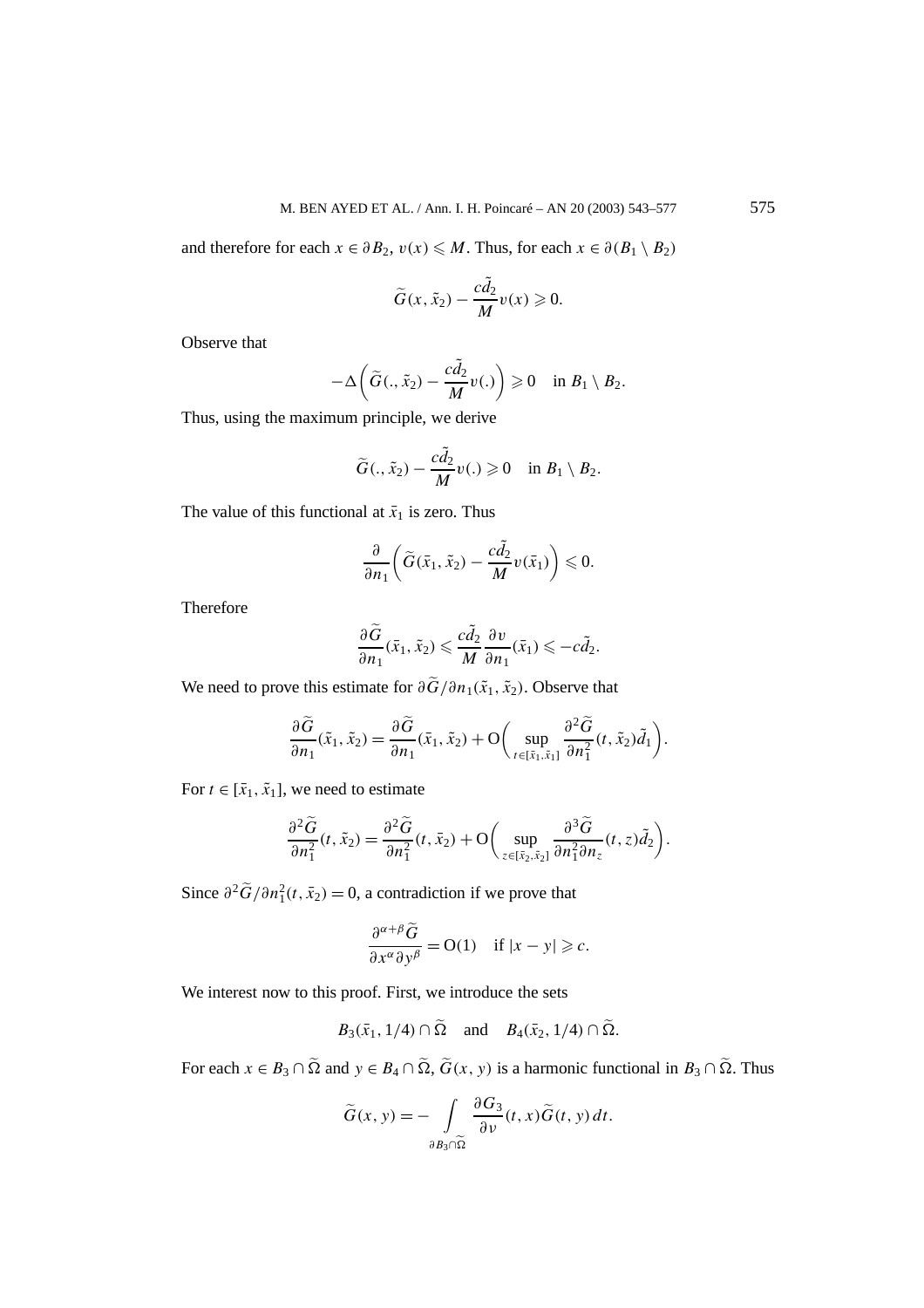Therefore

$$
\frac{\partial^{\alpha}\widetilde{G}}{\partial x^{\alpha}}(x, y) = -\int_{\partial B_3 \cap \widetilde{\Omega}} \frac{\partial^{\alpha+1}G_3}{\partial v \partial x^{\alpha}}(t, x) \widetilde{G}(t, y) dt = O(1)
$$

(depending only on  $B_3$ ). We have also

$$
\widetilde{G}(x, y) = -\int\limits_{\partial B_4 \cap \widetilde{\Omega}} \frac{\partial G_4}{\partial v}(t, y) \widetilde{G}(t, x) dt.
$$

Therefore

$$
\frac{\partial^{\alpha+\beta}\widetilde{G}}{\partial x^{\alpha}\partial y^{\beta}}(x, y) = -\int_{\partial B_4 \cap \widetilde{\Omega}} \frac{\partial^{\beta+1}G_4}{\partial v \partial y^{\beta}}(t, y) \frac{\partial^{\alpha}\widetilde{G}}{\partial x^{\alpha}}(t, x) dt = O(1)
$$

(depending on  $B_3$  and  $B_4$ ). The result follows.

We left now for the second case. We introduce the following transformation

$$
T: \Omega \to \Omega = T(\Omega)
$$

$$
x \to \tilde{x} = x/d_2
$$

then  $\tilde{d}_2 = 1$ ,  $\tilde{d}_1 = d_1/d_2 = o(1)$  and  $|\tilde{x}_1 - \tilde{x}_2| = |x_1 - x_2|/d_2 \ge c_2$ . As in the first case, we introduce the set *A* such that

$$
A \subset \Omega
$$
,  $\bar{x}_1 \in \partial A$ ,  $\tilde{x}_1 \in A$  and  $\tilde{x}_2 \in A$ 

(*A* is a compact set independent of *m*). Observe that

$$
\widetilde{G} - G_A \geq 0
$$
 in A and  $\widetilde{G}(\bar{x}_1, \tilde{x}_2) - G_A(\bar{x}_1, \tilde{x}_2) = 0$ .

Thus

$$
\frac{\partial}{\partial n_1} \big( \widetilde{G}(\bar{x}_1, \tilde{x}_2) - G_A(\bar{x}_1, \tilde{x}_2) \big) \leq 0.
$$

Therefore

$$
\frac{\partial G}{\partial n_1}(\bar{x}_1, \tilde{x}_2) \leq -c
$$

(*c* is independent of *m*).

$$
\frac{\partial \widetilde{G}}{\partial n_1}(\tilde{x}_1, \tilde{x}_2) = \frac{\partial \widetilde{G}}{\partial n_1}(\bar{x}_1, \tilde{x}_2) + \mathcal{O}\bigg(\sup_{t \in [\bar{x}_1, \tilde{x}_1]} \frac{\partial^2 \widetilde{G}}{\partial n_1^2} (t, \tilde{x}_2) \widetilde{d}_1\bigg) \leq -c + \mathcal{O}(\widetilde{d}_1) \leq -c/2
$$

a contradiction with the assumptions.

The third case is proved in the appendix of [8]. It relies on the following estimates

$$
\frac{\partial}{\partial n_1} \left( \frac{1}{|x_1 - x_2|^{n-2}} \right) = -(n-2) \frac{(x_1 - x_2)n_1}{|x_1 - x_2|^n} = -(n-2) \frac{d_2 - d_1 + o(d_1)}{|x_1 - x_2|^n}
$$